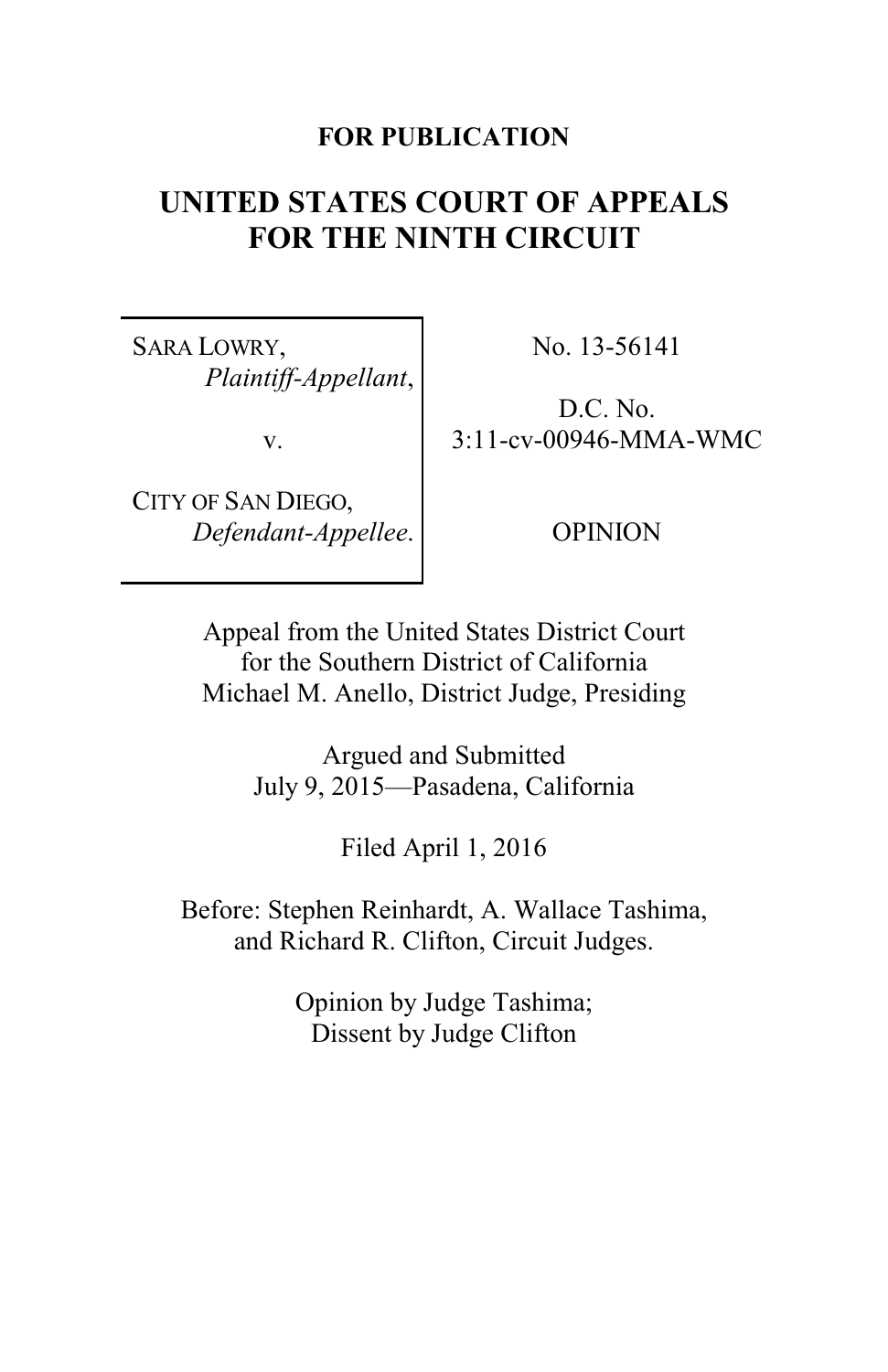# **SUMMARY\***

# **Civil Rights**

The panel reversed the district court's summary judgment and remanded in an action brought pursuant to 42 U.S.C. § 1983 alleging that the City of San Diego's policy of training its police dogs to "bite and hold" individuals resulted in a violation of plaintiff's Fourth Amendment rights.

The panel held that a reasonable jury could find that police officers responding to an office building's burglar alarm used excessive force when they deliberately unleashed a police dog that they knew might well "rip[] [the] face off" any individual who might be present in the office. Because a reasonable jury could find that the force used was excessive and because the City conceded that the use of the force involved was in conformance with its policy, the panel reversed the district court's summary judgment in favor of the City and remanded for further proceedings.

Dissenting, Judge Clifton stated that given the facts available to the reviewing court, it was clear that the type and amount of force inflicted was moderate, that the City had a strong interest in using force, and that the degree of force used was commensurate with the City's interest in the use of force. Judge Clifton stated that the officers' actions were constitutional, and there could be no liability under *Monell v. Dep't of Soc. Servs. of the City of N.Y.*, 436 U.S. 658 (1978).

**<sup>\*</sup>** This summary constitutes no part of the opinion of the court. It has been prepared by court staff for the convenience of the reader.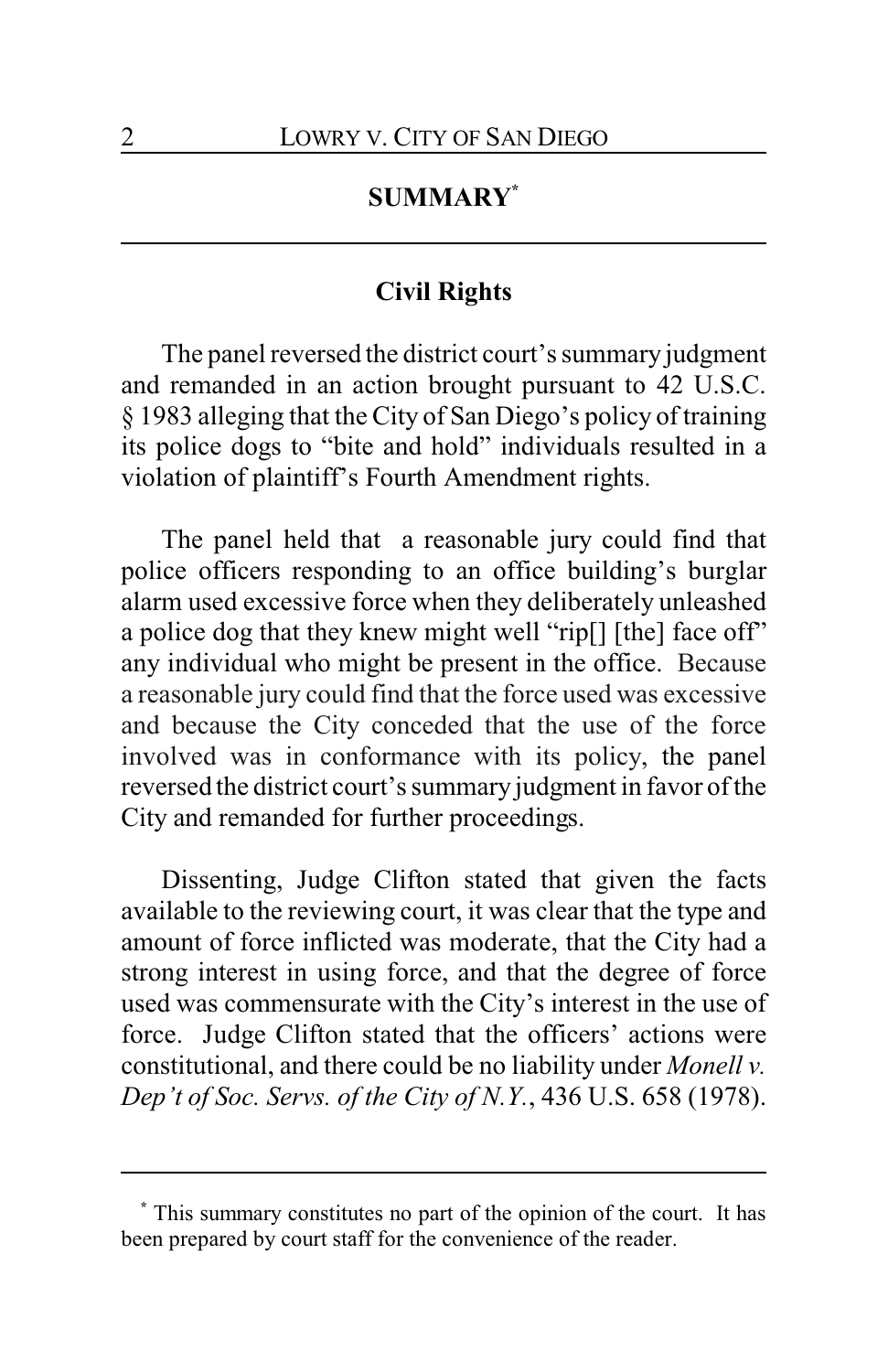#### **COUNSEL**

JeffreyA. Lake (argued), Nathan A. Shaman (argued), Jeffrey A. Lake, A.P.C., San Diego, California, for Plaintiff-Appellant.

Jan I. Goldsmith, City Attorney of San Diego, Daniel F. Bamberg, Assistant City Attorney, Stacy J. Plotkin-Wolff, Deputy City Attorney (argued), San Diego, California, for Defendant-Appellee.

#### **OPINION**

TASHIMA, Circuit Judge:

After a night of drinking with her friends, Sara Lowry returned to her workplace and fell asleep on her office couch. She awoke a short while later and went to the bathroom, before returning to her couch and going back to sleep. Unfortunately for Lowry, during her trip to the bathroom, she accidentally triggered the building's burglar alarm. Several officers from the San Diego Police Department ("SDPD") responded, accompanied by a police service dog named Bak. After searching the area and giving several warnings, the officers released Bak into Lowry's office. Bak found Lowry and pounced on her, tearing open her upper lip.

Lowry filed suit against the City of San Diego (the "City") under 42 U.S.C. § 1983, alleging that the City's policy of training its police dogs to "bite and hold" individuals resulted in a violation of her Fourth Amendment rights. The district court granted the City's motion for summary judgment, concluding both that Lowry did not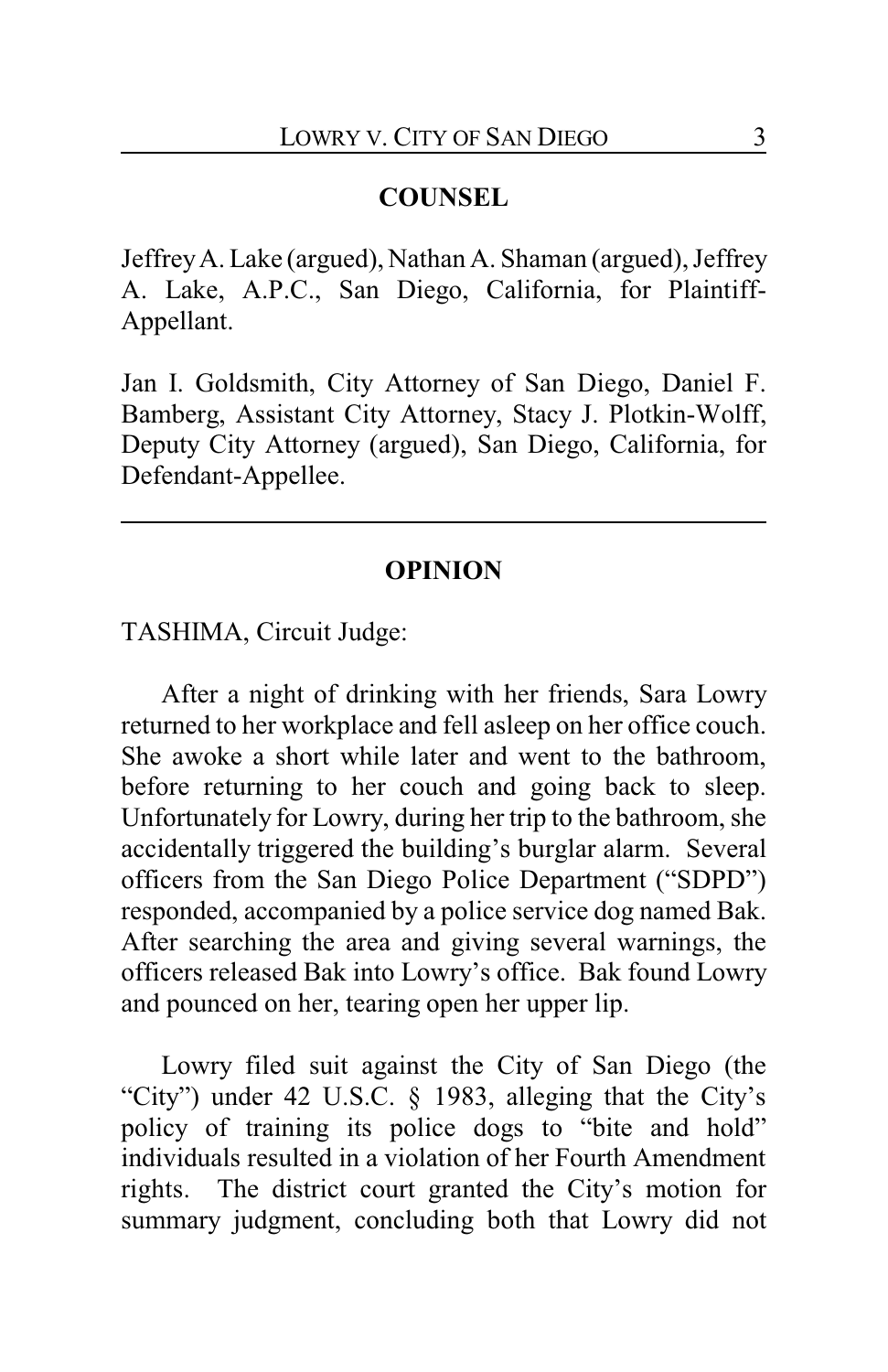suffer constitutional harm and that, even if she did, the City was not liable for her injuries.

We have jurisdiction under 28 U.S.C. § 1291. The question on this appeal is whether a reasonable jury could find that the police officers responding to the alarm used excessive force when theydeliberatelyunleashed a police dog that they knew might well "rip[] [the] face off" any individual who might be present in the office. Because a reasonable jury could find that the force used was excessive and because the City concedes that the use of the force involved was in conformance with its policy, we reverse and remand the case for further proceedings.

### **I.**

In early 2010, Lowry was working at Tenzing Corporation, located at 4603 Mission Boulevard, Suite 201, in San Diego, California. On the night of February 11, 2010, Lowry went out with a few friends after work. Over the course of about four and a half hours, Lowry visited two bars and consumed five vodka drinks. Lowry decided to call it a night at around 9:30 p.m., but, instead of heading home, made a pit stop at work to pick up some food she had left over from lunch. Once there, Lowry decided to stay in the office, and fell asleep on the couch.

Shortly thereafter, Lowry woke up and went to use the bathroom. Acting on instinct, Lowry headed towards the bathroom in the neighboring suite (owned by a separate company, Drew George & Partners or "DGP"), the bathroom she typically used during business hours. After opening the door to DGP, Lowry decided against using their bathroom, concluding that "it wouldn't be right for [her] to use that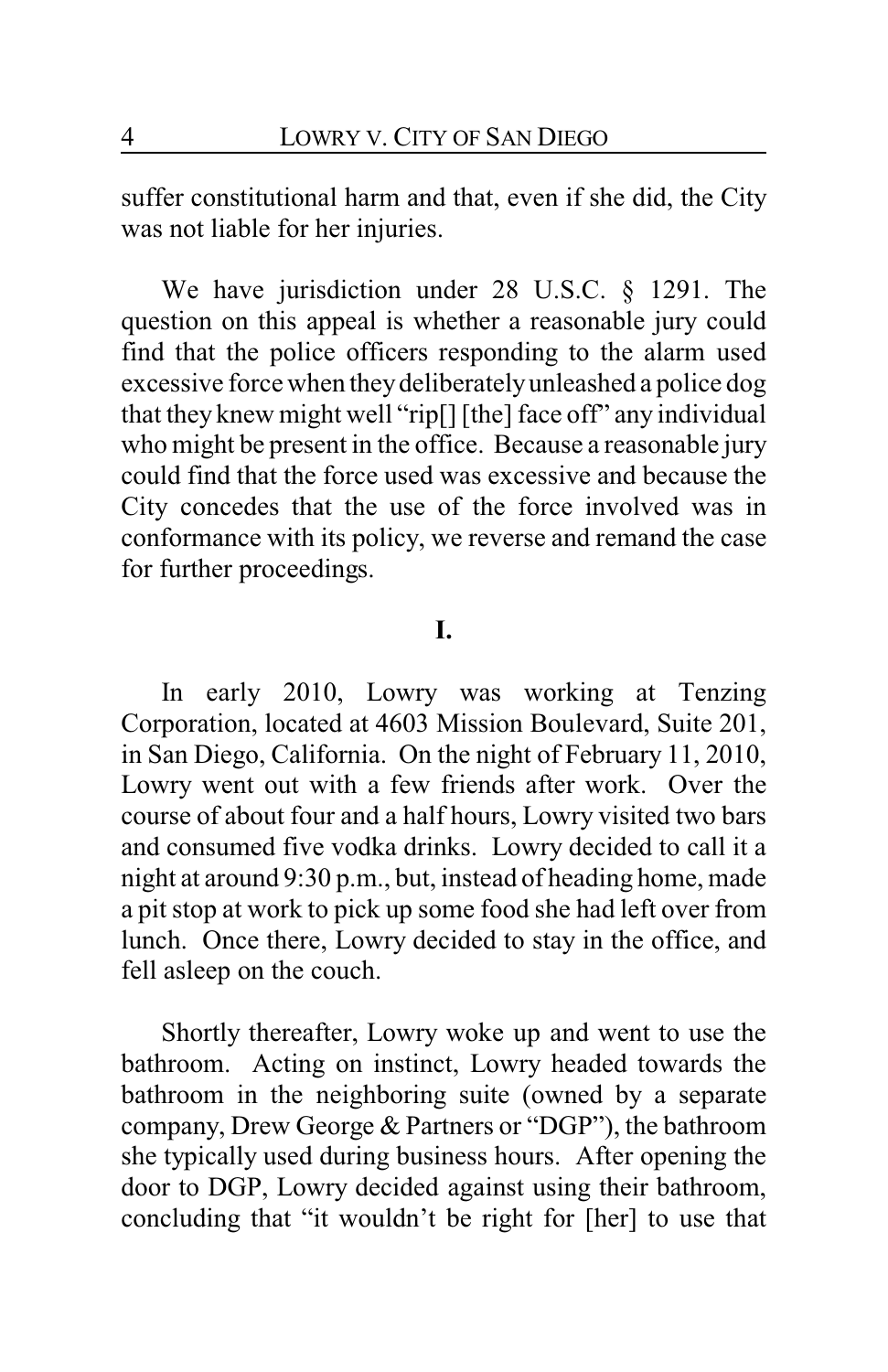restroom at night." She closed the door, went to a bathroom outside both suites that was open to the public and then returned to her office and fell back asleep on the couch.

Around 11:00 p.m., the SDPD received a call from ADT Security Services that a burglar alarm had been activated at 4603 Mission Boulevard, Suite 200. Minutes later, Officers Mike Fish and David Zelenka and Sergeant Bill Nulton arrived at the scene, accompanied by Sergeant Nulton's police service dog, Bak. The officers inspected the north, south, and west sides of the building and saw no entry points. However, each officer saw that the door leading to Suite 201 was propped open.<sup>1</sup> There were no signs of forced entry at Suite 201, which was dark, except for some ambient light shining through the open door from the parking lot.**<sup>2</sup>** The

We reverse evidentiary rulings made in the context of summary judgments only if they are "both manifestly erroneous and prejudicial." *Bias v. Moynihan*, 508 F.3d 1212, 1224 (9thCir. 2007) (citations omitted). As explained below, even assuming that the door to Suite 201 was open, a reasonable jury could find that deploying Bak was not an objectively reasonable use of force. Accordingly, because the district court's ruling was not prejudicial, we need not rule on it.

**<sup>2</sup>** Lowry contends that there is a material issue of fact regarding the level of illumination inside Suite 201 at the time the officers entered. Specifically, she relies on the testimony of Drew George (the CEO of DGP), who testified that the *balcony* is typically "pretty light." However, George offered no testimony as to how well-lit the interior of Suite 201

**<sup>1</sup>** Lowry contends that a genuine issue of material fact exists as to whether the door leading to Suite 201 was open. Specifically, she argues that the officers' assertion that the door was open is contradicted by her deposition testimony that the door "automatically closes." The district court ruled Lowry's testimony inadmissible, finding that Lowry failed to offer "firsthand testimony." Accordingly, the district court ruled that there was no dispute that the door was open.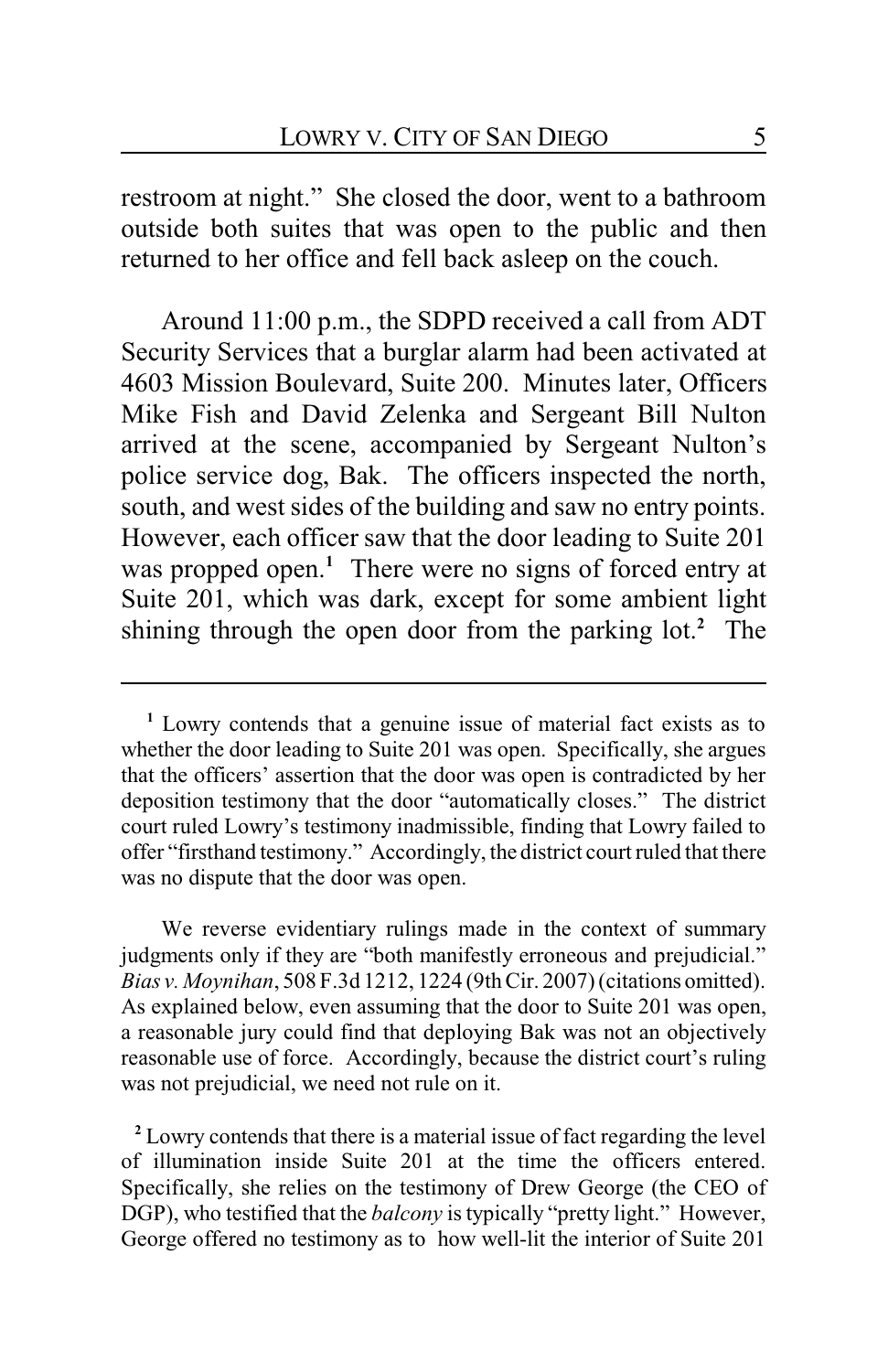officers could not see inside the suite, and therefore did not know whether anyone was inside.

Before entering Suite 201, Sergeant Nulton yelled loudly, "This is the San Diego Police Department! Come out now or I'm sending in a police dog! You may be bitten!" Sergeant Nulton waited between 30 and 60 seconds, but received no response. He repeated the same warning once or twice more; again, there was no response.**<sup>3</sup>** Lowry did not hear these warnings. Sergeant Nulton then released Bak "off lead" (that is, off of her leash) into the suite, and followed Bak in. Sergeant Nulton did not keep track of Bak's precise location once he let her off lead, and gave no further warnings after entering the suite.

Eventually, Sergeant Nulton made his way into the office where Lowry was sleeping. Once there, he saw a purse

**<sup>3</sup>** Lowry contends that there is an issue of material fact as to whether Sergeant Nulton gave these warnings. Specifically, she argues that the officers' testimony is contradicted by her own testimony that she did not hear Sergeant Nulton's warnings. The district court ruled Lowry's testimony on this point inadmissible, finding that she lacked foundation to testify as to whether Sergeant Nulton gave warnings because she was sleeping. Therefore, the district court ruled that it was undisputed that Sergeant Nulton gave these warnings.

As explained below, even assuming that Sergeant Nulton shouted warnings that he was about to release a police dog, a reasonable jury could find that deploying Bak was not an objectively reasonable use of force. Accordingly, because the district court's ruling was not prejudicial, we need not rule on it. *See Bias*, 508 F.3d at 1224.

was on the night of the incident, and Lowry herself testified that, on that night, Suite 201 was dark. Accordingly, we conclude that Lowry has not raised a genuine issue of material fact regarding the degree ofillumination inside Suite 201.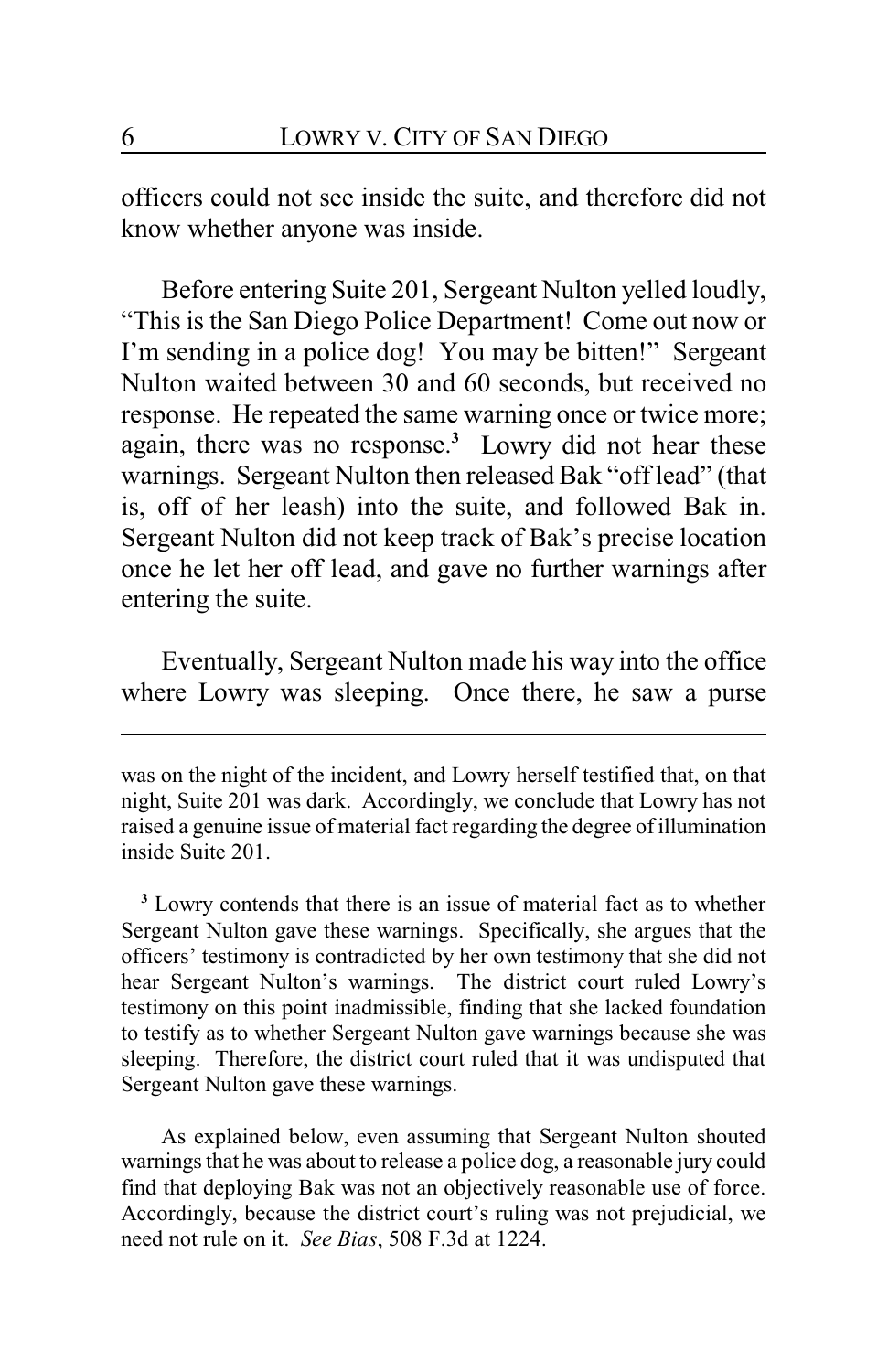whose contents had been spilled across the floor. He then shone his flashlight against the office wall and spotted a person under a blanket on the couch. At that moment, Bak jumped on top of Lowry. The two struggled momentarily before Sergeant Nulton called Bak off. Bak responded immediately, returning to Sergeant Nulton's side.

Lowry emerged from her skirmish with Bak with a large gash on her lip that was bleeding profusely. As hospital staff would later inform Lowry, Bak had almost completely bitten through her lip. Shortly after the incident, Sergeant Nulton told Lowry, "I just can't believe that's the only damage. You're very lucky. She could have ripped your face off." After confirming that Lowry worked at Tenzing, Officer Fish drove her to the hospital, where she was given a tetanus shot and received three stitches.

The SDPD trains its police dogs to enter a building, find a person, bite them, and hold that bite until a police officer arrives and removes the dog. Moreover, as Sergeant Nulton stated in his deposition, police dogs are not trained to differentiate between "a young child asleep or . . . a burglar standing in the kitchen with a butcher knife," and will simply bite the first person they find. Generally, the decision of whether to conduct a canine search on or off lead is left to the officer's discretion. However, the SDPD's Canine Unit Operations Manual provides that residential searches "should normally be conducted on-lead unless the handler can reasonably determine there are no residents or animals in the home"

Lowry filed suit against the City under 42 U.S.C. § 1983, alleging a violation of her Fourth Amendment rights. The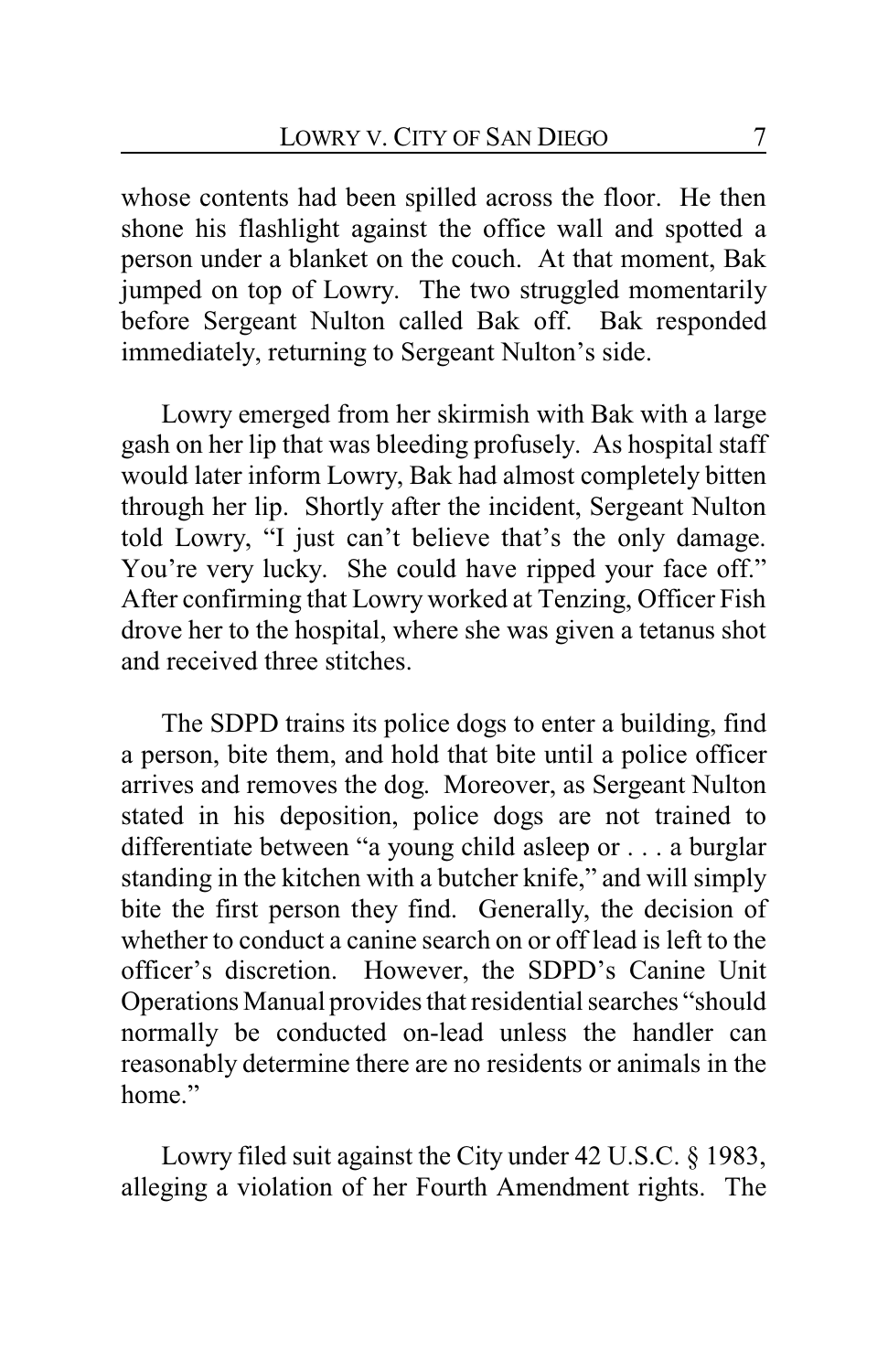City moved for summary judgment, which the district court granted. Lowry timely appealed.

#### **II.**

We review a district court's grant of summary judgment *de novo*. *Pac. Shore Props., LLC v. City of Newport Beach*, 730 F.3d 1142, 1156 (9th Cir. 2013). "We must determine, viewing the evidence in the light most favorable to [Lowry], the non-moving party, whether there are any genuine issues of material fact and whether the district court correctly applied the substantive law." *Olsen v. Idaho State Bd. of Med.*, 363 F.3d 916, 922 (9th Cir. 2004). In the absence of material factual disputes, the objective reasonableness of a police officer's conduct is "a pure question of law." *Torres v. City of Madera*, 648 F.3d 1119, 1123 (9th Cir. 2011) (quoting *Scott v. Harris*, 550 U.S. 372, 381 n.8 (2007)). "Where the objective reasonableness of an officer's conduct turns on disputed issues of material fact," however, "it is 'a question of fact best resolved by a jury.'" *Id.* at 1123 (quoting *Wilkins v. City of Oakland*, 350 F.3d 949, 955 (9th Cir. 2003)).

#### **III.**

Lowry asserts a single cause of action against the City, seeking to hold the municipality liable for her injuries under *Monell v. Department of Social Services of the City of New York*, 436 U.S. 658 (1978). Specifically, Lowry alleges that the City's "bite and hold" policy caused the police to use excessive force against her. In order to prevail on a *Monell* claim, Lowry "must demonstrate first that h[er] seizure by [Bak] was unconstitutional and second that the city was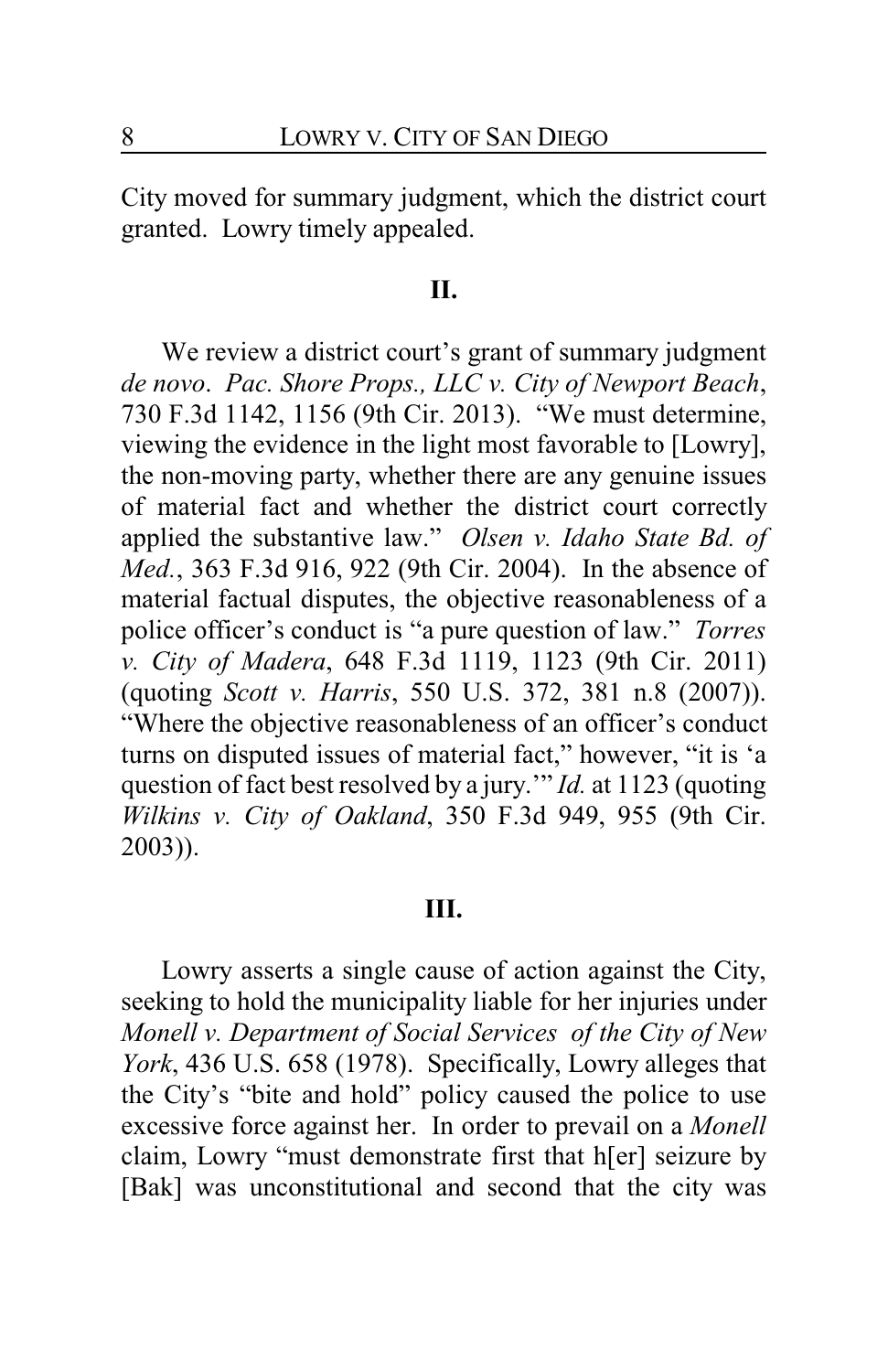responsible for that constitutional wrong." *Chew v. Gates*, 27 F.3d 1432, 1439 (9th Cir. 1994).

### **A. Excessive Force**

We begin our analysis of Lowry's *Monell* claim by assessing whether Bak's seizure of Lowry was unconstitutional. Objectively unreasonable uses of force violate the Fourth Amendment's guarantee against unreasonable seizures. *Graham v. Connor*, 490 U.S. 386, 394–95, 397 (1989). In deciding whether or not a particular use of force is reasonable, we employ the familiar test set forth by the Supreme Court in *Graham*. Under *Graham*, we balance "the nature and quality of the intrusion on the individual's Fourth Amendment interests against the countervailing governmental interests at stake." *Id*. at 396 (citations omitted). This inquiry is a "highly fact-intensive task for which there are no per se rules." *Torres*, 648 F.3d at 1124 (citing *Scott*, 550 U.S. at 383). However, we must evaluate the reasonableness of the force used "from the perspective of a reasonable officer on the scene, rather than with the 20/20 vision of hindsight." *Graham*, 490 U.S. at 396. "Not every push or shove, even if it may later seem unnecessary in the peace of a judge's chambers, violates the Fourth Amendment." *Id.* (citation omitted).

Our excessive force analysis under *Graham* involves three steps. "First, we must assess the severity of the intrusion on the individual's Fourth Amendment rights by evaluating the type and amount of force inflicted." *Glenn v. Washington Cty.*, 673 F.3d 864, 871 (9th Cir. 2011) (citation omitted). "Second, we evaluate the government's interest in the use of force." *Id.* "Finally, we balance the gravity of the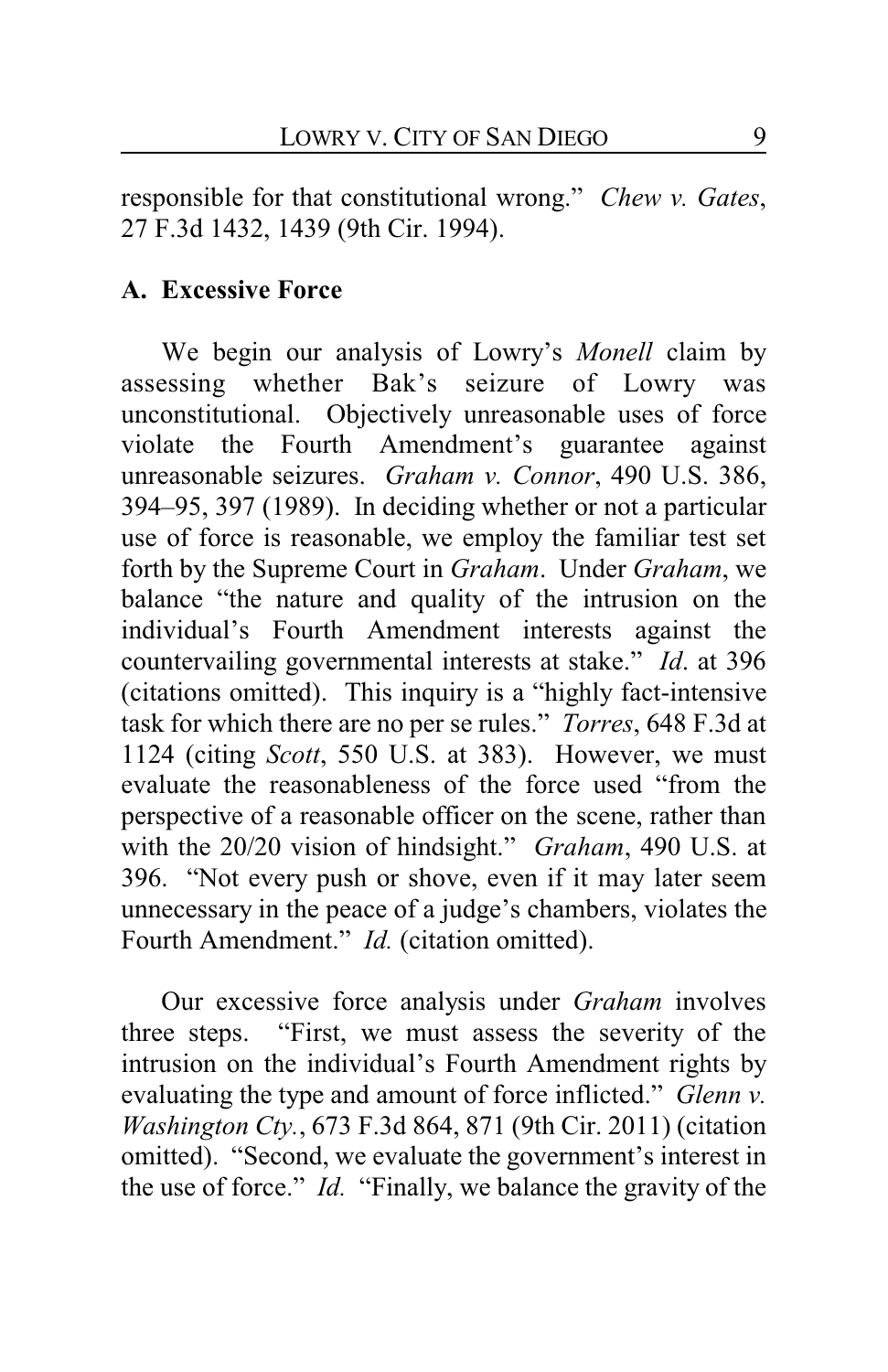intrusion on the individual against the government's need for that intrusion." *Id.* (citation omitted).

## **1. The Nature and Quality of the Intrusion**

In evaluating the severity of the intrusion on the plaintiff's Fourth Amendment rights, we evaluate both "the type and amount of force inflicted." *Miller v. Clark Cty.*, 340 F.3d 959, 964 (9th Cir. 2003); *see also Headwaters Forest Def. v. Cty. of Humboldt*, 240 F.3d 1185, 1198 (9th Cir. 2000), *vacated and remanded on other grounds sub nom. Cty. of Humboldt v. Headwaters Forest Def.*, 534 U.S. 801 (2001) ("[T]he fact finder [must] evaluate 'the type and amount of force inflicted.'" (quoting*Chew*, 27 F.3d at 1440)). We have repeatedly held that deploying a police dog to effectuate an arrest is a "severe" use of force. *See Smith v. City of Hemet*, 394 F.3d 689, 701–02 (9th Cir. 2005) (en banc) (noting that use of a police dog is "the most severe force authorized short of deadly force"); *Chew*, 27 F.3d at 1441 (holding that the use of a police dog was a "severe" use of force); *see also Miller*, 340 F.3d at 964 (concluding that use of a police dog was a "serious" intrusion on the plaintiff's Fourth Amendment interests).

Notwithstanding our precedents, the district court found the force used against Lowry to be "moderate," because Bak's encounter with Lowry was "very quick" and because Lowry's injuries were "slight." In coming to its conclusion, the district court distinguished our decision in *Chew*, emphasizing that, in that case, the police dog bit the plaintiff several times, dragged him between four and ten feet, and nearly severed his arm. *Chew*, 27 F.3d at 1435, 1441. By contrast, the district court noted, Lowry's struggle with Bak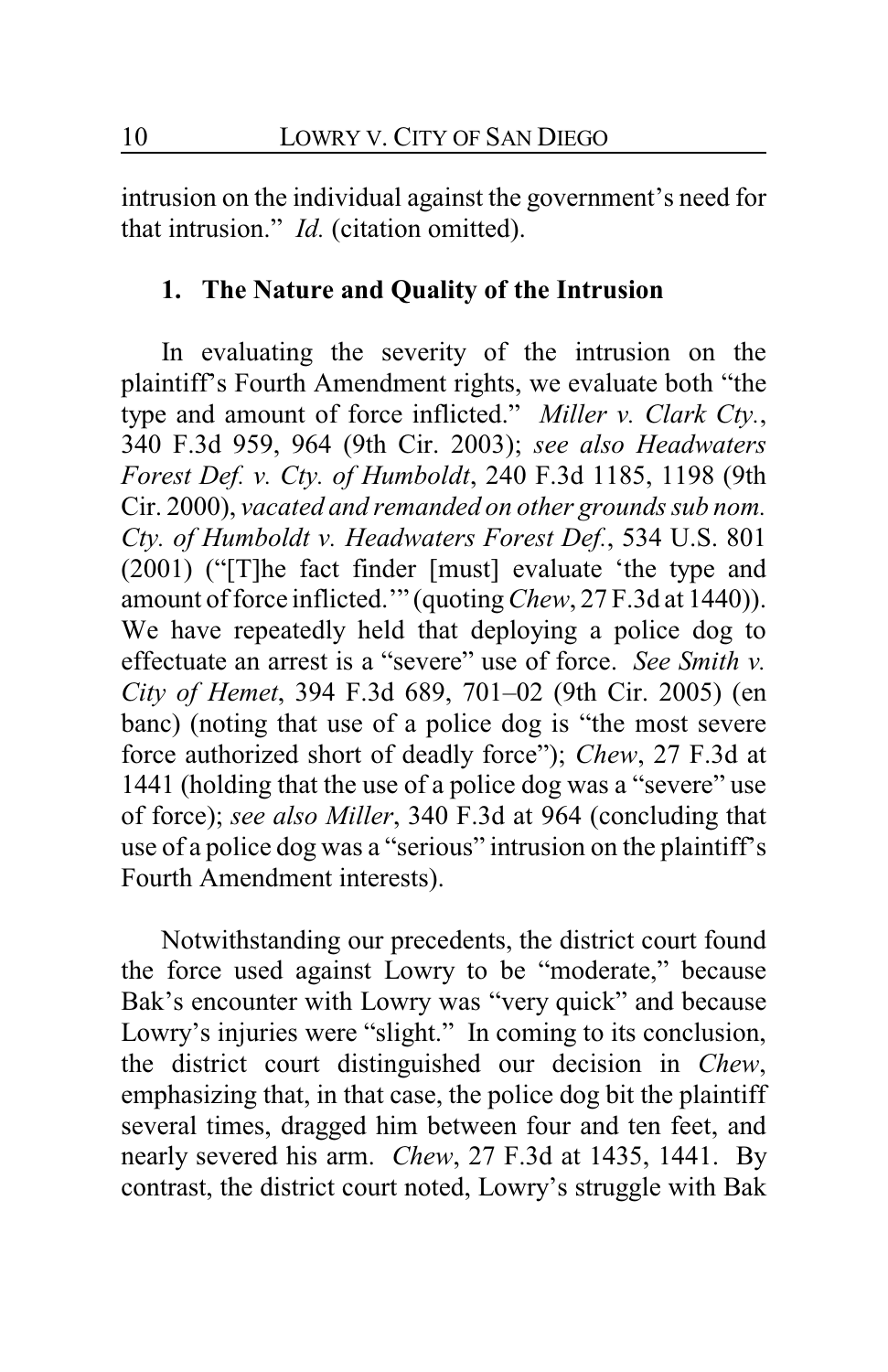was of "limited duration" and her injuries were relatively minor.

By focusing solely on the *amount* of force used against Lowry, the district court overlooked a critical component of our inquiry under *Graham*'s first step. Namely, the district court failed to consider the *type* of force employed. Our precedents, as well as the Supreme Court's, make clear that, in evaluating the severity of the intrusion on a plaintiff's Fourth Amendment rights, we must assess not only the *amount* of force used (and the severity of the resulting injury), but also *type* of force used and the *potential* harm it may cause. *See Miller*, 340 F.3d at 964 ("[W]e assess the gravity of the particular intrusion on Fourth Amendment interests by evaluating *the type and the amount of force inflicted*." (emphasis added)); *see also Scott*, 550 U.S. at 383 ("[I]n judging whether [Deputy] Scott's actions were reasonable, we must consider the *risk* of bodily harm that Scott's actions posed to respondent in light of the threat to the public that Scott was trying to eliminate." (emphasis added)); *Glenn*, 673 F.3d at 871–72 (holding that the use of a beanbag shotgun is "permissible only when a strong governmental interest compels the employment of such force" in "light of this weapon's *dangerous capabilities*" (citation omitted) (emphasis added)); *Chew*, 27 F.3d at 1441 (concluding that the force used was severe both because of the nature of injuries sustained and because the dog was trained to repeatedly bite a suspect if he or she resisted and because of the undisputed testimony that the dog's bites "*could* be fatal" (emphasis added)).

To put it differently, looking solely to the actual consequences of the force used rather than the risk inherent in the use of that type of force accommodates one of the two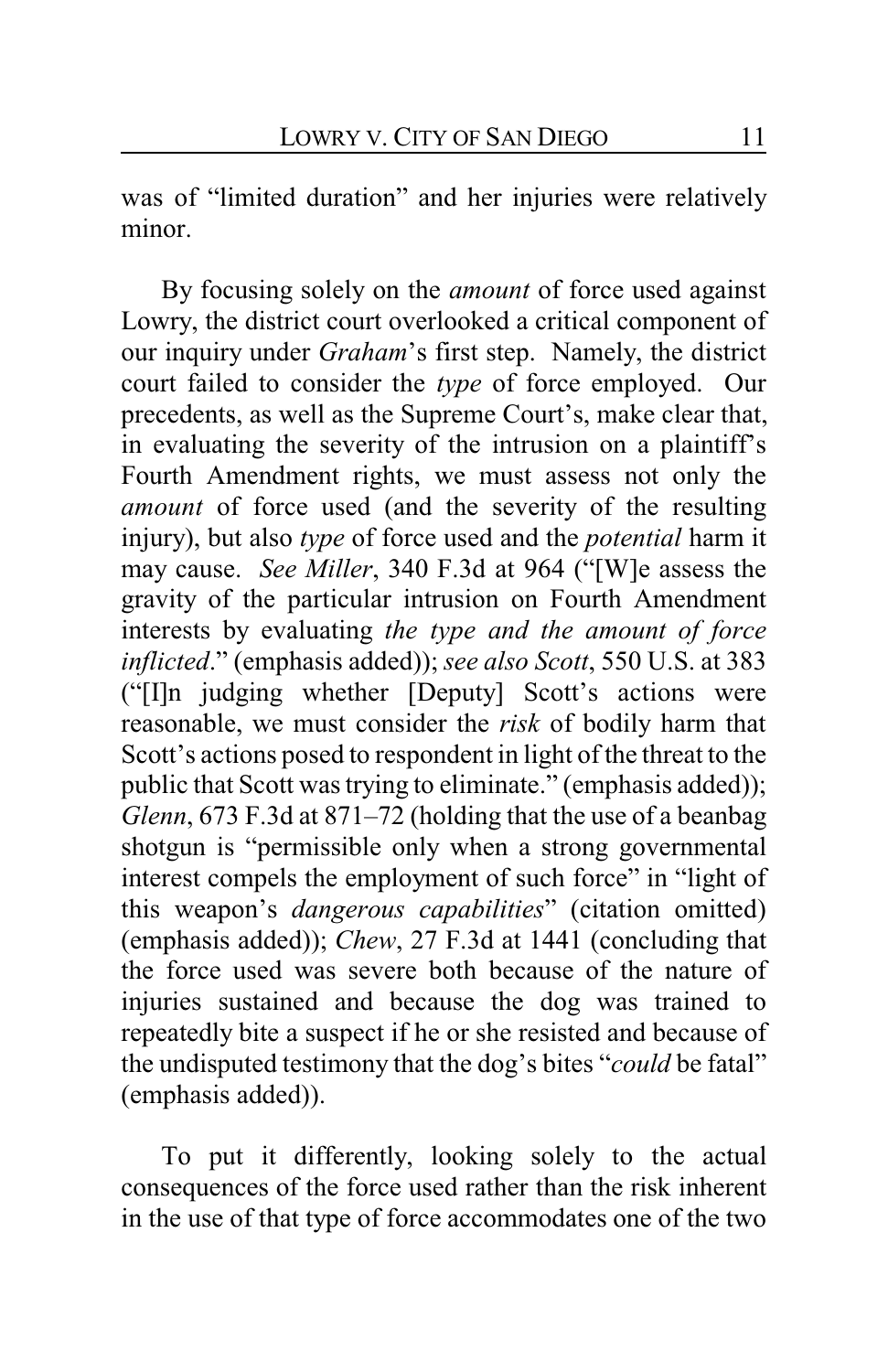purposes of § 1983 but wholly ignores the other. Those two purposes are compensation *and deterrence. Chaudhry v. City of L.A.*, 751 F.3d 1096, 1103 (9th Cir. 2014) (citing *Robertson v. Wegmann*, 436 U.S. 584, 599 (1978)). For example, if a police officer fires a gun at a fleeing misdemeanor suspect but the bullet only grazes the suspect's leg, we would not dismiss the force as non-severe because the bullet did not do the damage that it foreseeably could have done. *See Robinson v. Solano Cnty.*, 278 F.3d 1007, 1014 (9th Cir. 2002) (holding that police officers' pointing their guns at close range at a suspect was excessive force even though they did not fire the gun). Likewise, in this case we must not rely on the plaintiff's "luck" that she only ended up bleeding profusely from a cut lip rather than having her whole face "ripped off" to excuse the conduct that the officer himself recognized could well have resulted in a far more egregious injury. Indeed, the officer conducting the search stated that he "just can't believe [that] the only damage" was Lowry's gash on her lip; as he put it, she was "very lucky." Whether or not the plaintiff in the case ended up being lucky, a fundamental purpose of § 1983 is to deter the use of unreasonable force in the future in order to avoid what could be much more serious harm to the next person.

When we consider both the type and the amount of force used against Lowry and draw all inferences in her favor, we have little trouble concluding that the intrusion on Lowry's Fourth Amendment rights was severe. Indeed, this case mirrors *Chew* in several material respects: just as the defendants in *Chew* admitted that the dog's bites "could be fatal," 27 F.3d at 1441, here, Sergeant Nulton stated that Bak "could have ripped [Lowry's] face off." And, just like the dog in *Chew*, Bak was trained to bite the first person she saw and maintain the bite until ordered by an officer to release.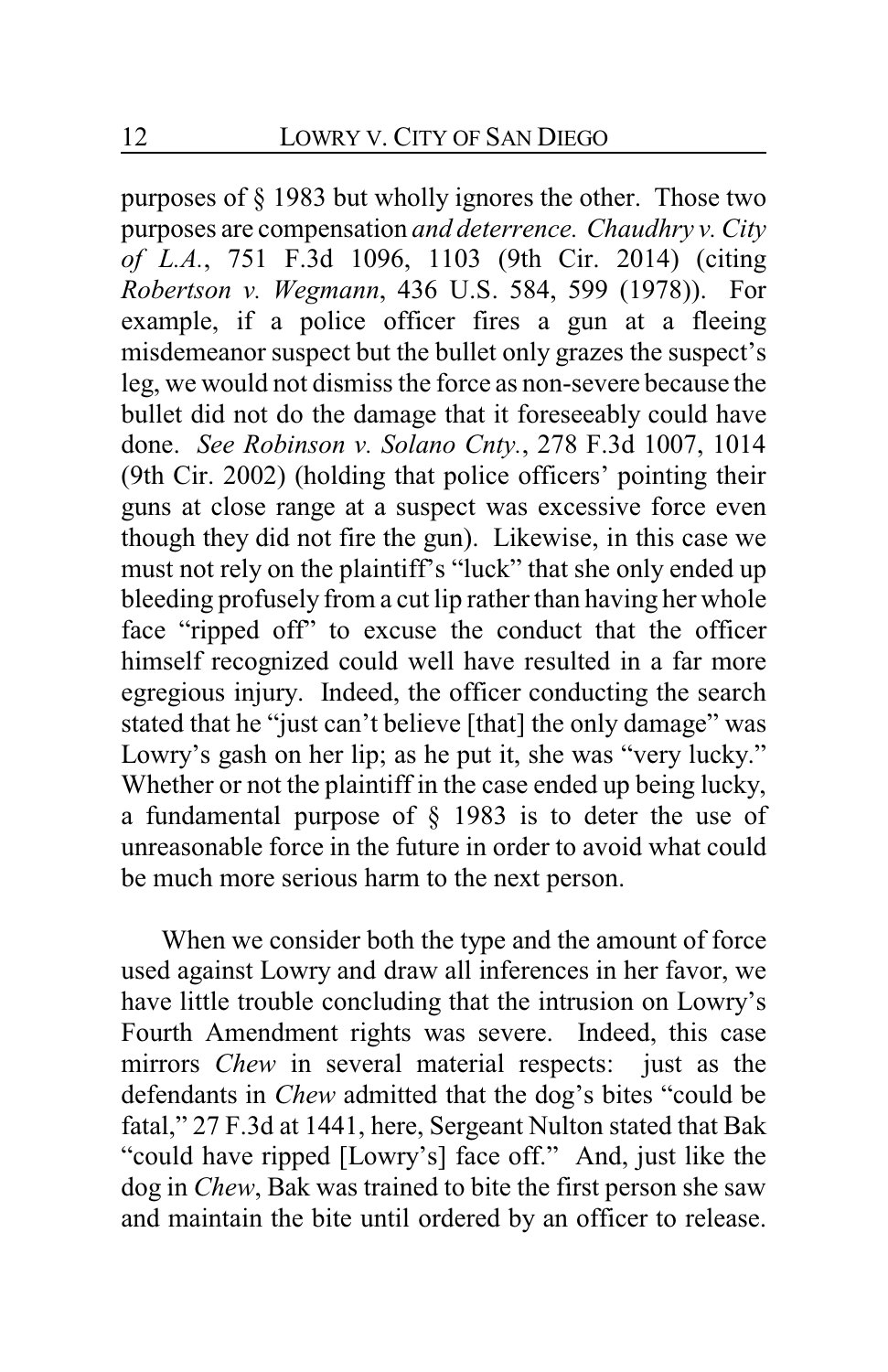Moreover, the particular facts of this case magnified the threat that Bak posed to Lowry: as Sergeant Nulton admitted, Bak was not trained to differentiate between "a young child asleep or . . . a burglar standing in the kitchen with a butcher knife," and would simply bite the first person she found. Furthermore, a reasonable juror could find that by allowing Bak to enter Suite 201 before him off lead, and by failing to keep track of Bak's precise location while searching the suite, Sergeant Nulton increased the likelihood that Bak would bite and seriously injure Lowry before being called off.

Under these circumstances, a reasonable juror could conclude that releasing Bak into the suite posed a high risk of severe harm to any individual present. Accordingly, for purposes of summary judgment, this factor weighs in favor of a finding that Lowry's constitutional rights were violated.

# **2. The City's Countervailing Interests**

*Graham*'s second step requires us to examine the importance and legitimacy of the City's countervailing interests. *Miller*, 340 F.3d at 964. This determination is guided by three factors: "(1) the severity of the crime at issue, (2) whether the suspect posed an immediate threat to the safety of the officers or others, and (3) whether the suspect was actively resisting arrest or attempting to evade arrest by flight." *Id.* (citing *Graham*, 490 U.S. at 396). These factors are not exclusive; instead, we must "examine the totality of the circumstances and consider whatever specific factors may be appropriate in a particular case, whether or not listed in *Graham*." *Glenn*, 673 F.3d at 872 (citations omitted).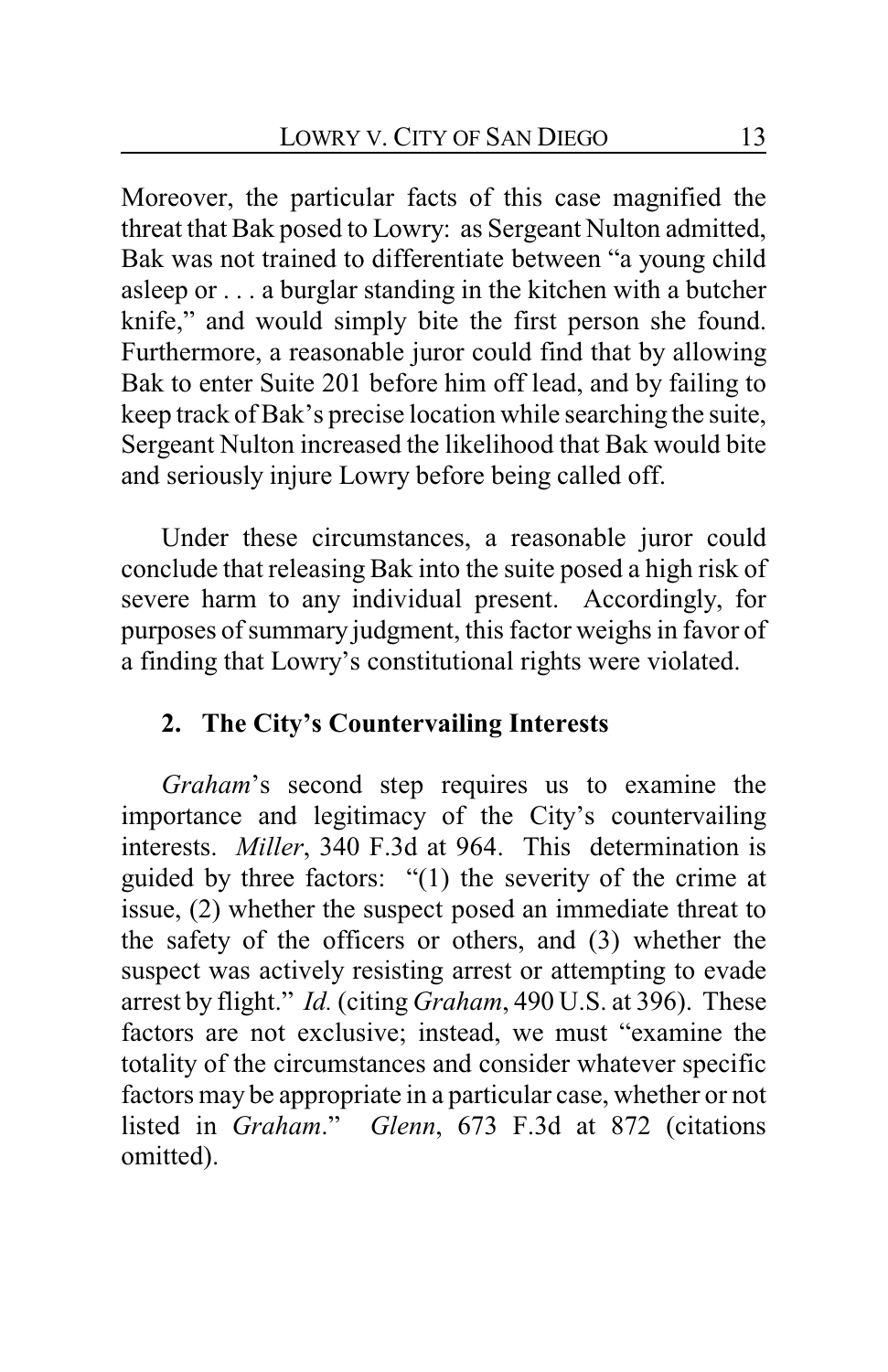# **a. Lowry Did Not Pose a Threat to the Officers or Others**

We begin our evaluation of the City's interest in deploying Bak off lead by analyzing the "most important single element of the three specified factors: whether the suspect pose[d] an immediate threat to the safety of the officers or others." *Smith*, 394 F.3d at 702 (quoting *Chew*, 27 F.3d at 1441). "A simple statement by an officer that he fears for his safety or the safety of others is not enough; there must be objective factors to justify such a concern." *Deorle v. Rutherford*, 272 F.3d 1272, 1281 (9th Cir. 2001). A reasonable jury could find that any belief on the officers' part that they faced an immediate threat when they released Bak was unjustified. *See Torres*, 648 F.3d at 1126 (holding that there was a genuine dispute of material fact whether an officer correctly evaluated the dangerousness of the situation when deciding to use force). Thus, viewing the evidence in the light most favorable to Lowry, the City has failed to show that there are no questions of fact precluding summary judgment in its favor.

Our case law helps guide this determination. In *Chew*, we held that "a rational jury could easily find that Chew posed no immediate safety threat to anyone." 27 F.3d at 1442 (emphasis omitted). Chew had been stopped for a traffic violation and then fled on foot and hid in a scrapyard. *Id.* at 1436. However, there was no evidence that Chew had "engaged in any threatening behavior during this time, or that he did anything other than hide quietly." *Id.* at 1441. Accordingly, we concluded that the "record d[id] not reveal an articulable basis for believing that Chew was armed or that he posed an immediate threat to anyone's safety." *Id*.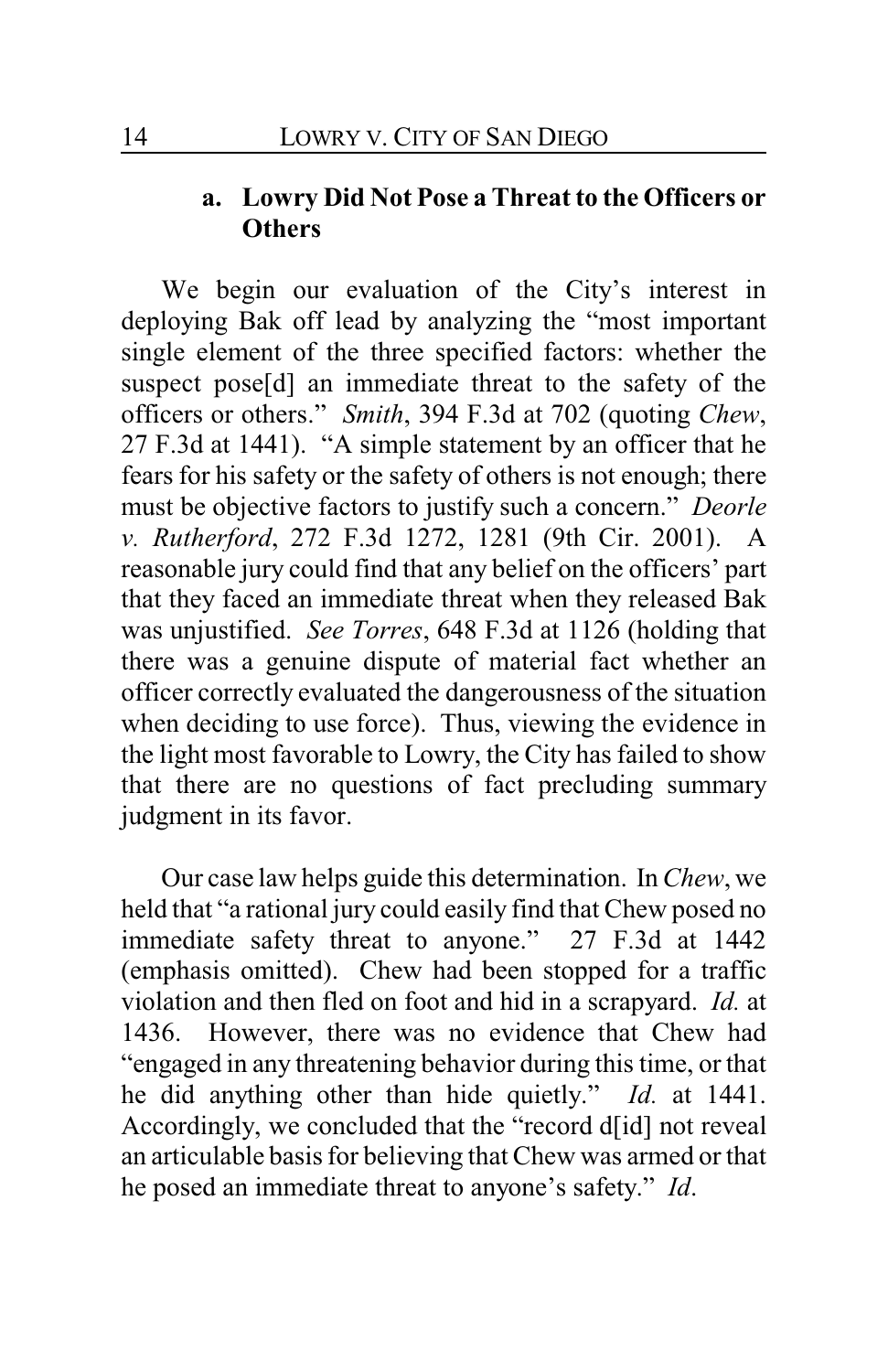By contrast, in *Miller*, we held that the plaintiff "posed an immediate threat to [the] officers' safety." *Miller*, 340 F.3d at 965–66. There, the officer was chasing a felony suspect who (1) was wanted for fleeing from the police by driving a car with "a wanton or willful disregard for the lives . . . of others," (2) had possessed a large knife only moments earlier, (3) might have had mental health problems, (4) had ignored an officer's warning that he was about to release a dog, and (5) was familiar with the woods where he was hiding in the dark and might have been planning an ambush. *Id.* at 965 (citation omitted). Under these circumstances, we concluded that the officer was "entitled to assume that Miller posed an immediate threat" to their safety. *Id.*

Applying these precedents, we conclude that a reasonable jury could find that the officers would not have been justified in believing that Lowry posed a threat to their safety or to others'. Throughout the entire encounter, until she was bitten by Bak, Lowry remained fast asleep on the couch. Much like the plaintiff in *Chew*, Lowry did not "engage[] in any threatening behavior," nor do "anything other than [lie] quietly." 27 F.3d at 1441. And, unlike the plaintiff in *Miller*, the officers in this case had no reason to believe that Lowry was armed, dangerous, or intent on inflicting harm. 340 F.3d at 965. In short, "[t]he record does not reveal an articulable basis for believing that [Lowry] was armed or that [s]he posed an immediate threat to anyone's safety." *Chew*, 27 F.3d at 1441.**<sup>4</sup>**

**<sup>4</sup>** The City attempts to distinguish *Chew* by arguing that, unlike Sergeant Nulton, the officer in *Chew* made physical contact with Chew before releasing the police dog. According to the City, the officer's contact with Chew gave him an opportunity to eliminate the possibility that Chew was armed – a luxury not afforded to Sergeant Nulton.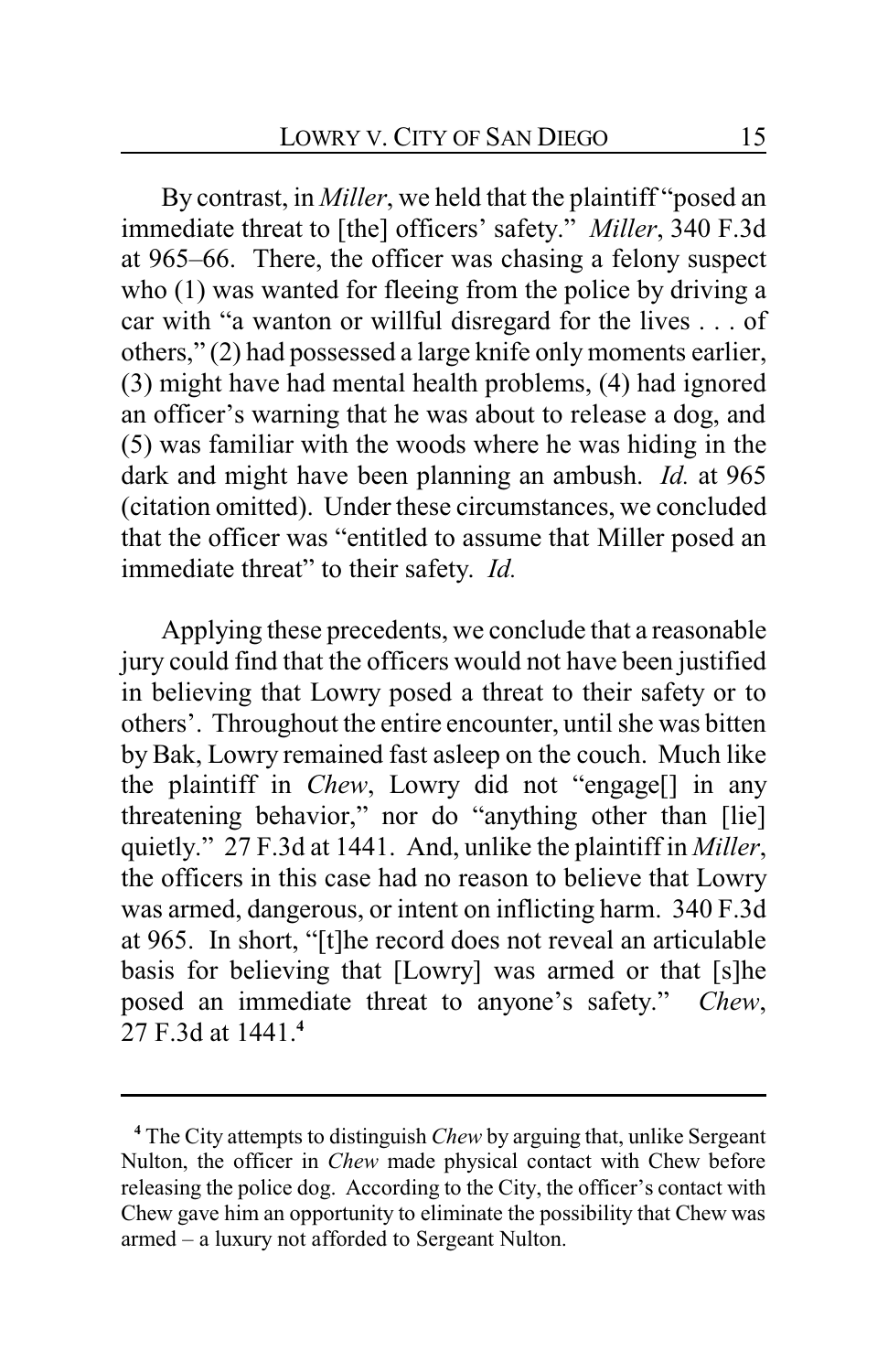The district court found otherwise, reasoning that the "officers reasonably and objectively feared for their own safety and any possible hostage's safety," because they were searching for a "burglary suspect . . . at night," because they "did not know whether the suspect was armed," and because the door to DGP's suite was "ajar, but no lights were on inside<sup>"5</sup>

A reasonable jury could easily disagree with this portrayal. The district court's reasoning assumes that any person inside an office building where a security alarm has been tripped at night necessarily poses an immediate threat to their safety or that of others. We find this assumption unwarranted.**<sup>6</sup>** These facts, standing alone, do not provide an

**5** Similarly, the City argues that, under our decision in *Frunz v. City of Tacoma*, officers responding to a "burglary in process" are entitled to "assume that the suspects will, if confronted, flee or offer armed resistance." 468 F.3d 1141, 1145 (9thCir. 2006) However, *Frunz* did not address whether the officers' use of force was reasonable. *Id.* at 1144. Instead, that case considered only whether the officers' warrantless entry into a home was justified. *Id.* at 1144. Accordingly, *Frunz* has little relevance to our current inquiry.

**6** Indeed, this assumption is particularly suspect in light of the fact that the vast majority of burglar alarm calls are false. *See* San Diego County Grand Jury, *No 'Cost' For Alarm?* 1 (June 1, 2011), http://www.sandiegocounty.gov/content/dam/sdc/grandjury/reports/2010-

Not so. In *Chew*, we specifically noted that "[t]he officer [did] not search<sup>[]</sup> [Chew] for weapons" before he fled. 27 F.3d at 1436. More to the point, our conclusion that Chew did not pose a threat to the safety of the officers or others was grounded in our determination that the record as a whole "did not reveal an articulable basis for believing that Chew" presented such a threat. *Id.* at 1441. Likewise, as explained above, nothing in the record here provides an articulable basis for believing that Lowry posed a threat to the safety of the officers or others.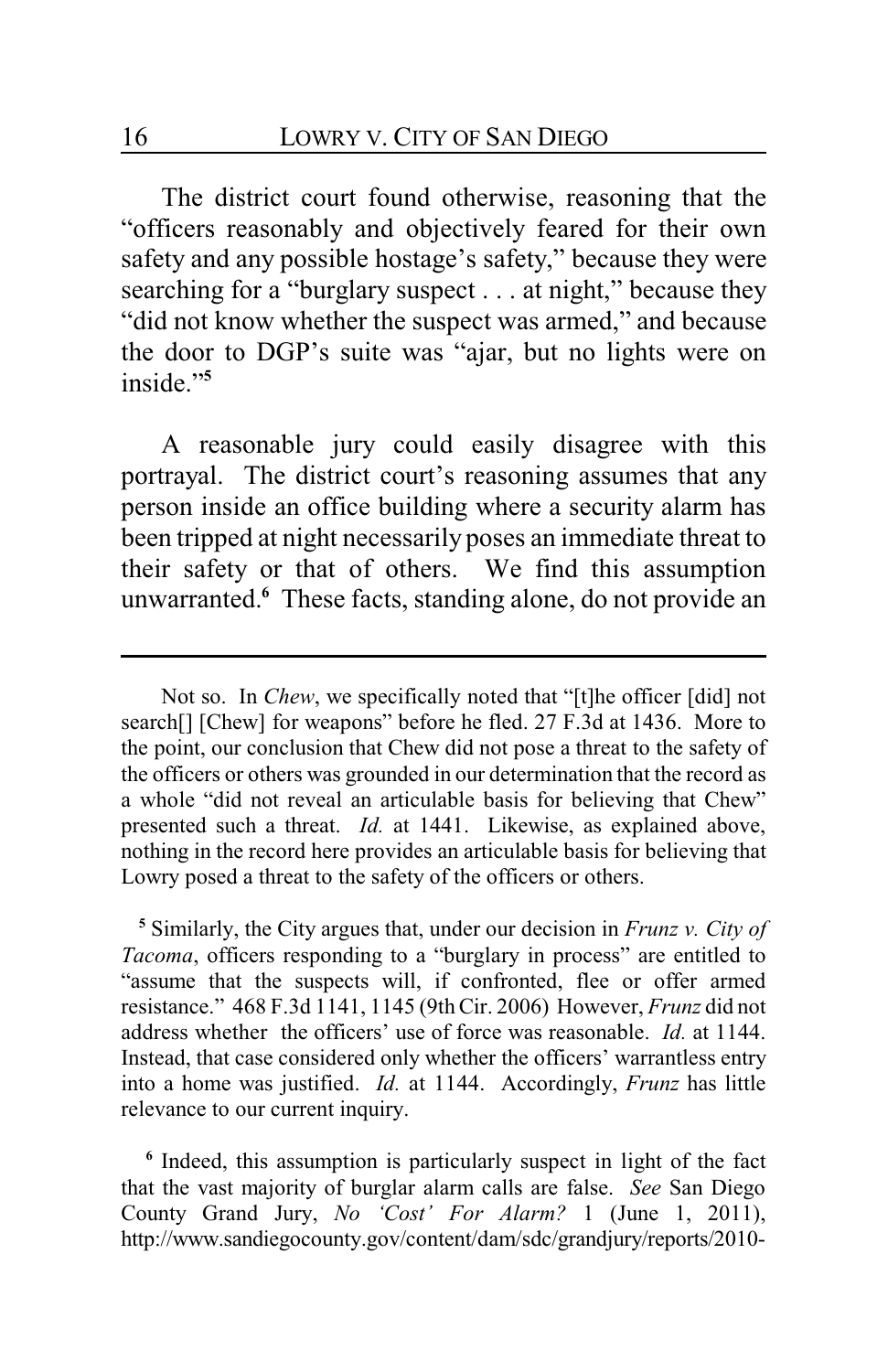"articulable basis for believing that" the occupant is "armed or that [she or] he posed an immediate threat to anyone's safety." *Chew*, 27 F.3d at 1441.

In sum, we conclude that taking the facts in the light most favorable Lowry, a reasonable juror could conclude that the "objective factors" did not suggest that Lowry posed a threat to the safety of the officers or others. *Deorle*, 272 F.3d at 1281. Accordingly, for the purposes of summary judgment, this factor weighs against a finding that the City's interest rendered its use of force objectively reasonable.

# **b. Lowry Did Not Resist or Attempt to Evade Arrest**

Similarly, the third *Graham* factor – whether Lowry "actively resist[ed] arrest or attempt[ed] to evade arrest by flight," *Graham*, 490 U.S. at 396 – weighs against finding that the City's use of force was objectively reasonable. It is undisputed that Lowry did not physically resist arrest, "did not attack the officers" or anyone else, and did not attempt to flee from the officers. *Smith*, 394 F.3d at 703. Nonetheless, the district court found that this factor weighed slightly in the City's favor, reasoning that the officers could have construed Lowry's failure to respond to Sergeant Nulton's commands to exit the suite as an attempt to evade arrest.

But a reasonable jury would not necessarily be compelled to draw such an inference. The mere failure to respond to an officer's orders, without more, generally does not support the use of serious force – especially if the plaintiff has not heard

<sup>2011/</sup>AlarmsFinalReport.pdf (concluding that "95% or more of all police alarm calls" received by the SDPD are false).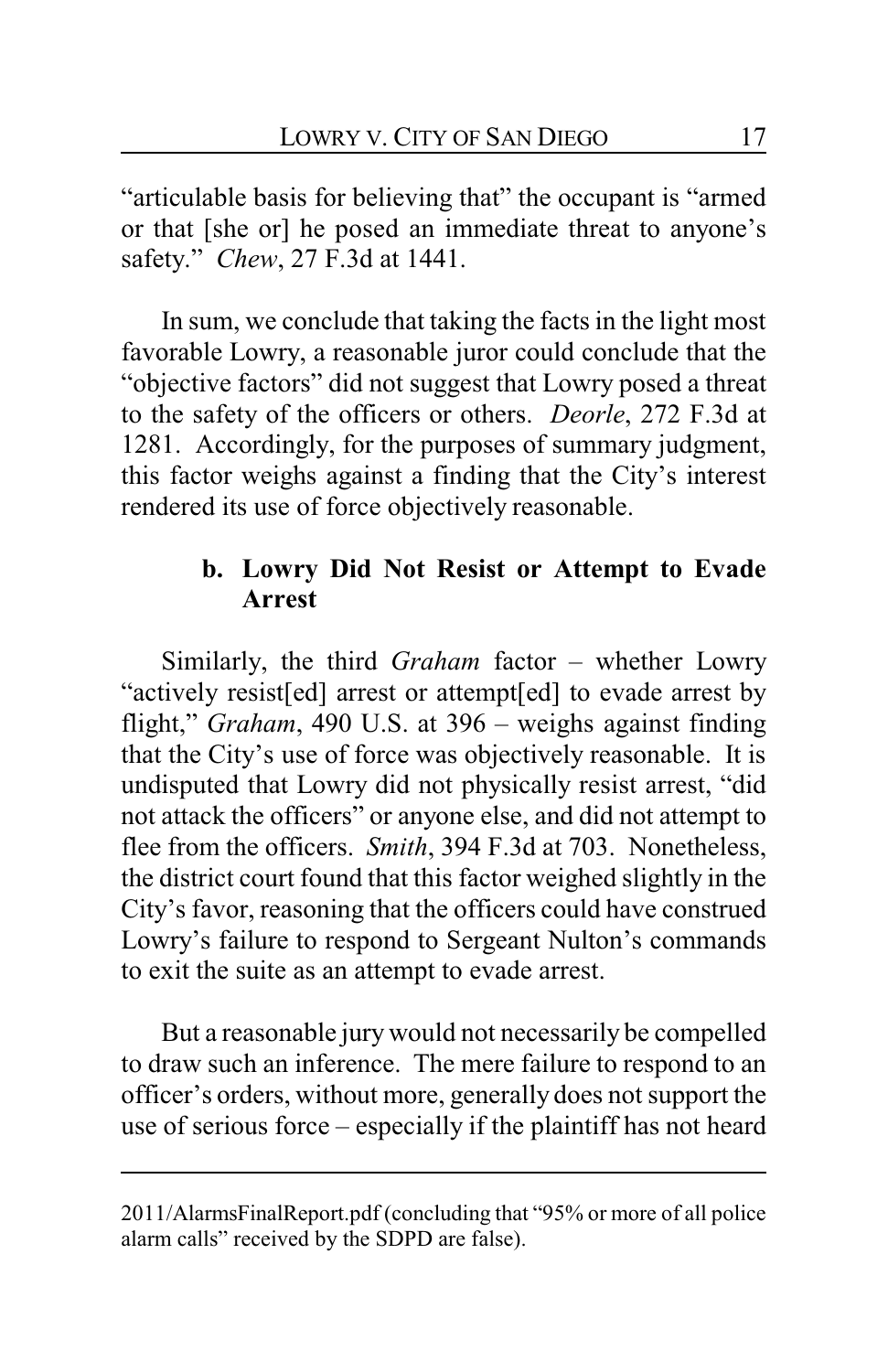the commands. We concluded as much in *Glenn*, where we found that the plaintiff's failure to follow an officer's instructions to drop a pocketknife did not warrant the officers' use of a beanbag shotgun, because it was "not clear [that the suspect] heard or understood those orders." 673 F.3d at 875. Indeed, even in cases where a plaintiff hears, and ignores, police warnings, we have found serious uses of force unjustified. As we described in *Glenn*,

> In *Deorle*, the plaintiff "brandish[ed] a hatchet" and a crossbow and was verbally abusive to officers, threatening to "kick [their] ass." He also continually roamed about his propertydespite officers' orders. Nonetheless, we did not consider this sufficient active resistance to warrant use of the beanbag shotgun . . . . Similarly, in *Smith*, we held that the plaintiff's refusal to obey officers' commands to remove his hands from his pockets to show police whether he was armed, as well as his entry into his home despite officers' orders and his brief physical resistance were "not . . . particularly bellicose."

*Id.* (alterations in original) (citations omitted); *see also Bryan v. MacPherson*, 630 F.3d 805, 830 (9th Cir. 2010) ("The only resistance Officer MacPherson testified to was a failure to comply with his order that Bryan remain in his car . . . . As in *Smith*, Bryan's 'resistance' was not 'particularly bellicose.'"). In short, where, as here, the "crux of the resistance [is] the refusal to follow officer's commands, rather than actively attacking or threatening officers or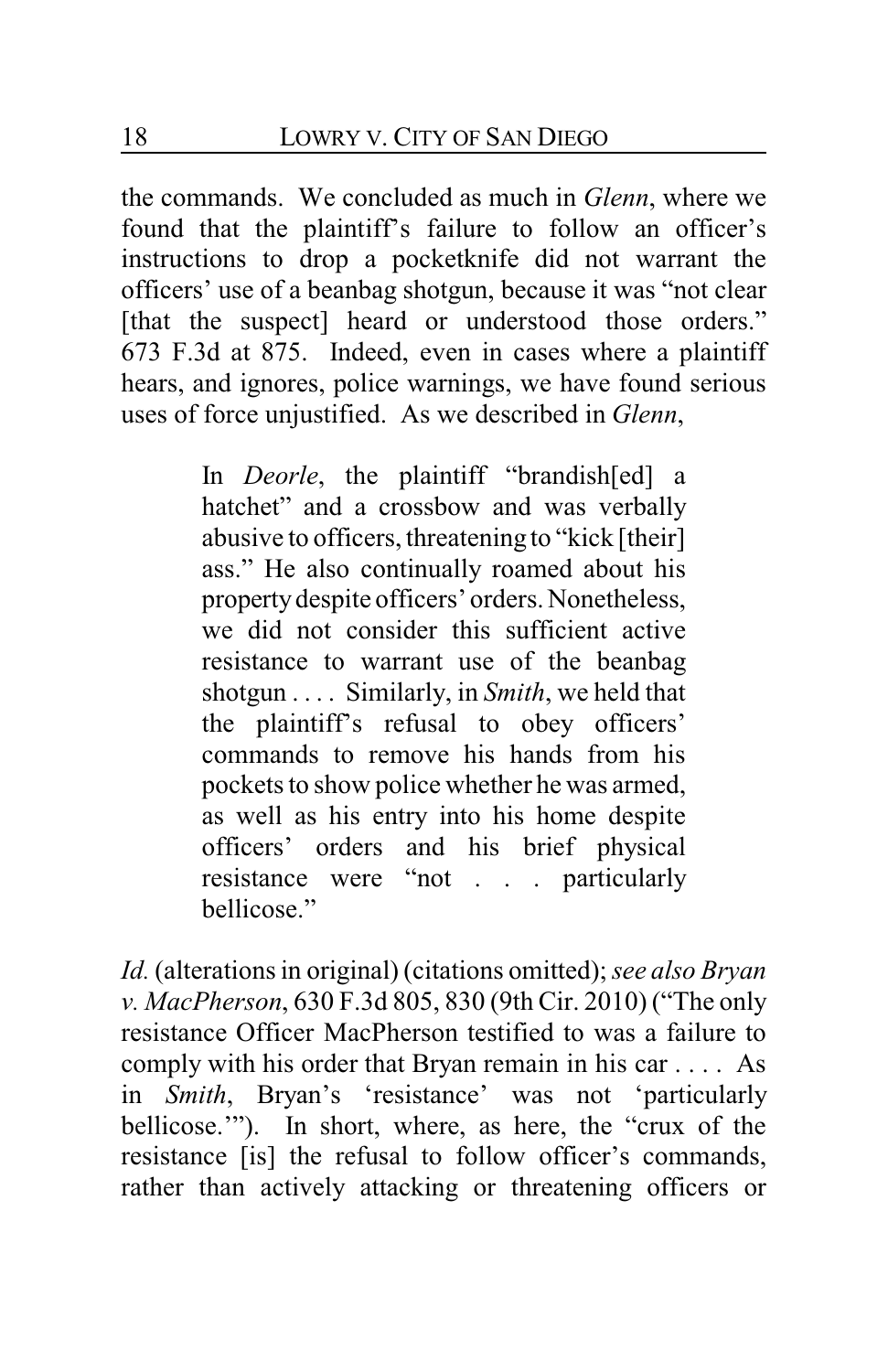others," the government has little interest in using serious force. *Glenn*, 673 F.3d at 875.

Accordingly, for the purposes of summary judgment, we conclude that this factor weighs against a finding that the City's interest rendered its use of force objectively reasonable.

#### **c. The Severity of the Crime at Issue**

Turning to the final *Graham* factor, we conclude that the severity of the crime at issue – burglary – weighs only slightly in the City's favor. Burglary is not an inherently dangerous crime.**<sup>7</sup>** Although burglaries *can* be dangerous, *see Sykes v. United States*, 131 S. Ct. 2267, 2273 (2011), *overruled on other grounds by Johnson v. United States*, 135 S. Ct. 2551 (2015), the Supreme Court has explicitly held that "the fact that an unarmed suspect has broken into a dwelling at night does not automatically mean [s]he is physically dangerous." *Tennessee v. Garner*, 471 U.S. 1, 21 (1985). Indeed, as the Supreme Court noted in *Garner*, the FBI classifies burglary as a "property" rather than a "violent" crime,**<sup>8</sup>** *id.*, and a recent study by the Bureau of Justice

**<sup>7</sup>** The City takes issue with this conclusion, arguing that all burglaries are dangerous. In support of its contention, the City relies, once again, on our statement in *Frunz* that officers may assume that "normal[]" burglary suspects will, "if confronted, flee or offer armed resistance." 468 F.3d at 1145. However, as explained above, *see supra* note 5, *Frunz* did not address whether the officers' use of force in that case was reasonable. *Id.* at 1144. Accordingly, it has little bearing on the instant case.

**<sup>8</sup>** Although *Garner* was decided in 1985, the FBI continues to classify burglary as a "property" rather than a "violent" crime. *See* Federal Bureau of Investigation, Uniform Crime Reports, *Crime in the*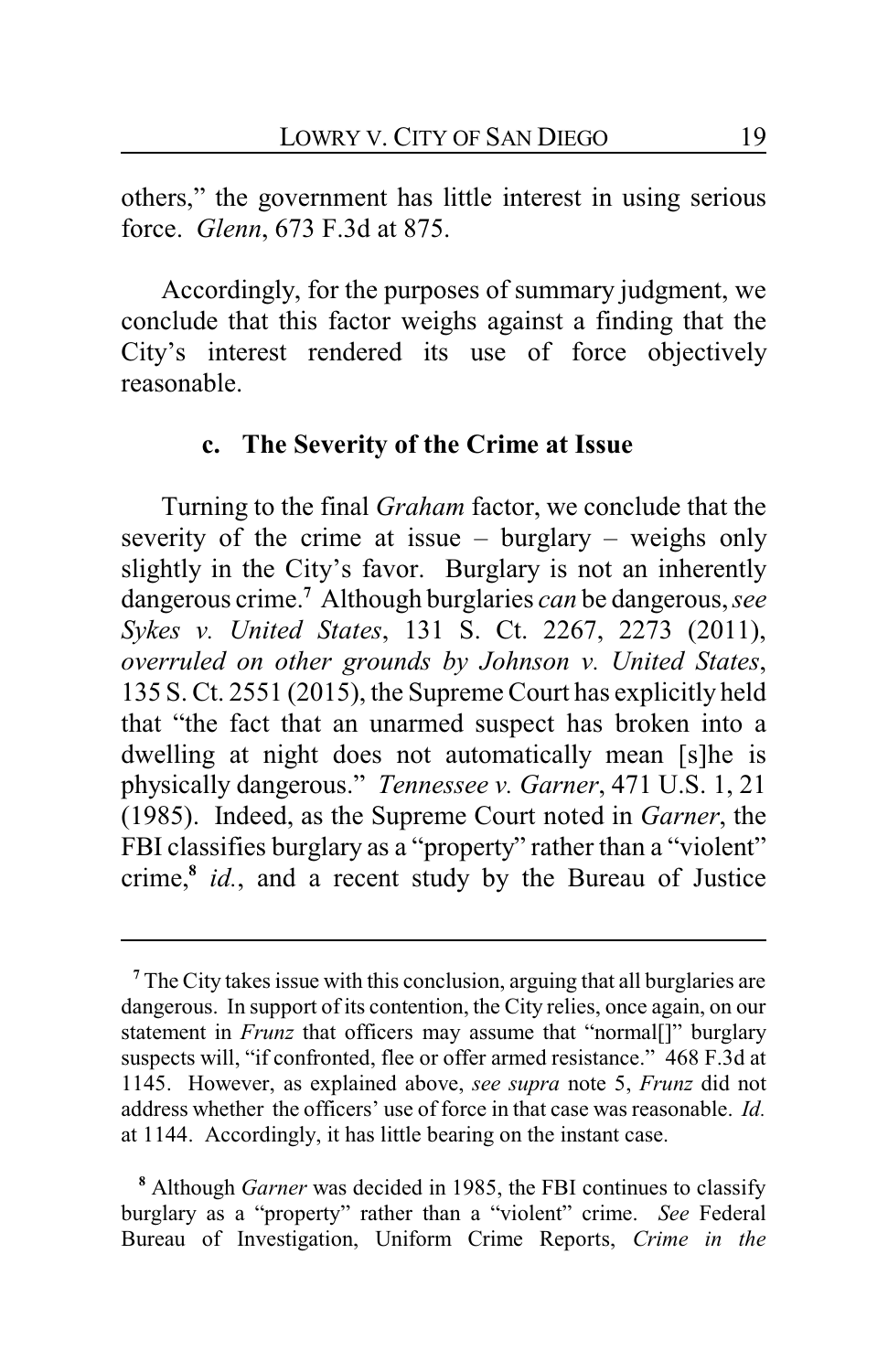Statistics concluded that only about seven percent of burglaries nationwide involved incidents of violence. Bureau of Justice Statistics, *National Crime Victimization Survey: Victimization During Household Burglaries* 1 (September 2010), http://www.bjs.gov/content/pub/pdf/vdhb.pdf.

Once again, the district court came to the opposite conclusion, holding that, under *United States v. Alcala-Sanchez*, 666 F.3d 571, 573 (9th Cir. 2012), burglary is an "aggravated felony." Because the officers were investigating a felony, the district court reasoned, this factor "weighs solidly in favor of the government."

We disagree with this conclusion for two reasons. First, it misstates the law. In *Alcala-Sanchez*, we held that burglary under California Penal Code § 459 is an "aggravated felony" as that term is defined under the U.S. Sentencing Guidelines. *See* 666 F.3d at 573. However, under California law, burglary of uninhabited premises – like an office building – is second degree burglary, a crime that may be punished either as a felony or as a misdemeanor. *See* Cal. Penal Code §§ 460, 461; *People v. Williams*, 233 P.3d 1000, 1042 n.6 (Cal. 2010). Accordingly, the government's interest in investigating a burglary of an office building is not as strong as the district court's reasoning suggests. *See Bryan*, 630 F.3d at 829 ("[T]here was no substantial government interest in using significant force to effect [plaintiff's] arrest for . . . misdemeanor violations.").

*United States 2013*, https://www.fbi.gov/about-us/cjis/ucr/crime-in-theu.s/2013/crime-in-the-u.s.-2013/property-crime/property-crime-topicpage/propertycrimemain\_final.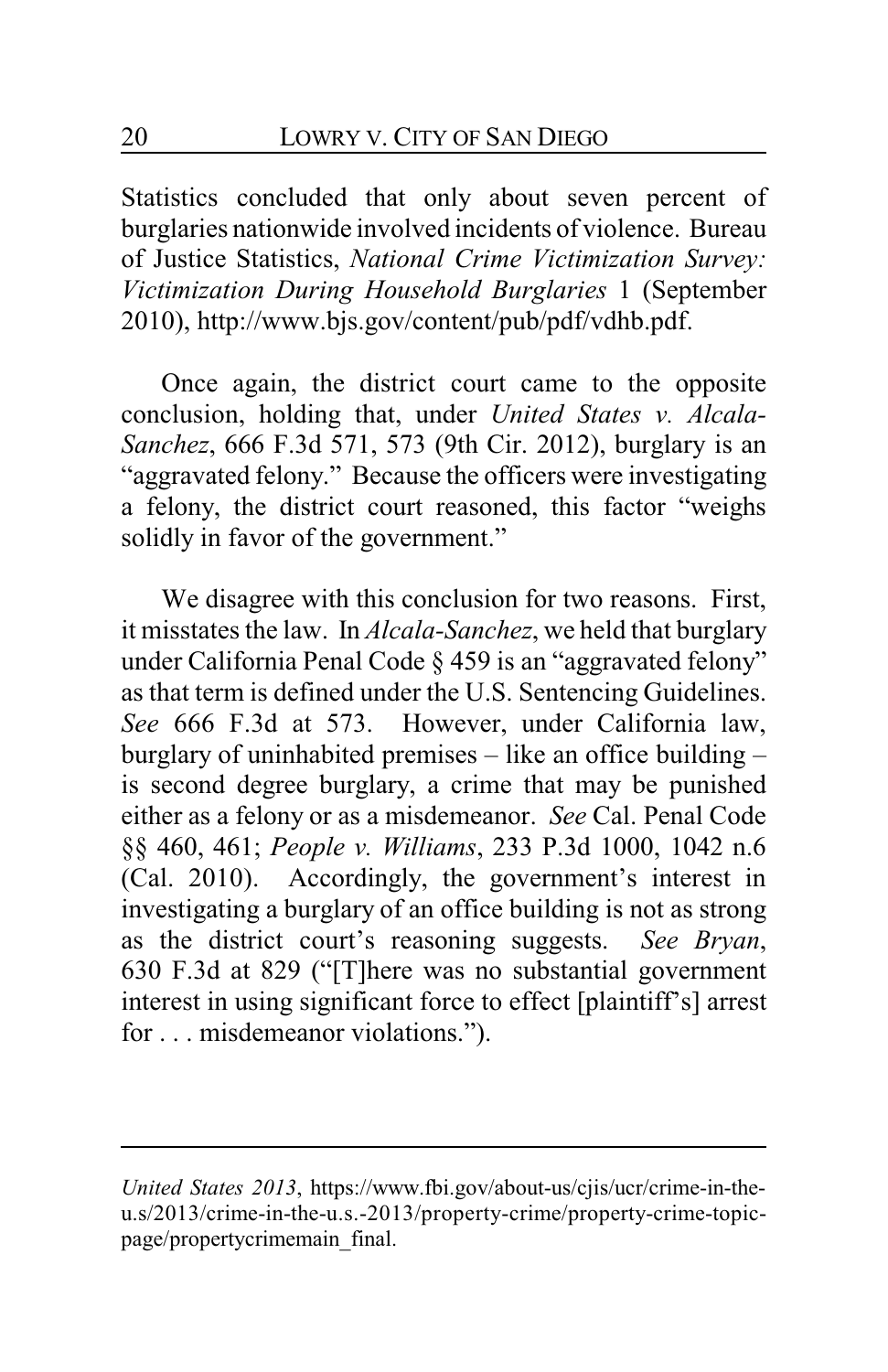Second, even if the officers were investigating a felony, this label is not dispositive. Although the government's interest in apprehending criminal suspects is certainly stronger when the suspect is suspected of having committed a felony, *see Miller*, 340 F.3d at 964, we have noted that "[a] wide variety of crimes, many of them nonviolent, are classified as felonies," *Chew*, 27 F.3d at 1442. As the Supreme Court has recognized,

> [W]hile in earlier times the gulf between the felonies and the minor offences was broad and deep, today the distinction is minor and often arbitrary. Many crimes classified as misdemeanors, or nonexistent, at common law are now felonies . . . . [T]he assumption that a 'felon' is more dangerous than a misdemeanant [is therefore] untenable.

*Garner*, 471 U.S. at 14 (citations omitted). As set forth above, a non-residential burglary is not an inherently dangerous crime, and "the fact that an unarmed suspect has broken into a dwelling at night does not automatically mean [s]he is physically dangerous." *Id.* at 21.

Accordingly, we conclude that this factor weighs only slightly in favor of finding that the City's countervailing interest rendered its use of force objectively reasonable.

### **d. Other Factors**

As noted above, the foregoing *Graham* factors are not exclusive, and, in evaluating the importance and legitimacy of the City's interest in using force, we must "examine the totality of the circumstances and consider whatever specific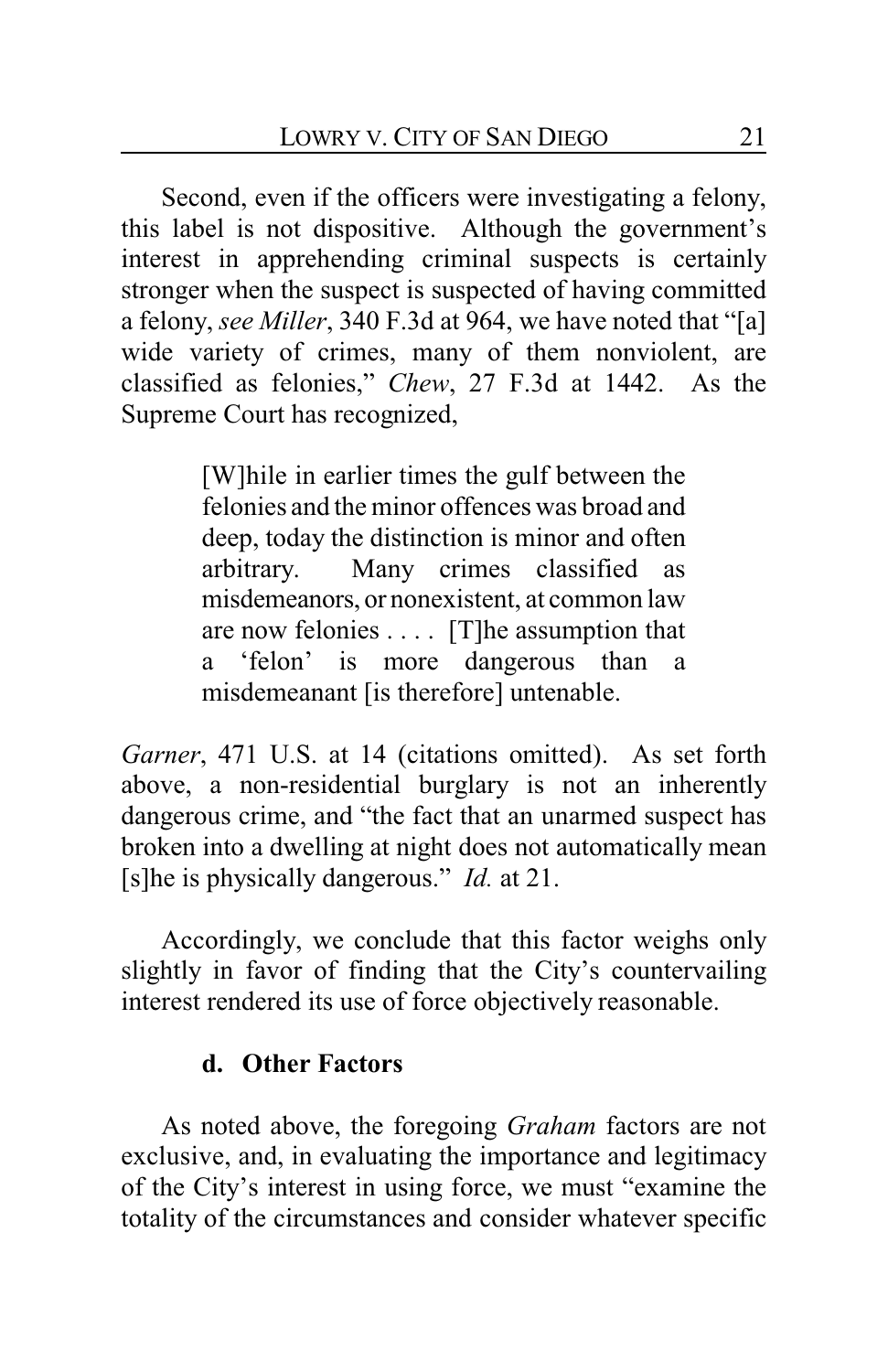factors may be appropriate in a particular case, whether or not listed in *Graham*." *Glenn*, 673 F.3d at 872 (citation omitted).

One such additional factor is whether or not a warning was given before force was used. *See Nelson v. City of Davis*, 685 F.3d 867, 882 (9th Cir. 2012) ("[W]e have held that 'the giving of a warning or the failure to do so is a factor to be considered in applying the *Graham* balancing test.'" (quoting *Deorle*, 272 F.3d at 1284)). Here, we agree with the district court's conclusion that Sergeant Nulton's warnings prior to releasing Bak weighs in favor of finding that the government's use of force was reasonable. *See Forrester v. City of San Diego*, 25 F.3d 804, 808 (9th Cir. 1994) (holding that use of force was not unreasonable, in part because protesters were given warning and instructions on how to comply before force was applied).

However, the fact that Lowry did not hear these warnings has some bearing on the weight we accord this factor. For example, in *Nelson*, we held that, even though the officers gave warnings before shooting pepperball guns, the fact that the orders could not be heard over the din of the crowd weighed against a finding that the use of force was reasonable. 685 F.3d at 882–83. Accordingly, even though we conclude that this factor weighs in favor of the government, we find that it does so only slightly.

Another factor pertinent to this case is the availability of other tactics to effect the search.**<sup>9</sup>** *See Bryan*, 630 F.3d at 831

**<sup>9</sup>** Although most of the case law in this area has been developed in the context of an arrest, *i.e.*, a constitutional "seizure," that law applies equally in the search context. If anything, the justification for using force in a search is even less than in making an arrest.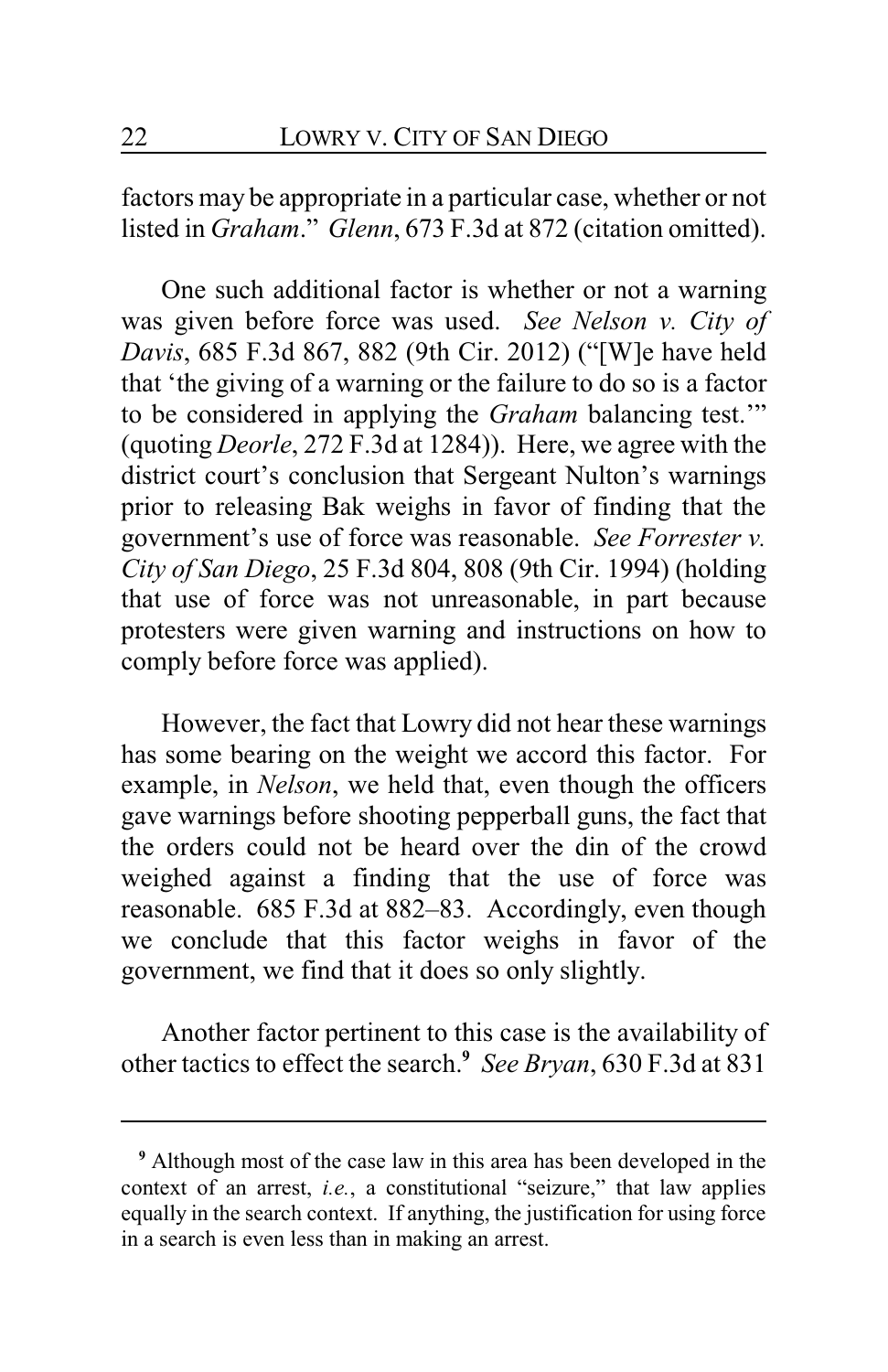(noting that, in evaluating whether a use of force was reasonable, "we have held that police are required to consider what other tactics if any were available to effect the arrest") (citations and brackets omitted); *see also Smith*, 394 F.3d at 701 (explaining that police must consider less intrusive alternatives). While officers "are not required to use the least intrusive degree of force possible," *Forrester*, 25 F.3d at 807, the availability of "clear, reasonable and less intrusive alternatives" to the force employed "militate[s] against finding [the] use of force reasonable," *Bryan*, 630 F.3d at 831. Here, taking the evidence in the light most favorable to Lowry, a reasonable jury could find that Sergeant Nulton had at least one alternative available: namely, he could have kept Bak on lead, a tactic that would have allowed him to exercise greater control over Bak. Indeed, the SDPD's Operation Manual for its Canine Unit requires officers to keep police dogs on lead during residential searches, "unless the handler can reasonably determine there are no residents or animals in the home." For the purposes of summary judgment, the availability of this alternative tactic weighs slightly against a finding that the City's use of force was objectively reasonable.**<sup>10</sup>**

### **3. Weighing the Conflicting Interests**

Whether deploying Bak in this case was "objectively reasonable" turns on "whether the degree of force used was necessary, in other words, whether the degree of force used was warranted by the governmental interests at stake." *Deorle*, 272 F.3d at 1282 (citing *Graham*, 490 U.S. at 396).

**<sup>10</sup>** Although not developed in this record, it may also be that the officers could have visually scanned the suite with night-vision goggles before sending in the police dog off lead.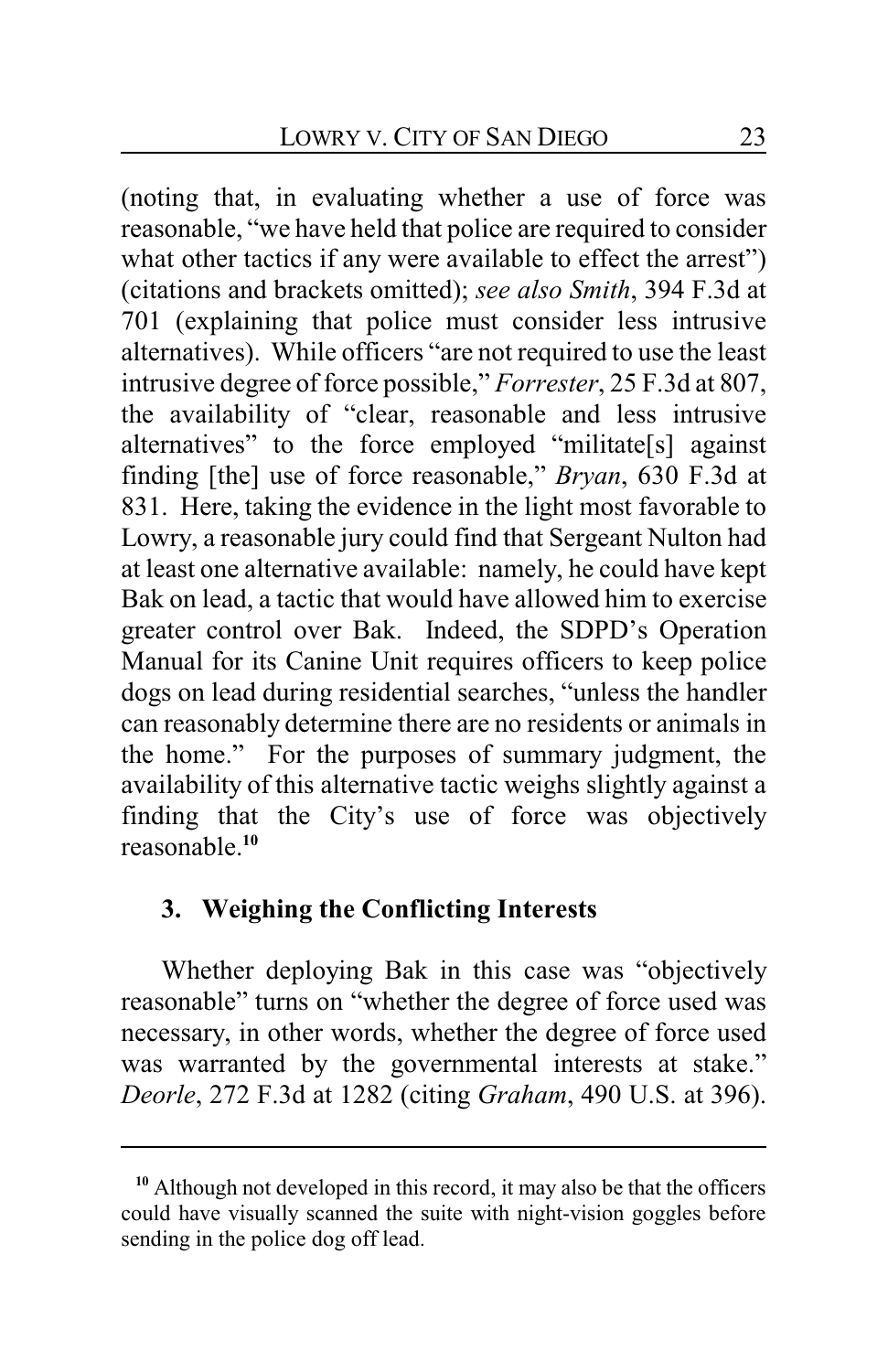"To put it in terms of the test we apply: the degree of force used by [the police] is permissible only when a strong government interest *compels* the employment of such force." *Drummond ex rel. Drummond v. City of Anaheim*, 343 F.3d 1052, 1057 (9th Cir. 2003) (quoting *Deorle*, 272 F.3d at 1280 (alterations and emphasis in original)).

Here, when responding to an alarm at an office building at night, police officers encountered an open door to an office, announced their presence, and received no reply. The question on appeal is whether a reasonable jury could find that under these circumstances the officers used excessive force when they deliberately unleashed a police dog that they knew might well "rip[] [the] face off" any individual who might be present in the office. As the preceding discussion makes plain, a reasonable jury could find that the City's use of force in this case was not an objectively reasonable one. The intrusion on Lowry's liberty interests was severe. By contrast, taking the evidence in the light most favorable to Lowry, a reasonable jury could find that the City had little interest in deploying such a serious use of force: three of the five factors used to assess the City's interests – including the most important factor, the absence of any immediate threat to the safety of the officers or any other person – weigh against a finding that its use of force was objectively reasonable, while the other two weigh only slightly in the City's favor. Accordingly, a reasonable jurycould find that the deployment of Bak was not an objectively reasonable use of force. *See Torres*, 648 F.3d at 1126. Because the City has failed to show that there are no questions of fact as to whether the use of force was reasonable, *see Espinosa v. City & Cty. of S.F.*, 598 F.3d 528, 538 (9th Cir. 2010), summary judgment for the City was not warranted.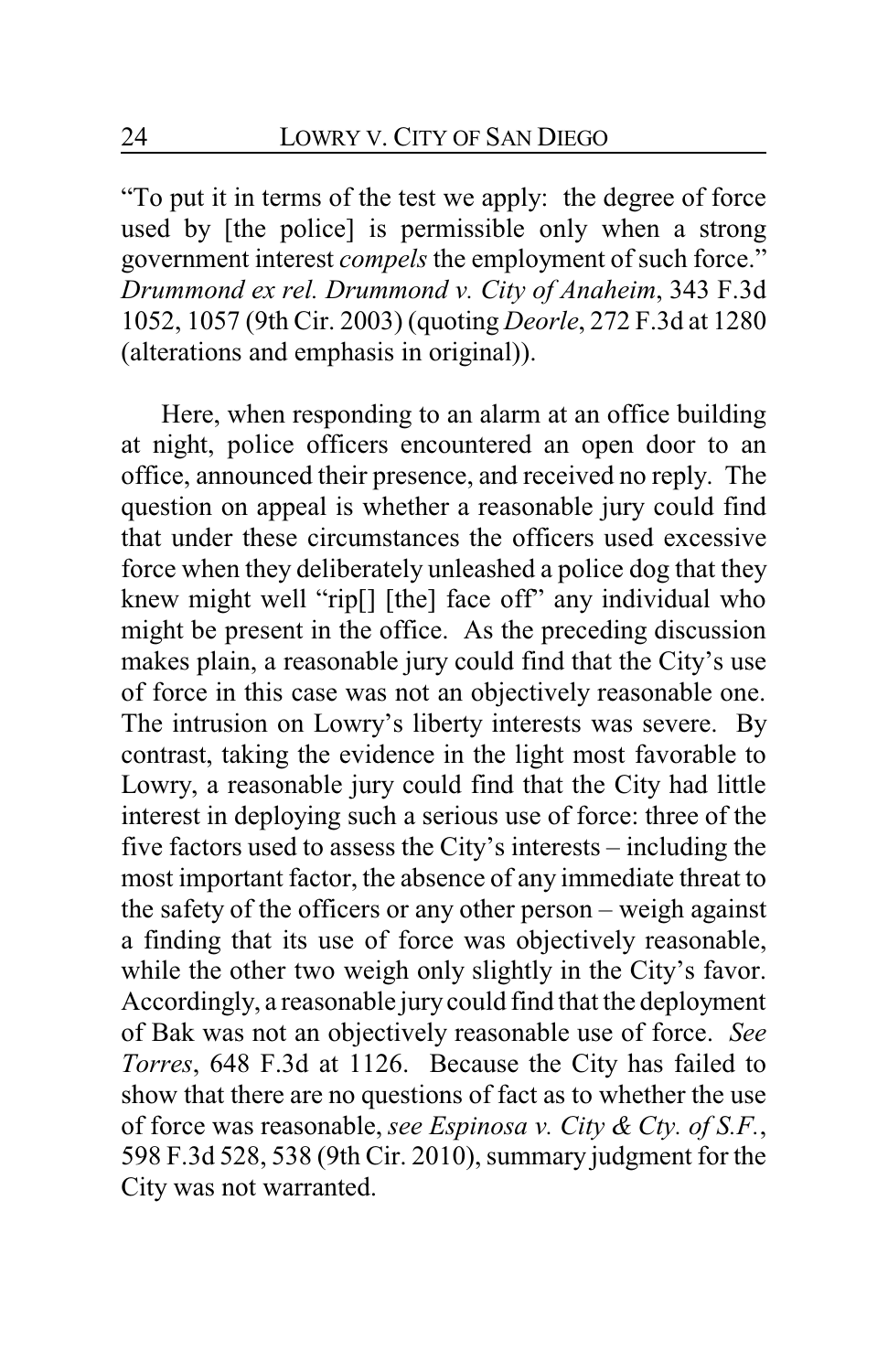### **B. The City's Liability**

We now turn to the second prong of the *Monell* inquiry: whether the City can be held responsible for Lowry's constitutional injury. *Chew*, 27 F.3d at 1439. Municipalities may not be held vicariously liable for the unconstitutional acts of their employees under the theory of *respondeat superior*. *See Monell*, 436 U.S. at 690–91. Rather, in order to prevail on a § 1983 claim against a city, a plaintiff must prove that the constitutional injury was inflicted pursuant to city policy, regulation, custom, or usage. *Id.*; *see also Chew*, 27 F.3d at 1444. "City policy 'causes' an injury where it is 'the moving force' behind the constitutional violation, or where 'the city itself is the wrongdoer.'" *Id.* at 1444 (quoting *Monell*, 436 U.S. at 694, *Collins v. City of Harker Heights, Tex.*, 503 U.S. 115, 122 (1992)). However, "City policy need only cause the constitutional violation; it need not be unconstitutional per se." *Chew*, 27 F.3d at 1444 (citation and brackets omitted).

Here, there is no dispute that the City's bite-and-hold policy was the "moving force" behind Lowry's constitutional injury. The City admitted as much in its Amended Answer to Lowry's First Amended Complaint, stating that:

> at approximately 11:00 p.m. on February 11, 2010 Lowry was lawfully sleeping on the couch in her unlocked office suite located at 4603 Mission Blvd., Suite 200, San Diego, California when Sergeant Bill Nulton deployed a police services dog *in conformity with the official policies and procedures adopted by the San Diego Police Department*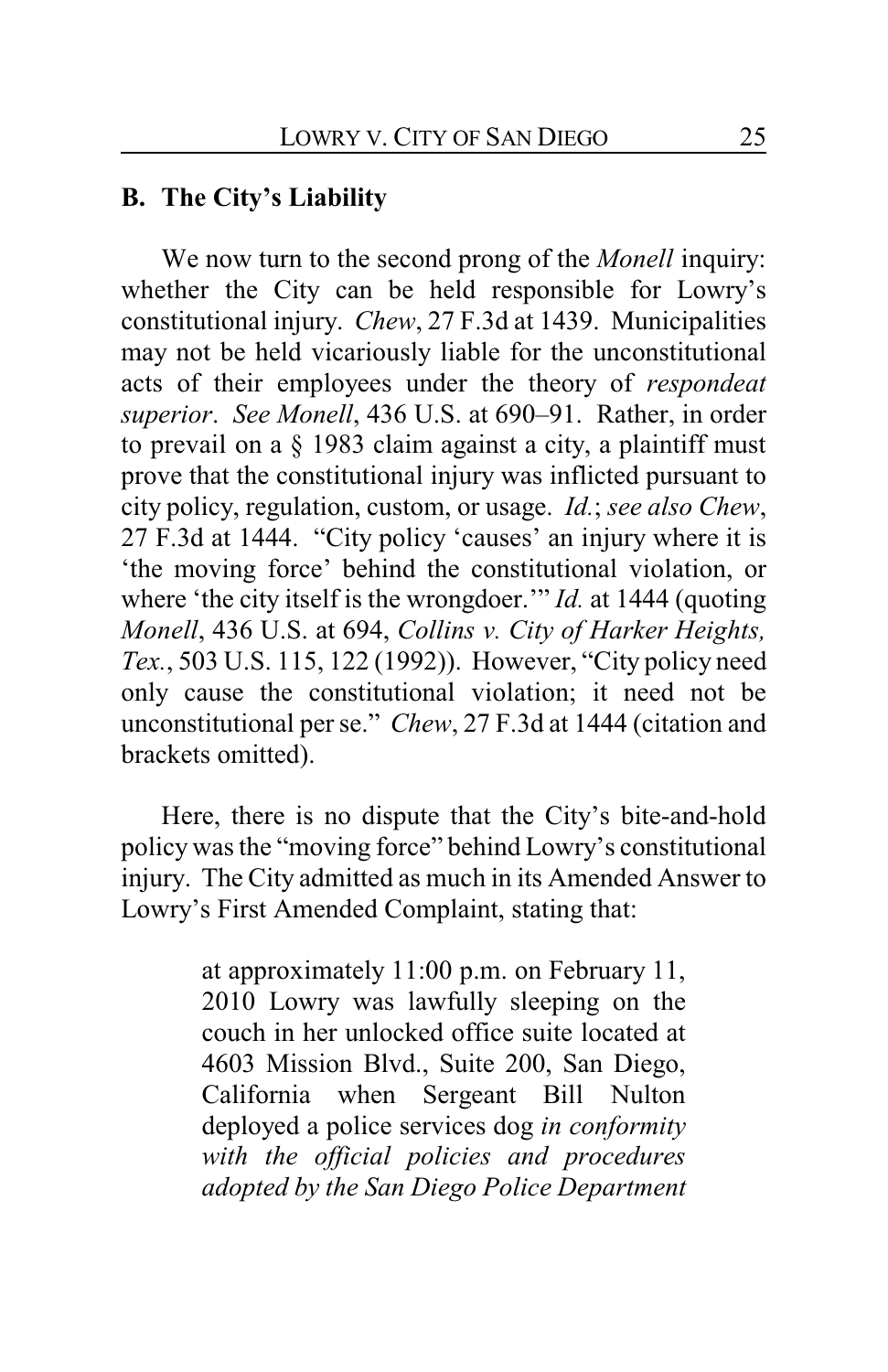and Plaintiff was bitten or scratched on her upper lip.

Because the City concedes that Sergeant Nulton released Bak in conformity with the SDPD's official policies and procedures, we conclude that the City's policy was the "moving force" behind Lowry's injury. *See Chew*, 27 F.3d at 1444–45 ("There is little doubt that a trier of fact could find that Chew's injury was caused by city policy . . . [because] [i]n the district court, the city conceded . . . that departmental policy authorized seizure of all concealed suspects – resistant or nonresistant, armed or unarmed, violent or nonviolent – by dogs trained to bite hard and hold." (emphasis omitted)).

The City raises several unavailing arguments as to why it is entitled to summary judgment on the issue of municipal liability. First, it argues that Lowry's single incident provides an insufficient basis for her *Monell* claim, citing to our decision in *Trevino v. Gates*, 99 F.3d 911, 918 (9th Cir. 1996). *Trevino*, however, is inapposite. There, we held that "[l]iability for improper *custom* may not be predicated on isolated or sporadic incidents." *Id.* (emphasis added). Here, Lowry's claim is predicated not on custom, but on an official municipal policy.

Second, the City argues that, in order to prevail on a *Monell* claim, Lowry must prove that the City's policy amounts to deliberate indifference of her constitutional right, relying on our decision in *Oviatt ex rel. Waugh v. Pearce*, 954 F.2d 1470, 1477–78 (9th Cir. 1992). Once again, the City relies on an inapplicable part of our *Monell* jurisprudence: the "deliberate indifference" requirement applies only to claims involving allegations of constitutional deprivations resulting from governmental *inaction* or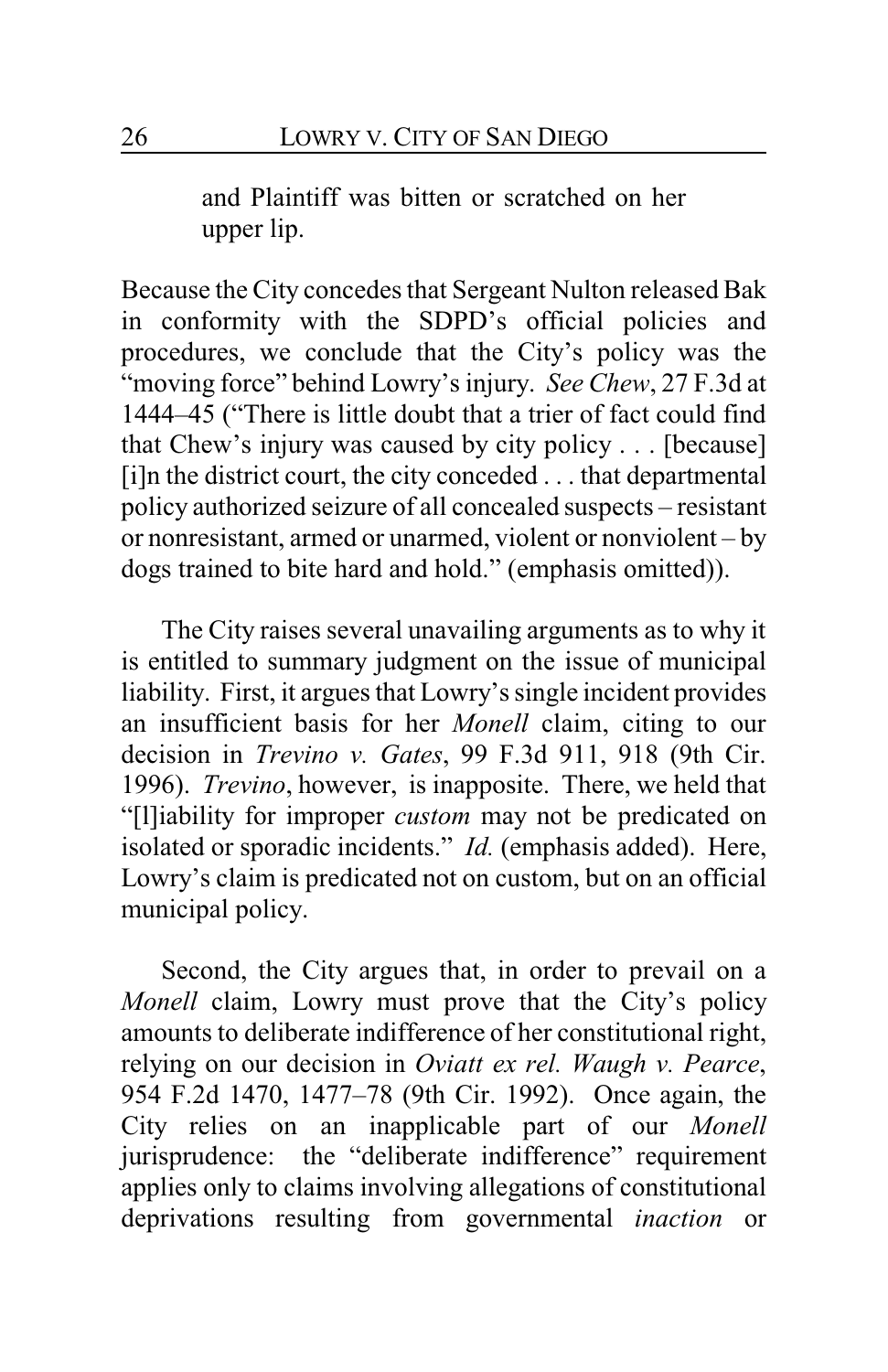*omission*, such as a failure to adequately train. *See id.* at 1474 ("[A] local governmental body may be liable if it has a policy of inaction and such inaction amounts to a failure to protect constitutional rights."). Because Lowry claims her constitutional deprivation resulted from a City policy and affirmative government conduct – training Bak to "bite and hold" and releasing Bak off-lead into Suite 201 – the "deliberate indifference" analysis does not apply.

Finally, the City argues that because there is no case law indicating that a bite-and-hold policy is unconstitutional, it cannot be held liable for Lowry's injuries. The City appears to argue that it is entitled to qualified immunity because there was no "clearly established" law holding its bite-and-hold policy unconstitutional.

The City is mistaken for two reasons. First, qualified immunity analysis is irrelevant to the issue of *Monell* liability. *See Brandon v. Holt*, 469 U.S. 464, 471 (1985) ("[A] municipality is not entitled to the shield of qualified immunity from liability under § 1983."). Second, establishing municipal liability does not require Lowry to demonstrate that the City's policy is "unconstitutional per se;" rather, she need only demonstrate that the policy was the "moving force" behind her constitutional injury. *Chew*, 27 F.3d at 1444.

Because the City conceded before the district court that Lowry's injuries were incurred "in conformity with the official policies and procedures adopted by the San Diego Police Department," we conclude that the district court erred in granting summary judgment in the City's favor on the issue of municipal liability.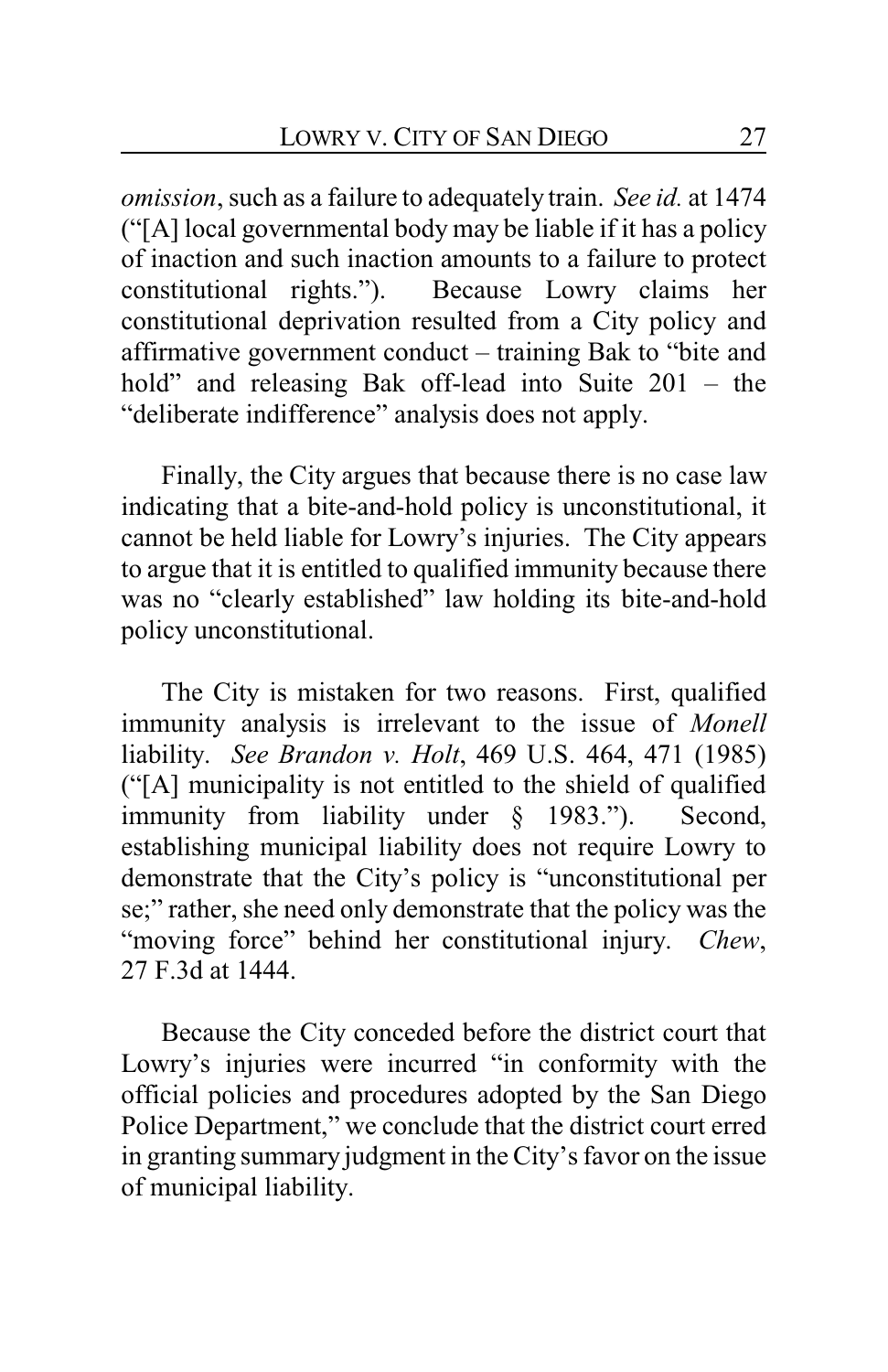#### **IV.**

As noted above, the Supreme Court has said that the objective reasonableness of an officer's actions in the excessive force context is a "pure question of law" only once "the relevant set of facts" has been determined. *See Scott*, 550 U.S. at 381 n.8; *see also id.* at 386 ("The car chase that respondent initiated . . . posed a substantial and immediate risk of serious physical injury to others; no reasonable jury could conclude otherwise."). Our case law following *Scott* has noted that "[b]ecause the reasonableness standard 'nearly always requires a jury to sift through disputed factual contentions, and to draw inferences therefrom, we have held on many occasions that summary judgment . . . in excessive force cases should be granted sparingly.'" *Torres*, 648 F.3d at 1125 (quoting *Santos v. Gates*, 287 F.3d 846, 853 (9th Cir. 2002)). In *Torres*, for example, the question was whether a police officer's mistake of pulling out and firing her gun rather than her taser was "objectively unreasonable under the totality of the circumstances," including the exigencies of the situation and her past training on where each weapon was holstered. *Id*. at 1124. In that case, the district court discounted the officer's previous training and found that her accidental shooting was the result of an action that she was forced to take in a tense situation. *Id*. at 1225. We reversed, holding that a reasonable jury "could weigh the significance of [the officer's] risk awareness and daily practice differently from the way in which the district court weighed those factors" and could find that, rather than a tense situation forcing the officer to act, the officer's "poor judgment and lack of preparedness caused her to act with undue haste." *Id*. at 1225–26. In other words, we reversed because a reasonable juror could have made different factual inferences than the district court.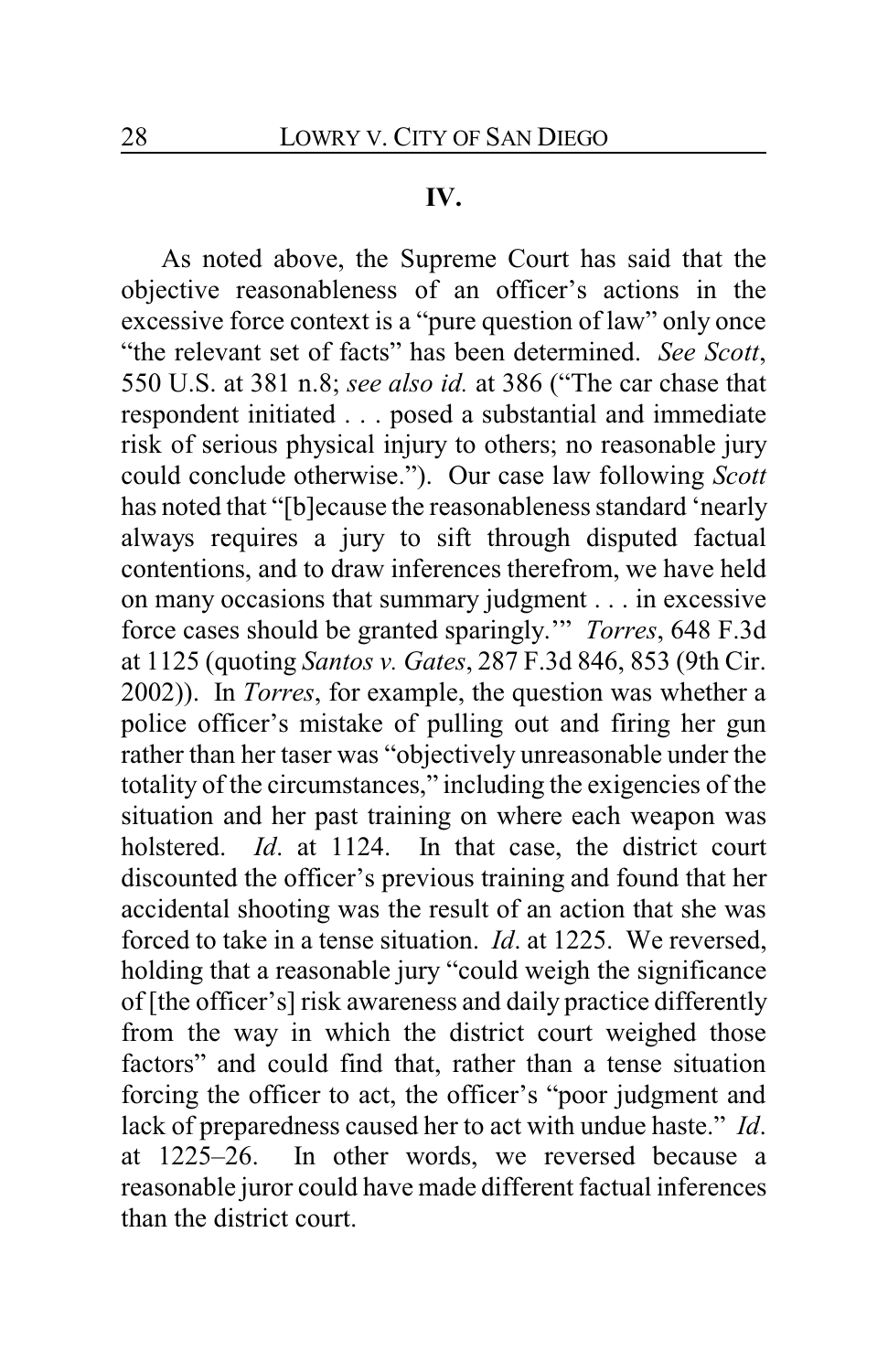Similarly, the district court here gave one interpretation regarding how to weigh the different factors at issue. It found that the officers faced a tense situation, unsure of who was behind an open office door in a dark office building, and that they cautiously used a police dog to apprehend a potential burglar and then quickly called back the dog when they realized Lowry was not a threat. *Lowry v. City of San Diego*, 2013 WL 2396062, at \*5–\*6 (S.D. Cal. May 31, 2013). As in *Torres*, however, a reasonable juror could make wholly different factual inferences: the officers, responding to a routine alarm and not faced with a burglar who already had engaged in threatening behavior, or who had attempted to evade arrest, or who had committed an inherently dangerous crime, unleashed a police dog that the officers believed was likely to rip a person's face off, even if she were an innocent employee of a business who had fallen asleep in her office late at night. It is the jury's role to decide which of these or other inferences should be drawn from the facts in the record. The City has thus failed to show that there are no questions of fact as to whether its use of force was reasonable. *See Espinosa*, 598 F.3d at 538. Given that there is no dispute that the City's "bite and hold policy" was the moving force behind Lowry's constitutional injuries, the City was not entitled to summary judgment. We reverse and remand this case for further proceedings.

### **REVERSED and REMANDED.**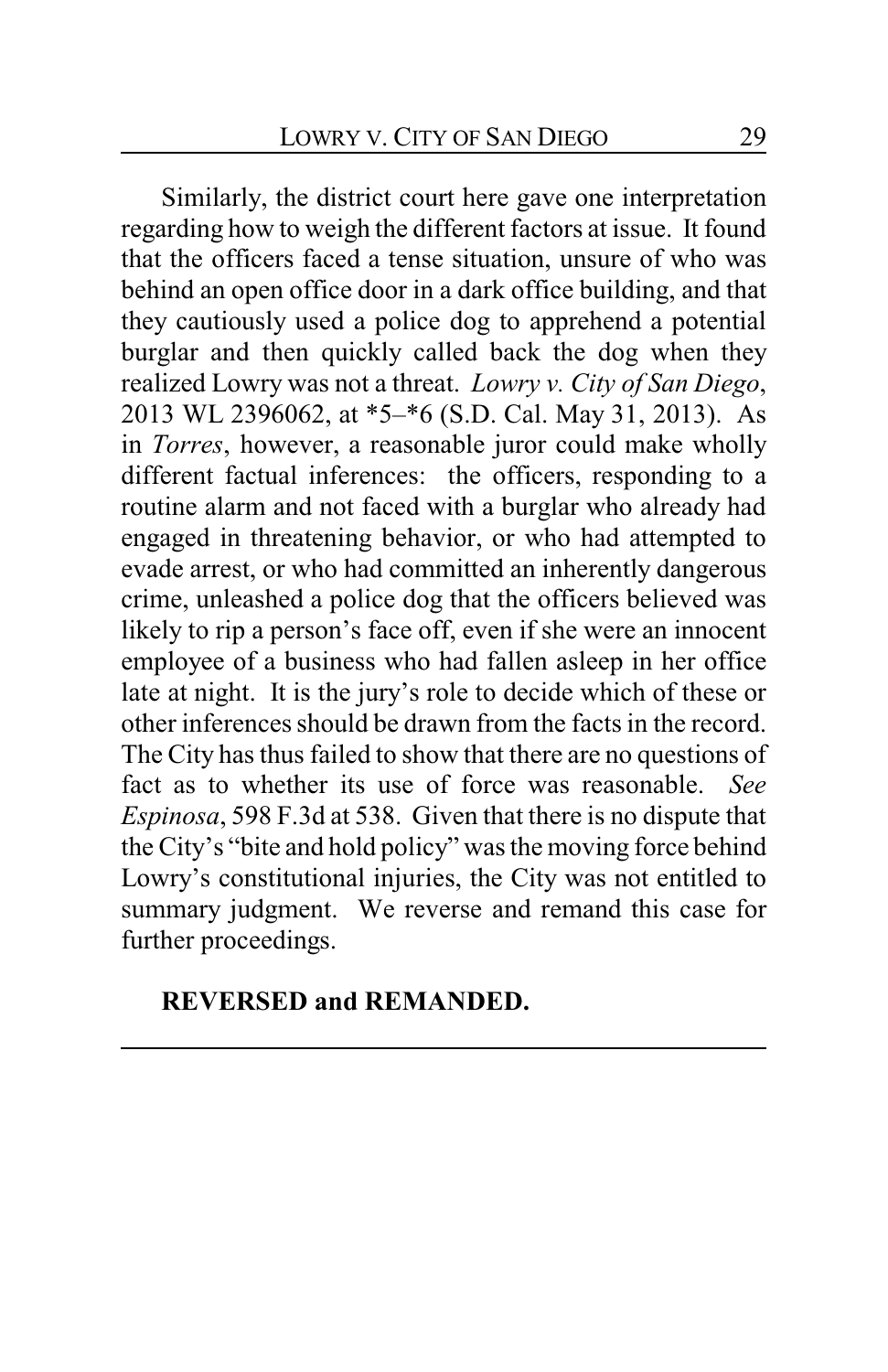### CLIFTON, Circuit Judge, dissenting:

Put yourself in the shoes of Sergeant Bill Nulton of the San Diego Police Department. Late one Thursday night in February, around 11:00 pm, you are dispatched to respond to a burglar alarm that has gone off at a two-story commercial building. You arrive at the scene within two or three minutes of getting the call, together with your police service dog, Bak, and two other officers. Approaching the building, you do not see anyone leaving the building or the parking lot. You inspect the building and see that two doors on the second floor are open. You go to the second floor and determine that one open door leads to a bathroom, which is empty. Another door is closed and locked. The remaining door leads to Suite 201. It is propped open. The building is dark. You cannot see inside and do not know whether anyone is there. You yell loudly, "This is the San Diego Police Department! Come out now or I'm sending in a police dog! You may be bitten!" There is no response. You wait between 30 and 60 seconds, but still no response. You repeat the same warning one or two more times. Again, no response. Because nobody has responded to the warnings, you are concerned that if there is someone inside the building who triggered the alarm, that person may be a burglar lying in wait. You have no way of knowing whether that person is armed. What would you do?

Unfortunately for Sgt. Nulton and for all law enforcement officers within the Ninth Circuit, if you release your trained service dog and follow him with a flashlight to search for a suspect, you might wind up in trial. Thanks to the majority opinion, officers will be discouraged from protecting themselves and encouraged to risk their lives by exposing themselves to any burglar who might be armed and lying in wait, either because they cannot use a dog at all or must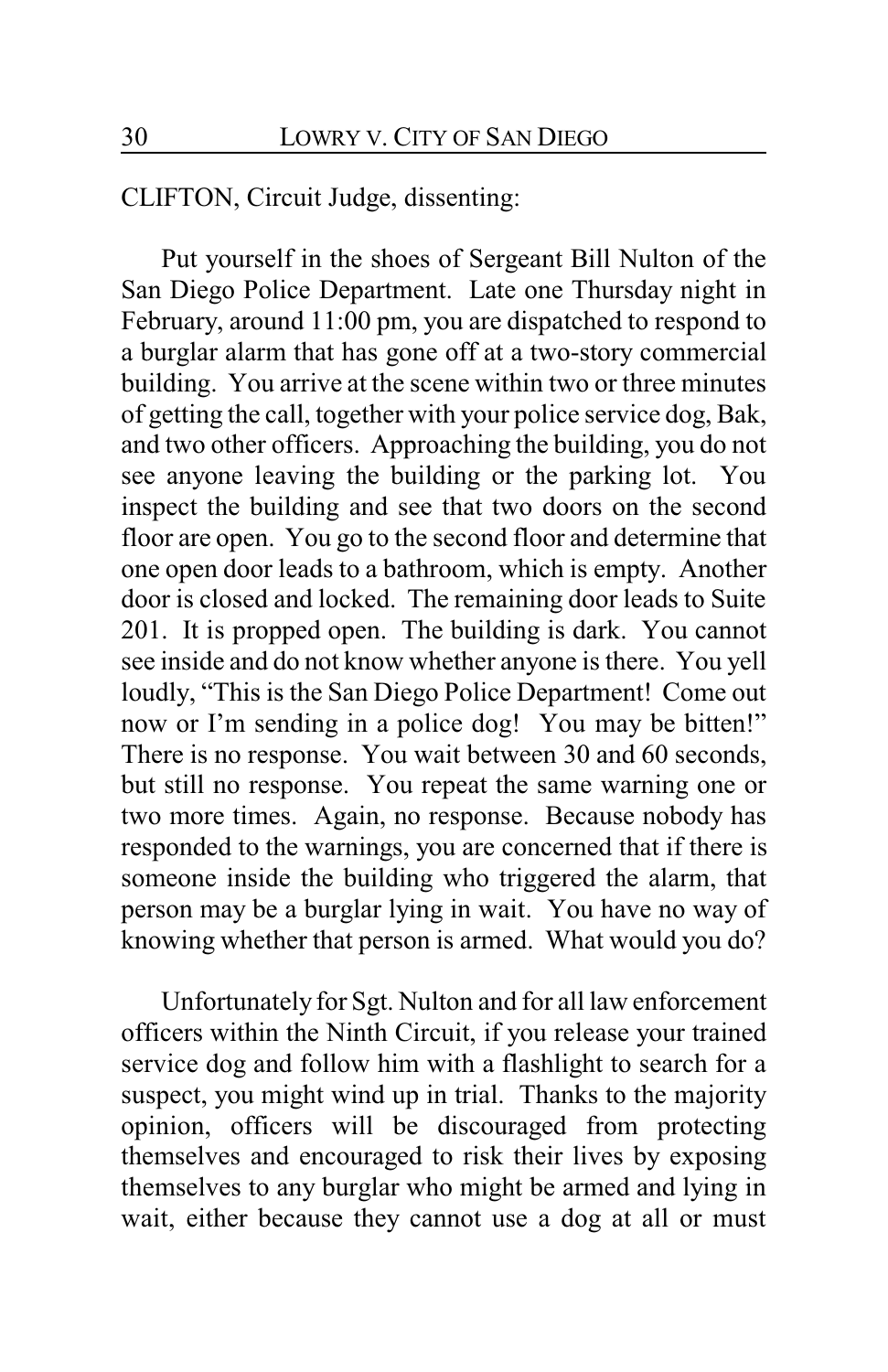remain so closely tethered to the dog that they necessarily have to expose themselves to the potentially armed burglar.<sup>1</sup>

I respectfully dissent.

The majority opinion dutifully and accurately recites, at 9, that we are supposed to evaluate the reasonableness of the force used "from the perspective of a reasonable officer on the scene, rather than with the 20/20 vision of hindsight." *Graham v. Connor*, 490 U.S. 386, 396 (1989). That is the law, but that is not what the majority actually does.

Consider the attention given in the majority opinion to the testimony of Sara Lowry that she did not hear the warnings yelled loudly and more than once by Sgt. Nulton. *See* majority op. at  $17-19$  & 22. I accept that to have been true; she was asleep on the couch after consuming five vodka drinks earlier in the evening. But that's not something that the officer could have known. The majority explicitly states, at 22, that the fact that Lowry did not hear the warnings diminishes the weight it is willing to give to the fact that the officer gave warnings. That is not an evaluation based on the perspective of a reasonable officer on the scene.

Similarly, the majority opinion emphasizes, at 14, that "Lowry did not pose a threat to the officers or others." *See also* majority op. at 15–17. But the officers did not know and could not have known that Lowry would be the one and only

**<sup>1</sup>** Alternatively, the majority opinion appears to invite you to walk away and disregard the burglar alarm and the propped door, because most alarms are false, anyway. *See* majority opinion, at 16–17 n.6. I wonder whether the majority opinion intends that police should simply not bother with responding to any alarms. I doubt that's what citizens expect.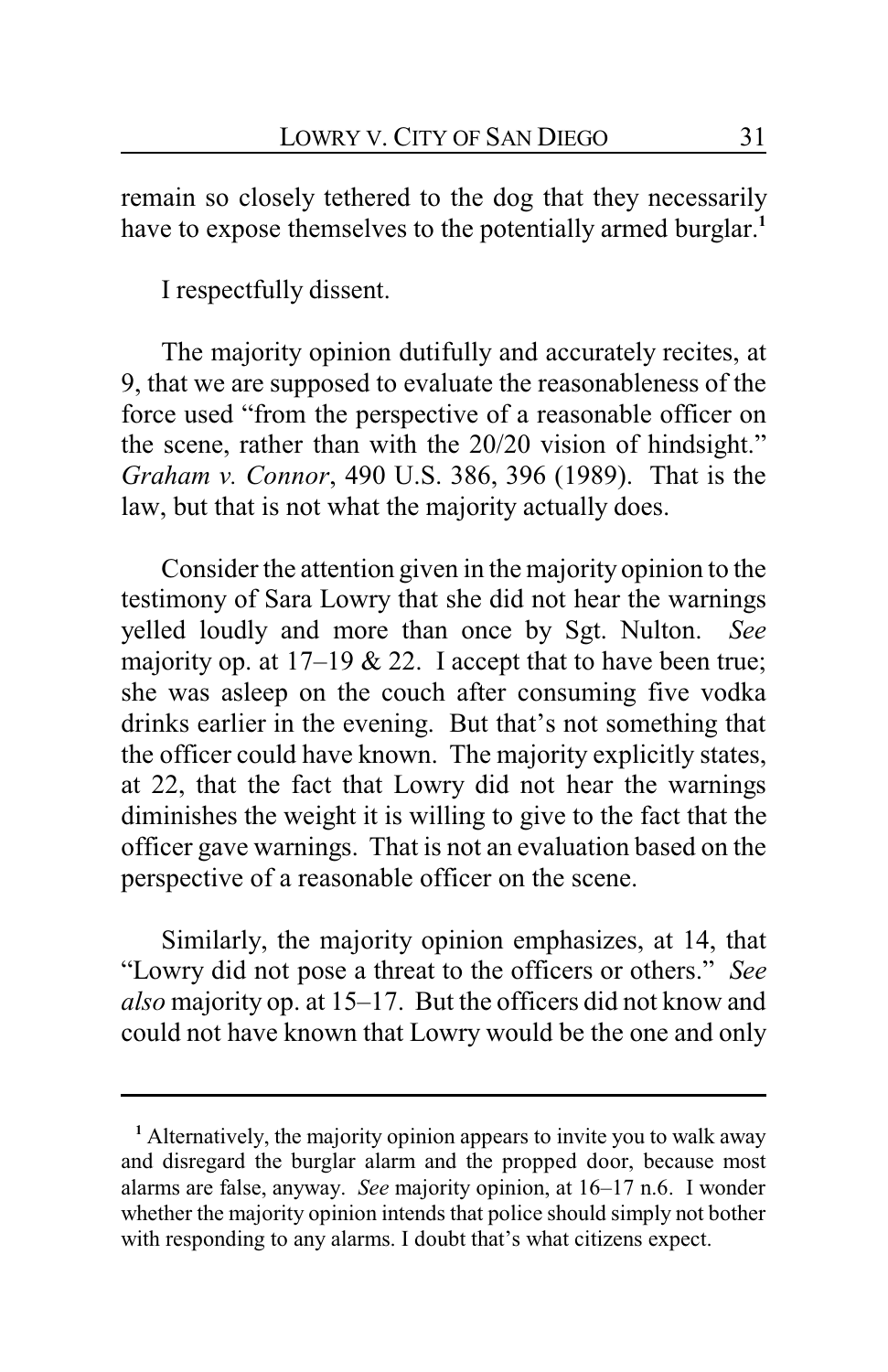person they would encounter inside the building. The majority opinion rests on "the 20/20 vision of hindsight." That is error.

When viewed from the appropriate perspective, there is no interpretation of the facts that could lead a jury to conclude that the use of a police dog under the circumstances was excessive force. The summary judgment entered by the district court in favor of the City should be affirmed.

#### **I. Facts**

The facts, from the perspective of the officers, were as follows. At approximately 10:40 pm on the night of Thursday, February 11, 2010, a burglar alarm went off in a two-story office building in San Diego. Three police officers arrived within minutes of dispatch to find a darkened building and, on the second-story balcony, two open doors, including one that was propped open.**<sup>2</sup>** After scaling the ground-floor gate, the officers looked around the second story for any other indication that the building was occupied by someone who belonged there, finding none. The officers determined that one of the open doors led to an empty bathroom. They announced themselves loudly, more than once, at the door that was propped open.**<sup>3</sup>** No one responded.

**<sup>2</sup>** Lowry contests that the door was, in fact, ajar. The district court excluded Lowry's testimony about the door, however, meaning that she has provided no admissible evidence to support her contention, as discussed in more detail below, at 43–44.

**<sup>3</sup>** Lowry disputes this fact as well, but the district court also excluded the evidence she offered on that subject, as discussed below.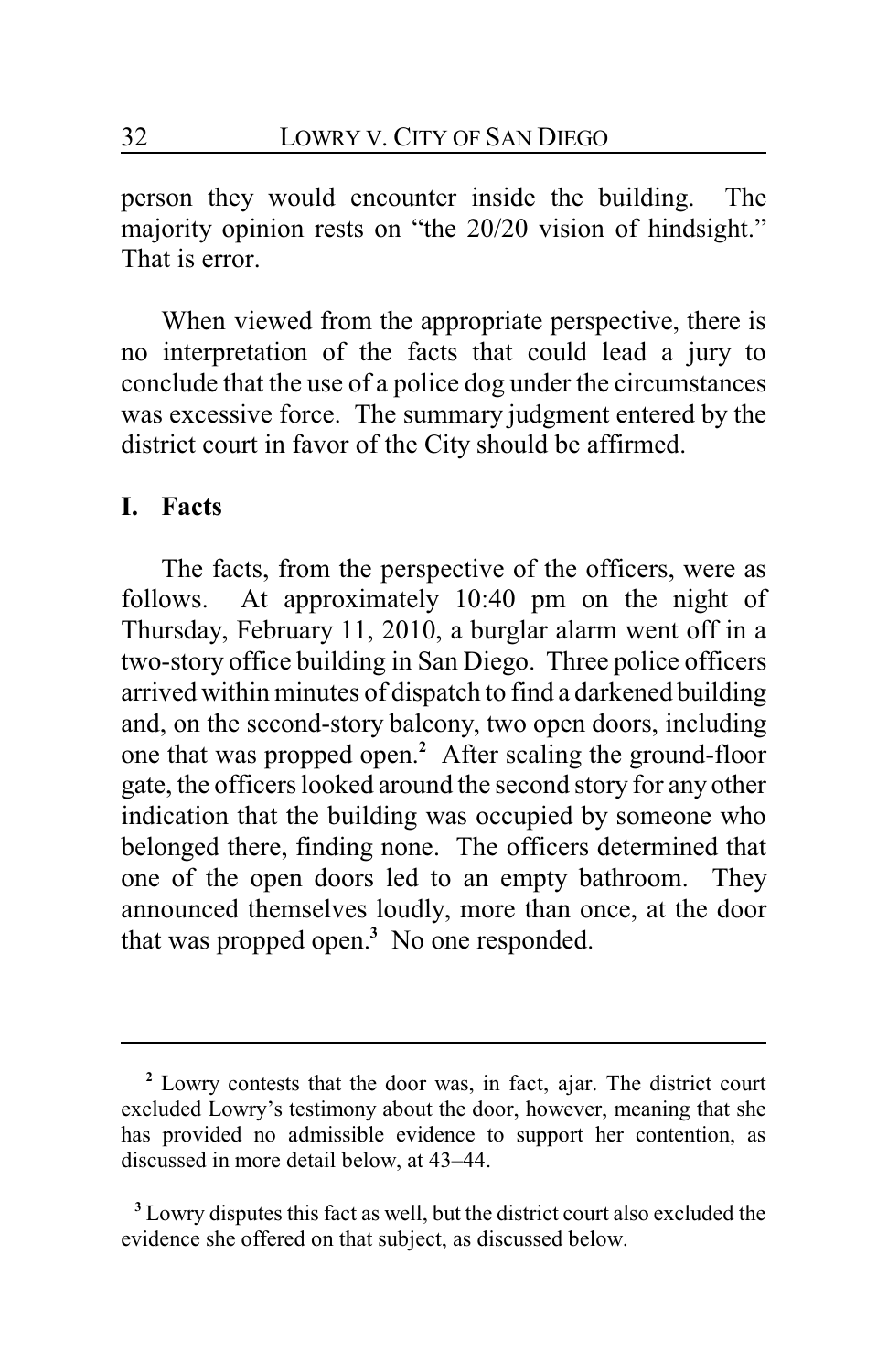At this point, the officers were forced to make a decision, aided only by the information above and a handful of common-sense assumptions. Doors do not generally open of their own accord, particularly in an empty office building. Nor do people often come to an office for a legitimate purpose at nearly 11 o'clock at night without turning on the lights. Those who do are unlikely to fail to notice if they set off a burglar alarm, especially as it was loud enough to be heard from the parking lot. And there is no obvious reason why someone who was not actively trying to hide from the police would fail to respond to a command to exit a building. In other words, the totality of the circumstances strongly suggested that if there was someone in the building, that person was likely a burglar, and possibly armed.

#### **II. The use of force was reasonable**

The question in an excessive force analysis is "whether the officers' actions are 'objectively reasonable' in light of the facts and circumstances confronting them." *Graham*, 490 U.S. at 397. We assess reasonableness by looking at three factors: (1) "the type and amount of force inflicted," (2) "the government's interest in the use of force," and (3) the balance between "the gravity of the intrusion on the individual" and "the government's need for that intrusion." *Glenn v. Washington Cty.*, 673 F.3d 864, 871 (9th Cir. 2011) (internal citations omitted). The majority ignores *Graham*'s admonition that courts must consider reasonableness from the perspective of the officers under the circumstances and instead veers between viewing the facts from Lowry's perspective, to the exclusion of the officers', and speculating on what could have happened under different circumstances. Viewed from the appropriate perspective, all three factors of the analysis under *Graham* weigh in favor of the officers.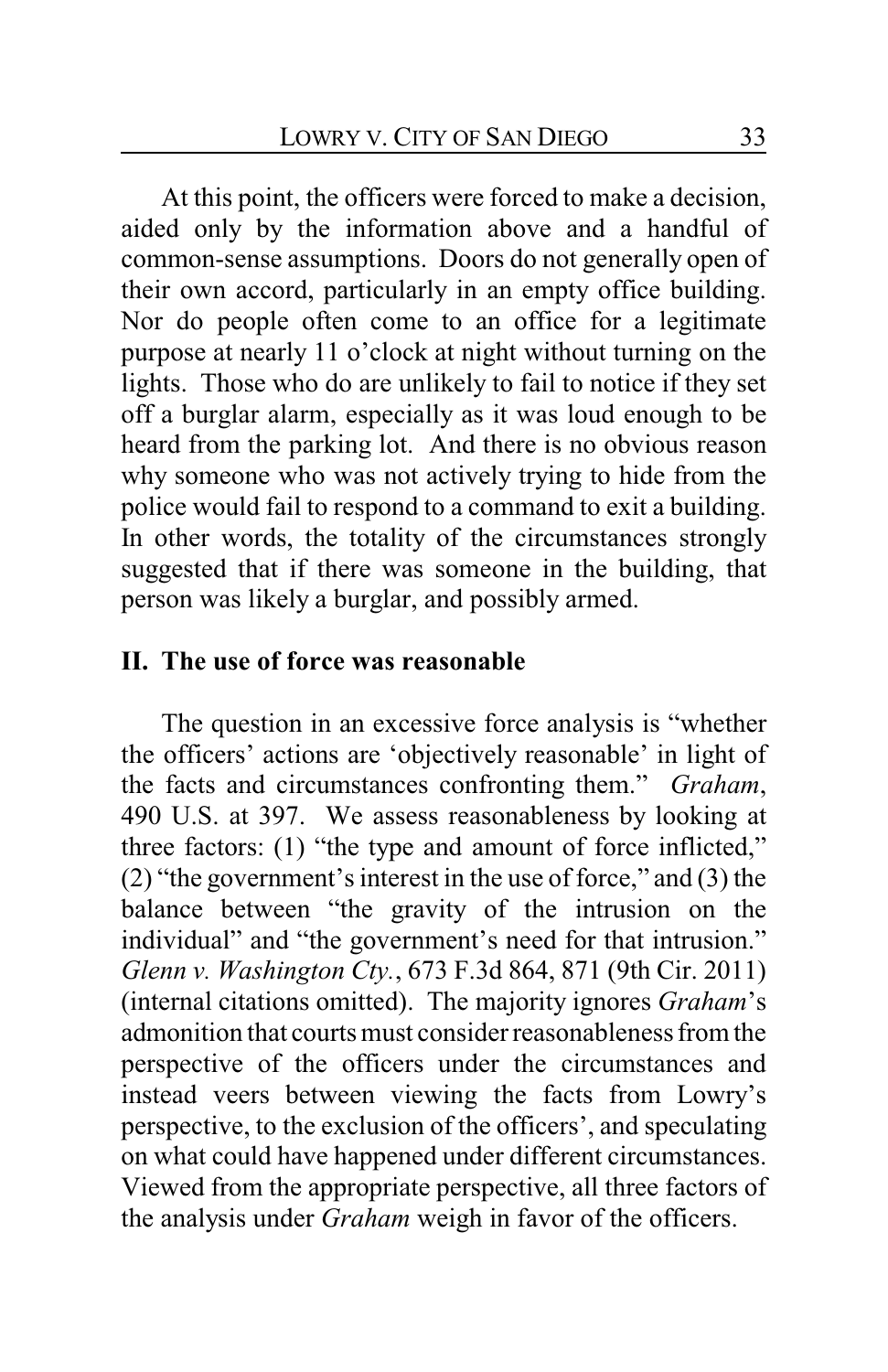### *A. The type and amount of force inflicted was not severe*

The majority begins its analysis by reading into our case law a blanket rule that has never existed before. We have never held that the use of a police dog is categorically "severe," as the majority opinion suggests, at 10. Rather, the cases the majority cites all involved an individual analysis of the use of force under particularized circumstances.

In *Smith v. City of Hemet*, it was the Hemet Police Department itself that categorized the use of a police service dog as "intermediate" force, which by its description was "the most severe force authorized short of deadly force." 394 F.3d 689, 701–02 (9th Cir. 2005) (en banc). That usage suggests only that intermediate force was the name used by that department for the level of force between light and deadly. It is not a holding that requires us to consider the use of a police dog severe in every case. To the contrary, our opinion in *Smith* went on to consider the facts in that case—facts very different from those here. The officers in that case sicced a police dog on Smith three times, including once after he had already been pinned down, and then pepper sprayed his open wounds. *Id.* at 702. Similarly, in *Chew v. Gates*, the court held that "the force used to arrest Chew was severe" because the dog bit Chew three times, dragged him between four and ten feet, and "nearly severed" his arm. 27 F.3d 1432, 1441 (9th Cir. 1994). Meanwhile, in *Miller v. Clark County*, this circuit found the use of force reasonable when a fleeing suspect suffered a dog bite that lasted between forty-five and sixty seconds, "shredded" his muscles, and went down to the bone. 340 F.3d 959, 961 (9th Cir. 2003).

Applying the case-by-case analysis employed in our previous police dog cases, the district court here properly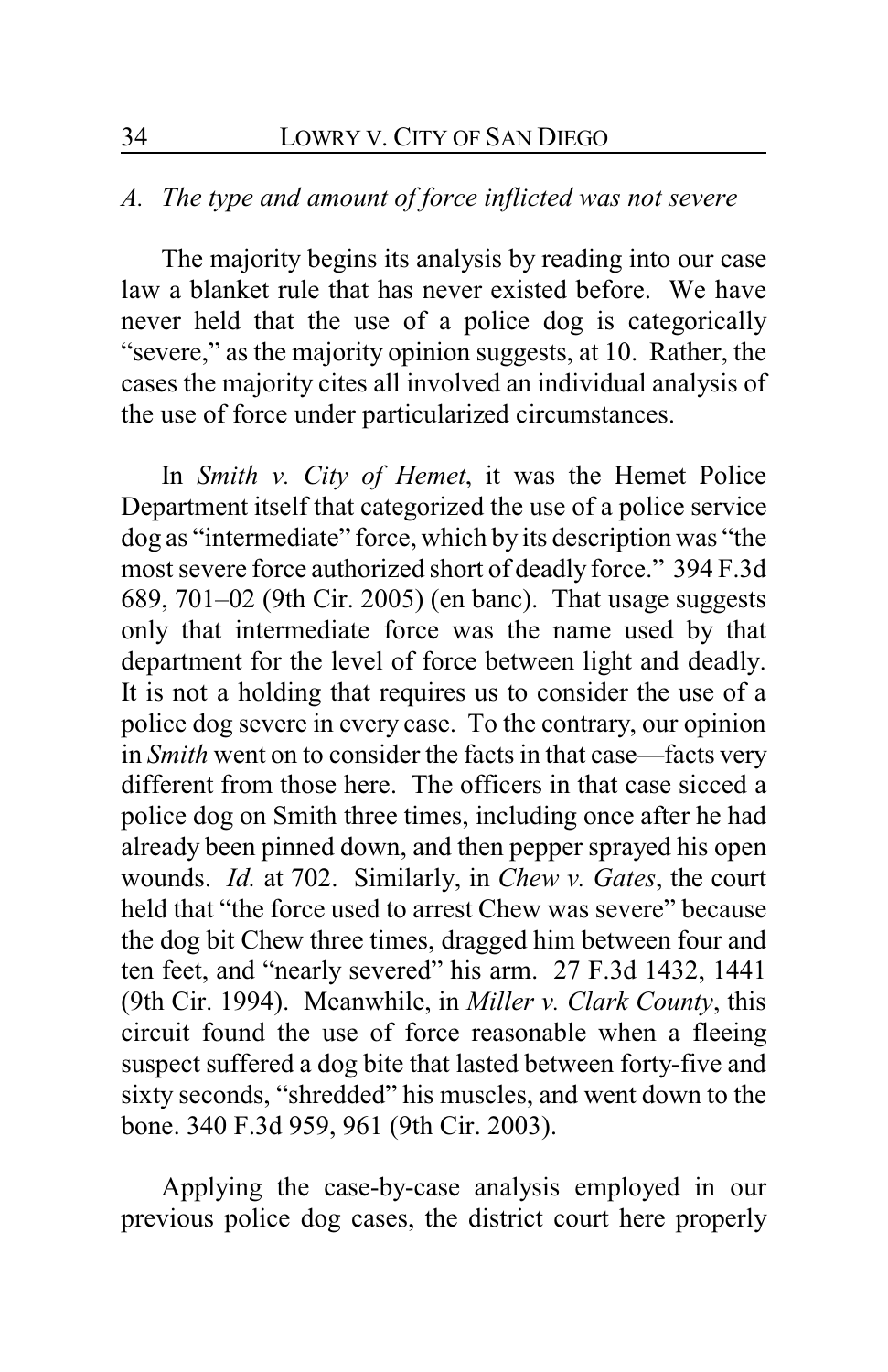concluded that the force used against Lowry was "moderate." In sharp contrast to the grisly injuries in the cases cited by the majority, Lowry required only three stitches in her upper lip, and experienced no visible scarring. The contact was so brief that Sgt Nulton did not even know if contact had occurred. Even Lowry described it as "very quick." Moreover, although you might not realize it from the description in the majority opinion, Nulton did not simply let Bak go but rather followed closely behind her as she cleared the small office suite. The district court took this into consideration, noting that "Sergeant Nulton was present and immediately called the dog off upon seeing Plaintiff on the couch."

The facts of this case undermine the majority's conclusion, at 12–13, that the type of force used against Lowry was comparable to that in *Chew*. In that case, the police dog was "beyond the reach of a countermanding order" when it found the plaintiff, and dragged him at least four feet and possibly as many as ten feet before releasing him. *Chew*, 27 F.3d at 1441. "[T]he longer a dog is permitted to bite a suspect, the greater the likelihood the suspect will be injured severely." *Miller*, 340 F.3d at 963. Here, the district court properly recognized that the risk inherent in the officers' use of force was significantly lessened by Sergeant Nulton's close proximity to Bak and his ability to call her off within mere moments of contact. These circumstances cannot support a conclusion that either the type or the amount of force used was comparable to the "severe" force used in cases like *Chew* and *Smith*.

### *B. The city's interest in the use of force was strong*

On the second step of the *Graham* analysis, which asks the court to consider the City's interest in the use of force, the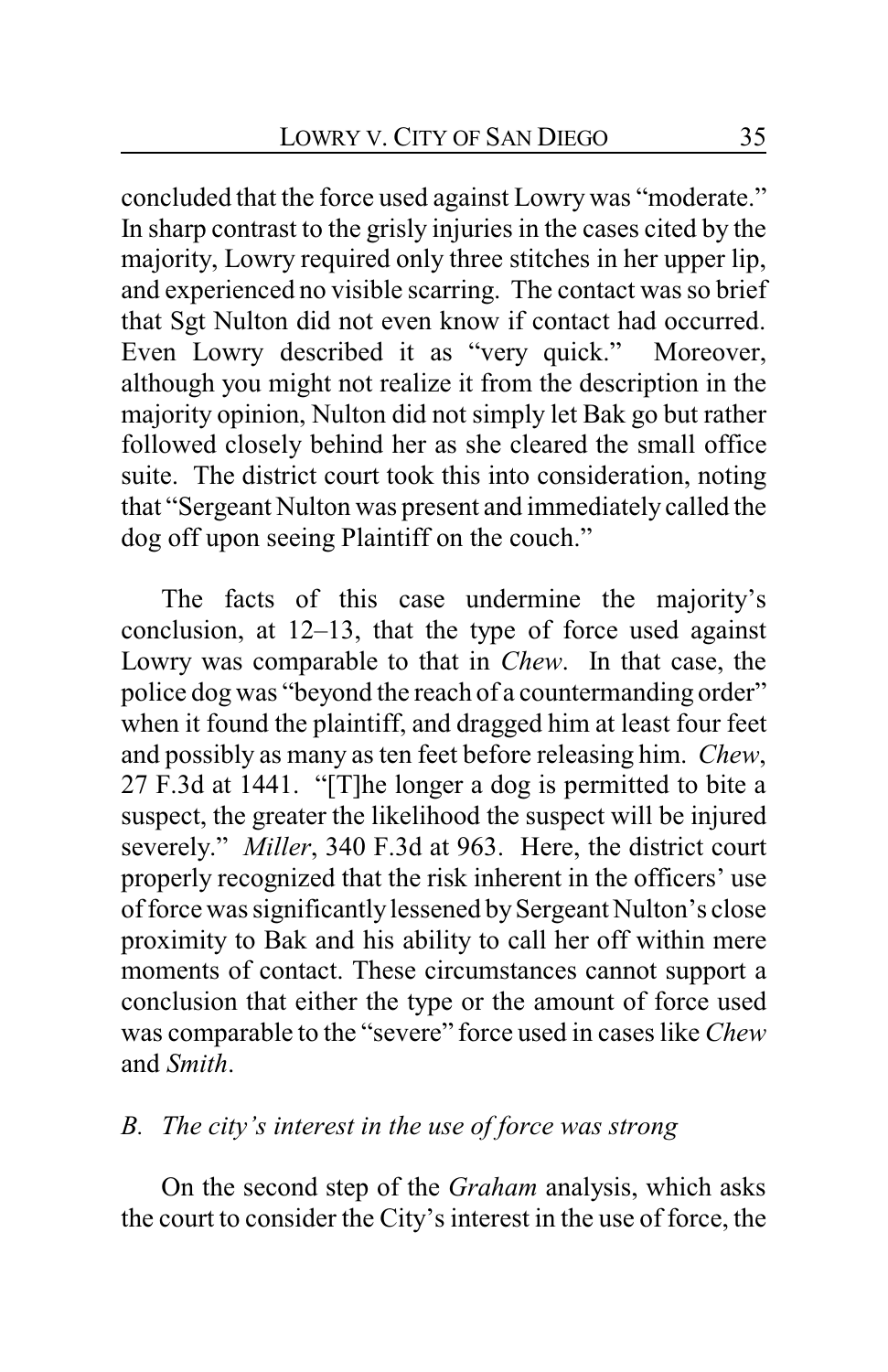majority errs by viewing the circumstances from Lowry's perspective. Generally, this step requires the court to assess  $''(1)$  the severity of the crime at issue, (2) whether the suspect posed an immediate threat to the safety of the officers or others, and (3) whether the suspect was actively resisting arrest or attempting to evade arrest by flight," considered in the totality of the circumstances. *Miller*, 340 F.3d at 964. When viewed from the appropriate perspective, all of these considerations weigh in favor of the City.

1. The officers reasonably anticipated a potential threat

I begin, as does the majority, with an analysis of whether Lowry presented an immediate threat to the safety of the officers. It is irrelevant to this inquiry that Lowry "remained fast asleep on the couch" during the officers' search of the building. *See* majority op. at 15. Rather, the facts must be viewed from the perspective of the officers, who knew only that they had been called to a building showing signs of a break-in,**<sup>4</sup>** that the building was dark and that as a result any entry would be blind, and that it was nevertheless their job to enter and investigate.

**<sup>4</sup>** The majority's focus on the rate of false alarms is misplaced, as well as foolish. *See* majority op. at 16–17 n.6 and above at 31 n.1. The alarm may have been the reason the police arrived on the scene, but once the officers approached the building, several other factors, notably the open door and the darkened suite, suggested that something was amiss. For the same reason, the majority's attempt, at 16, to characterize the district court's finding for the officers as suggesting that "any person inside an office building where a security alarm has been tripped at night necessarily poses an immediate threat to their safety or that of others" is simply inaccurate.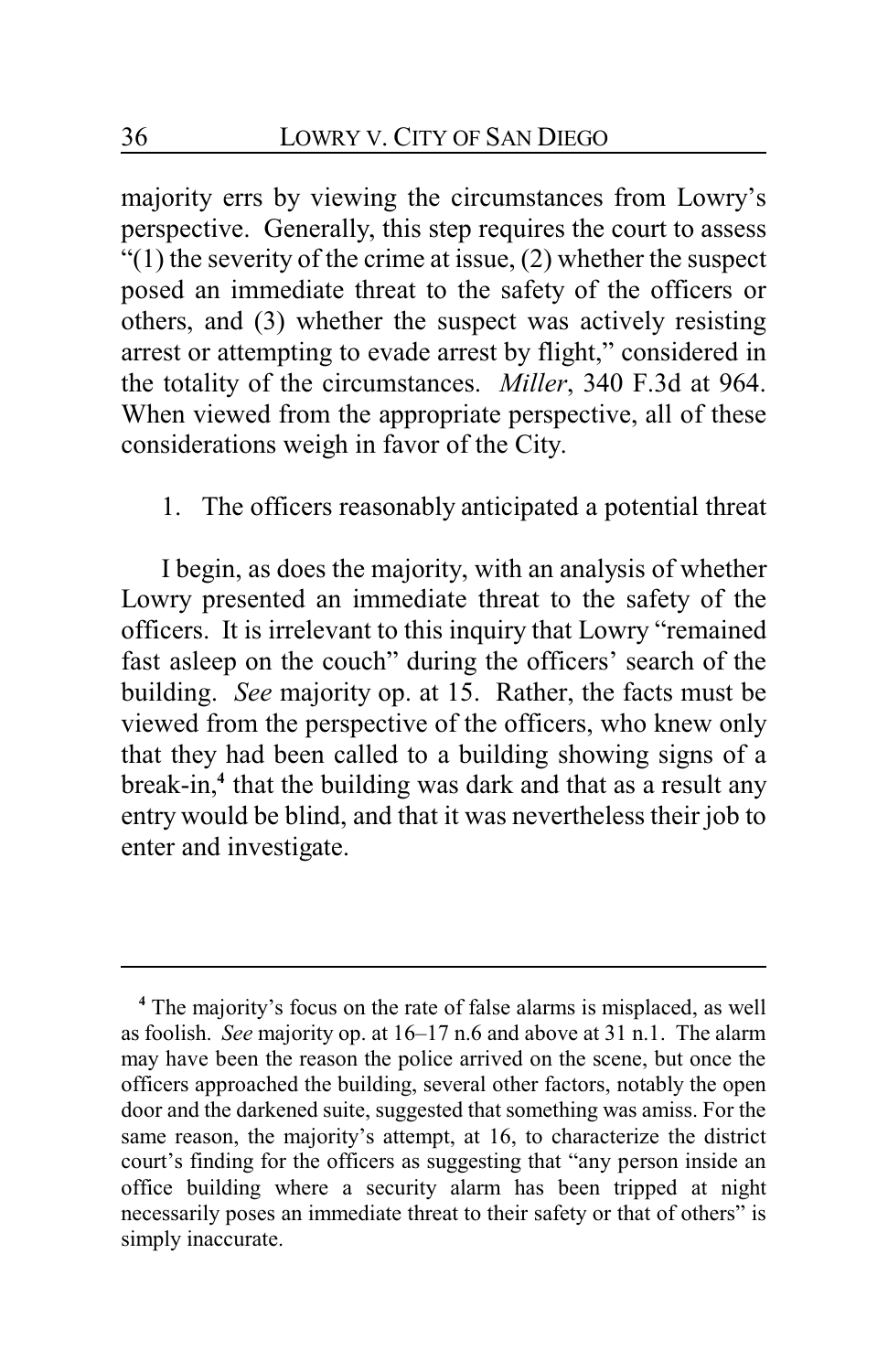Our precedents make it clear that, when confronted with signs of a burglary, investigating officers are entitled to protect their own safety. "[B]urglary and attempted burglary are considered to carry an inherent risk of violence." *Sandoval v. Las Vegas Metro. Police Dep't*, 756 F.3d 1154, 1163 (9th Cir. 2014). "Normally, when officers suspect a burglary in progress, they have no idea who might be inside and may reasonably assume that the suspects will, if confronted, flee or offer armed resistance." *Frunz v. City of Tacoma*, 468 F.3d 1141, 1145 (9th Cir. 2006). "So long as the officers have established probable cause for a burglary, '[i]n such exigent circumstances, the police are entitled to enter immediately, using all appropriate force.'" *Sandoval*, 756 F.3d at 1163 (quoting *Frunz*, 468 F.3d at 1145). While it is true, as the majority observes, that the legal issue in *Frunz* concerned a Fourth Amendment claim of warrantless entry rather than a claim of excessive force, that distinction does not contradict the factual truth of our observation in *Frunz*. Neither does it affect the analysis as to the City's interest in the use of force, where the concern is not with the nature of the force used but rather whether the suspect posed a threat to the officers. The factual reality of this threat is not dependent on the point of law at issue.

Here, the officers reasonably suspected that a burglary had taken or was taking place. They made this informed judgment not simply because a burglar alarm had been tripped, but in the totality of the circumstances, and they took reasonable steps to protect themselves. As the district court found, this factor of the analysis weighs in favor of the City.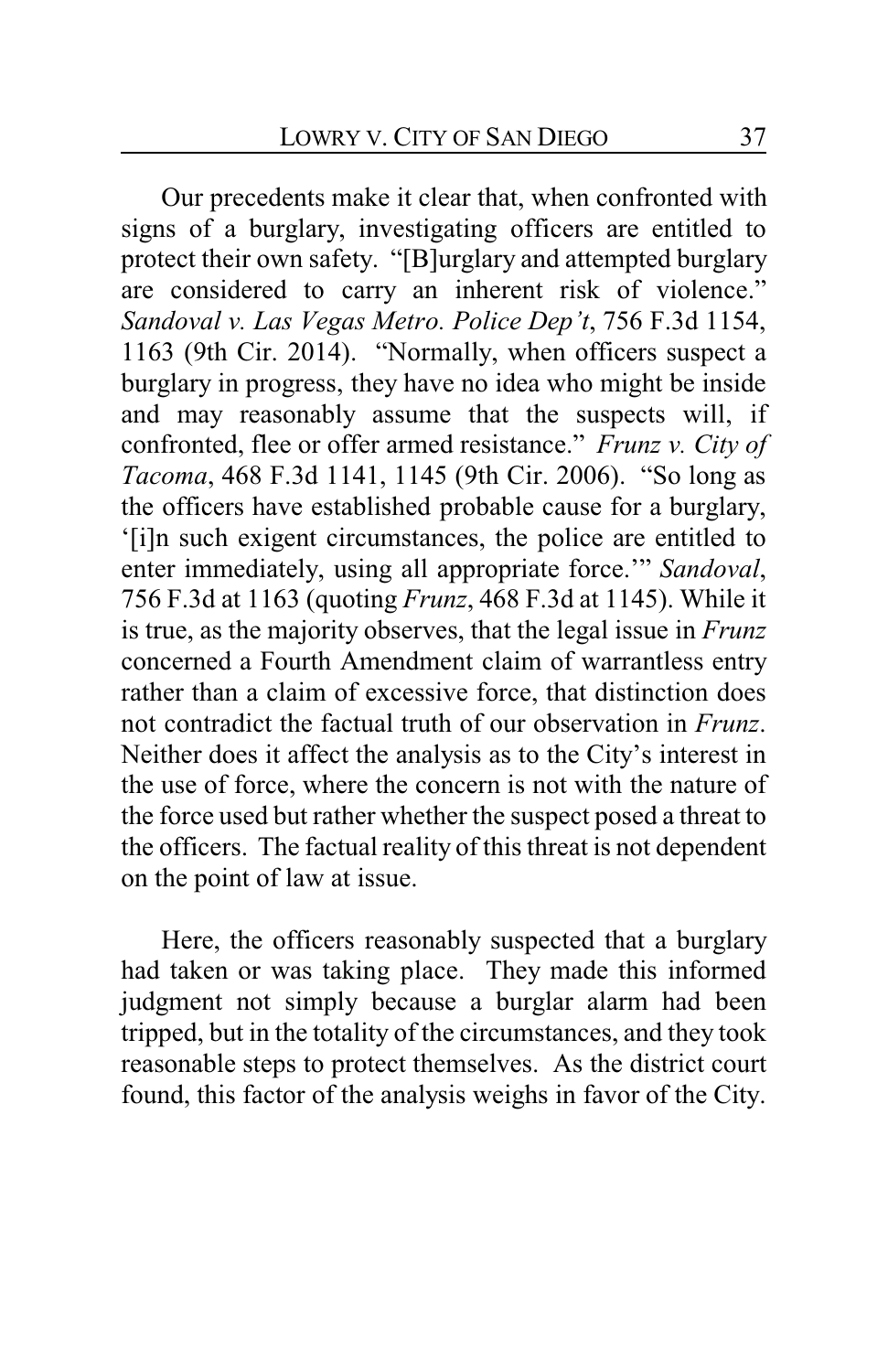#### 2. Lowry did not resist or attempt to evade arrest

The second factor of the analysis, whether Lowry was resisting or attempting to evade arrest, weighs heavily in her favor in the majority opinion, at 17–19. It is undisputed that she "took no threatening actions (other than non-compliance with shouted orders)" towards the police. *Glenn*, 673 F.3d at 875. But the majority fails again to consider the perspective of the police officers. They did not know that she was there, for she hadn't responded to their warning calls. Neither did they know that she was the only other person in the building.

Unlike the cases relied upon by the majority opinion, the officers here did not have the benefit of being able to see the suspect and make a reasoned judgment as to whether that person was resisting or evading arrest. Instead, they had only the information that whoever was in the building had failed to respond to their warnings. They could not know whether the unknown occupant would resist. On the facts of this case, from the perspective of the officers, this factor does not point either way.

3. Burglary carries an inherent risk of violence

The final factor in assessing the use of force is the severity of the crime at issue. As noted above, we have found burglary to "carry an inherent risk of violence," as recently as 2014. *Sandoval*, 756 F.3d at 1163. The fact that not all burglaries involve violence does not mean that there is no risk of violence, or that police have any way of telling before it is too late which burglars are violent and which are not.

While the majority minimizes the risks of police work, during the year in which the events of this case occurred eight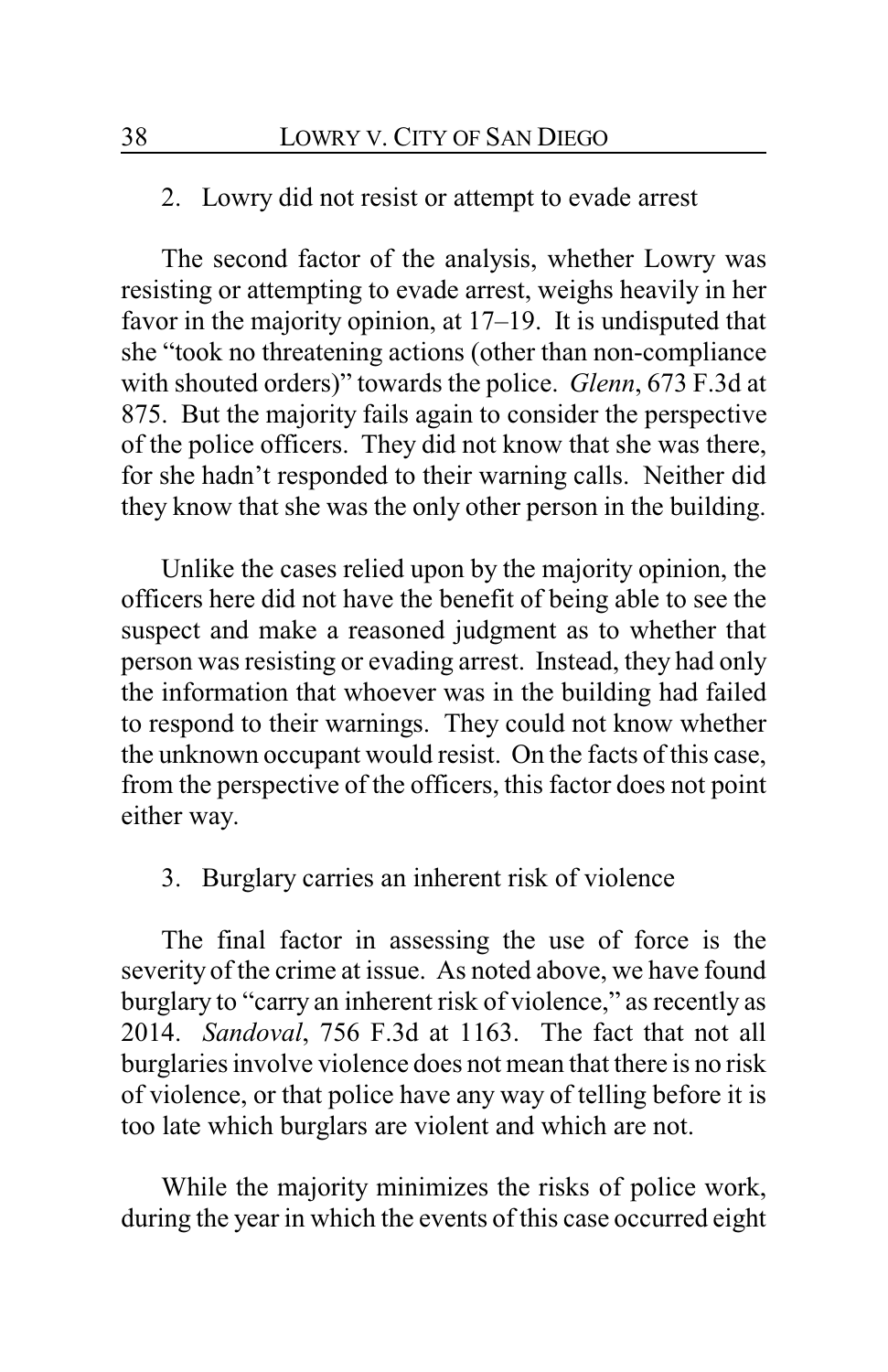police officers were killed and 5,074 were assaulted while investigating suspicious people or circumstances, in addition to the three killed and 899 assaulted during a burglary in progress. Criminal Justice Services Division, *Law Enforcement Officers Killed &Assaulted 2010*, Tables 19 and 73, FBI, https://www.fbi.gov/about-us/cjis/ucr/leoka/2010. The majority trumpets that only seven percent of burglaries nationwide involved incidents of violence, at 19–20, but that means that approximatelyone in every 14 burglaries involved violence, a significant number for police officers who respond to burglary calls regularly. **<sup>5</sup>** The majority's unmerited jump from the fact that not all burglaries involve violence to the conclusion that police should not protect themselves against the possibility that violence may occur minimizes the real danger that police officers face regularly in an inherently risky job. As the district court properly concluded, this factor weighs in favor of the City.

4. Other relevant considerations weigh in favor of the **City** 

The majority opinion errs again in weighing other relevant considerations: (1) whether a warning was given before force was used, and (2) whether there were alternative tactics the officers could have used. And, it entirely disregards another factor that merits consideration: the

**<sup>5</sup>** In 2011, San Diego police handled a total of 5,840 burglaries. *See* Automated Regional Justice Information System, *Crime Statistics*, http://crimestats.arjis.org/. As of 2014, there were 1,651 SDPD officers on full duty. Melissa Mecija, *San Diego Police Department staffing levels at lowest in over a decade*, ABC 10 NEWS, (Aug. 12, 2014), http://www.10news.com/news/san-diego-police-department-staffinglevels-at-lowest-in-over-a-decade-08122014.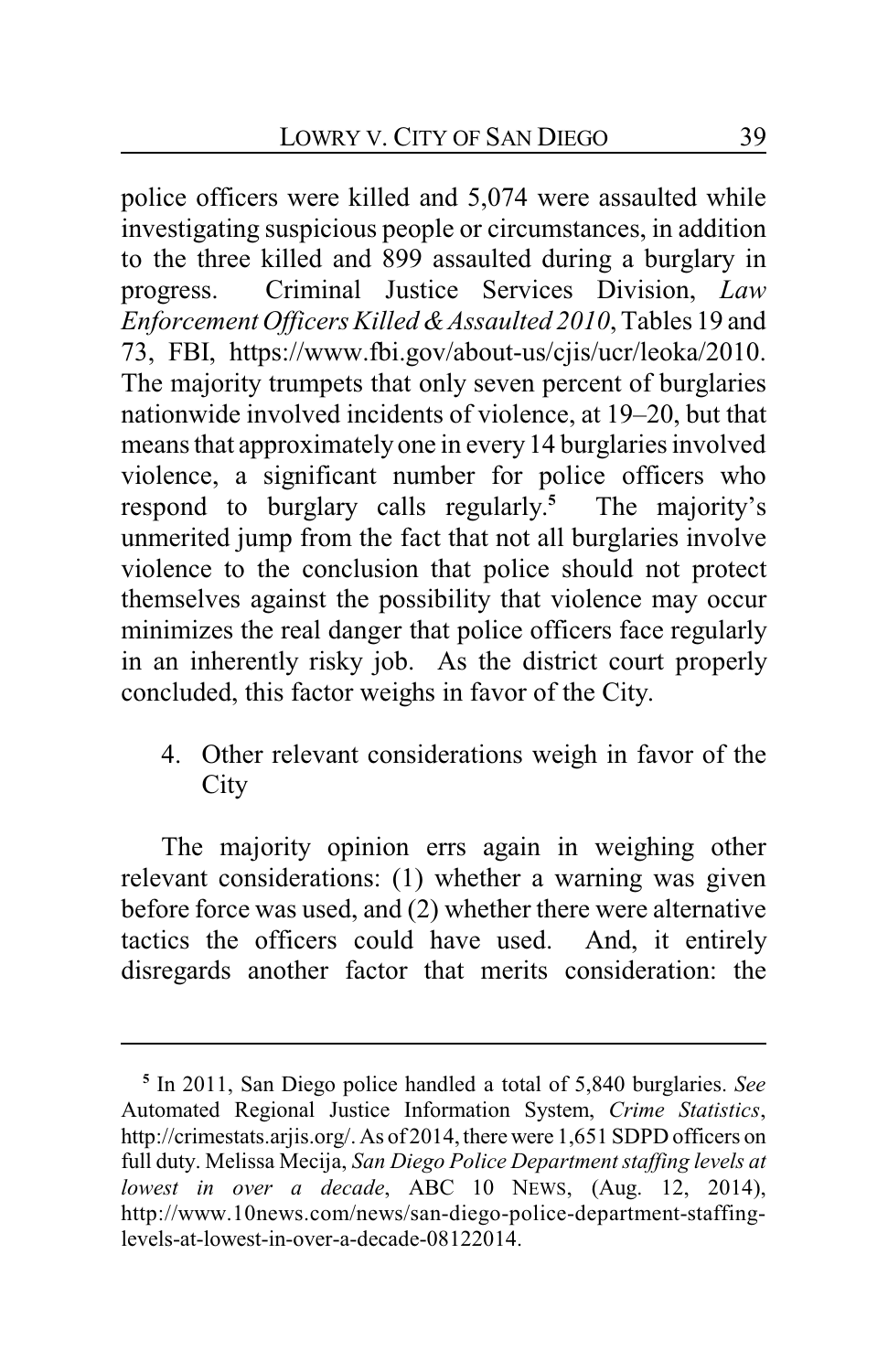physical setting and the likelihood of encountering an innocent bystander.

As to the first of these considerations, all three officers stated that a warning was given. This factor weighs strongly in favor of the City. *See Nelson v. City of Davis*, 685 F.3d 867, 882 (9th Cir. 2012) (quoting *Deorle v. Rutherford*, 272 F.3d 1272, 1284 (9th Cir. 2001) ("'[T]he giving of a warning or the failure to do so is a factor to be considered in applying the *Graham* balancing test.'"). As noted above, the majority's observation that Lowry did not hear the warning is irrelevant from the perspective of a reasonable officer on the scene. The officers had no way to anticipate the unlikely circumstance that someone would be asleep in a nonresidential building late at night and therefore unable to hear a warning.

The majority opinion goes wrong regarding the warning in a second way. It cites, at 22, our decision in *Nelson* to support its conclusion to weigh this factor only "slightly" in the officers' favor, but that authority actually provides it no support. The reason that we concluded in *Nelson* that the warning should not be given much weight was because the officers issued the warning without amplification into a crowd of some 1,000 partygoers at a distance of 45 to 150 feet. *Nelson*, 685 F.3d at 872, 874. The officers on the scene were obviously aware of the setting and should have known that they could not expect people to hear a warning shouted at a distance into a rowdy crowd. That was not the setting here. A warning called into a silent three-room office suite late at night should be more than sufficient to place any occupants on alert. The officers here had no reason to expect otherwise.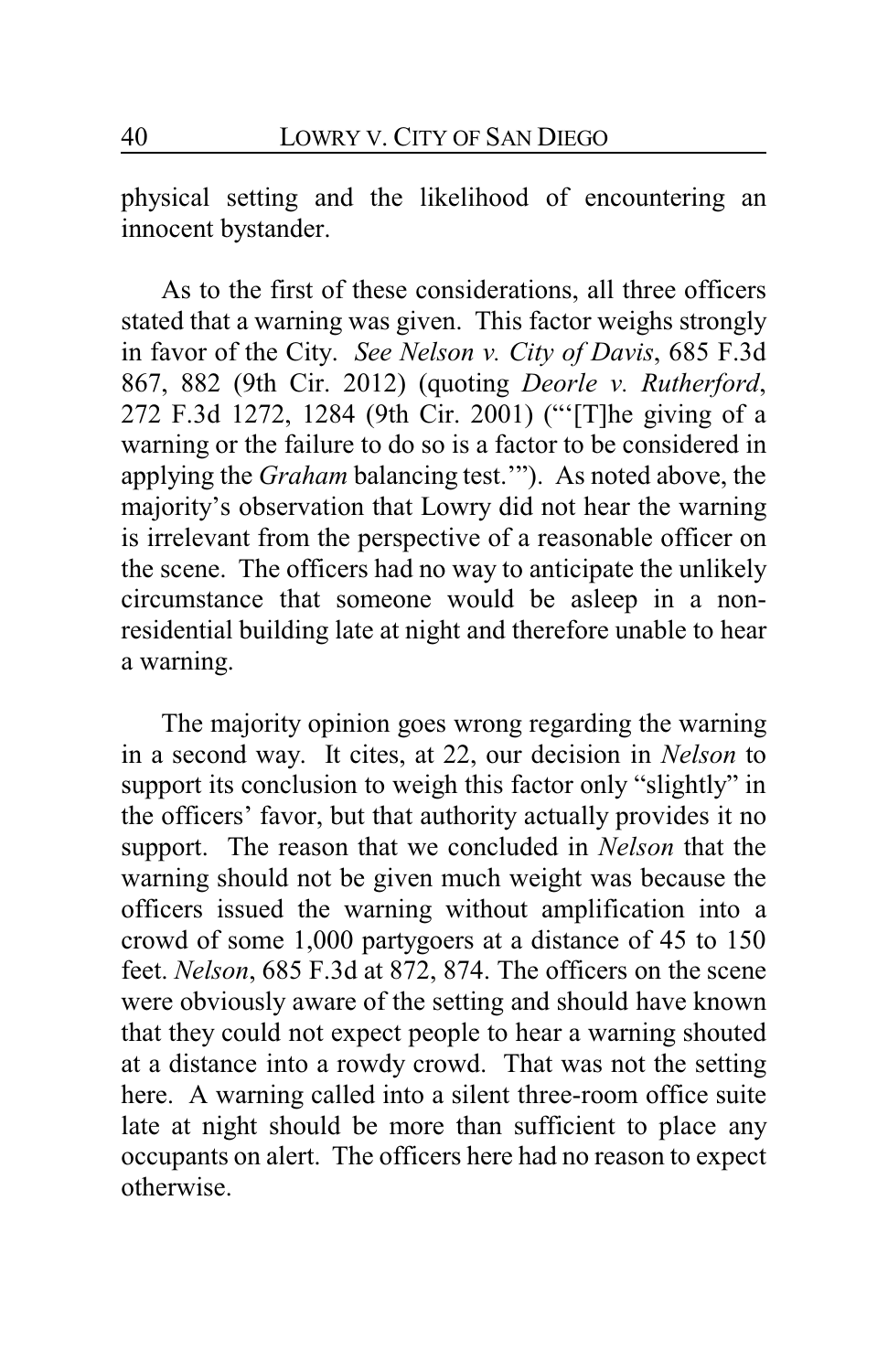The majority opinion similarly overreaches in speculating about the alternative means that the officers could have used to investigate Lowry's office suite. It asserts that Sgt. Nulton could have kept Bak on the lead so that he could have exercised greater control. *See* majority op. at 23. But the policy of allowing dogs off-lead is in place to protect officers' safety, as the officers understood. If Bak were kept on the leash, Sgt. Nulton would have been required to expose himself to whomever might have been lurking in the dark office, possibly armed. Moreover, it is far from clear that the results would have been any different had Bak been kept on the lead. Sgt. Nulton was in the room when Bak jumped on Lowry and was able to call off the dog quickly. Unless the leash was especiallyshort—which would have minimized the utility of having a dog at all—a leash may not have kept Bak any closer to Nulton than she already was.

The majority's alternative suggestion, at 23 n.10, that the officers should have used night-vision goggles, is simply puzzling. There is no indication in the record that these officers—or any regular patrol officers—had access to that technology, typically associated with military and SWAT teams rather than local police forces. Nor is there any basis for us to conclude that use of that equipment would have been practical or beneficial. Would it have compromised the officer in any other way, such as by cutting down on peripheral vision or hindering movement? Would it have actually permitted the officer to spot a burglar who could be expected to be hiding behind a desk or in a closet? I don't know, and the majority opinion gives us no reason beyond rank speculation to believe that it knows, either.

The majority fails seriously to consider the specific context that the police officer faced and the relative risks that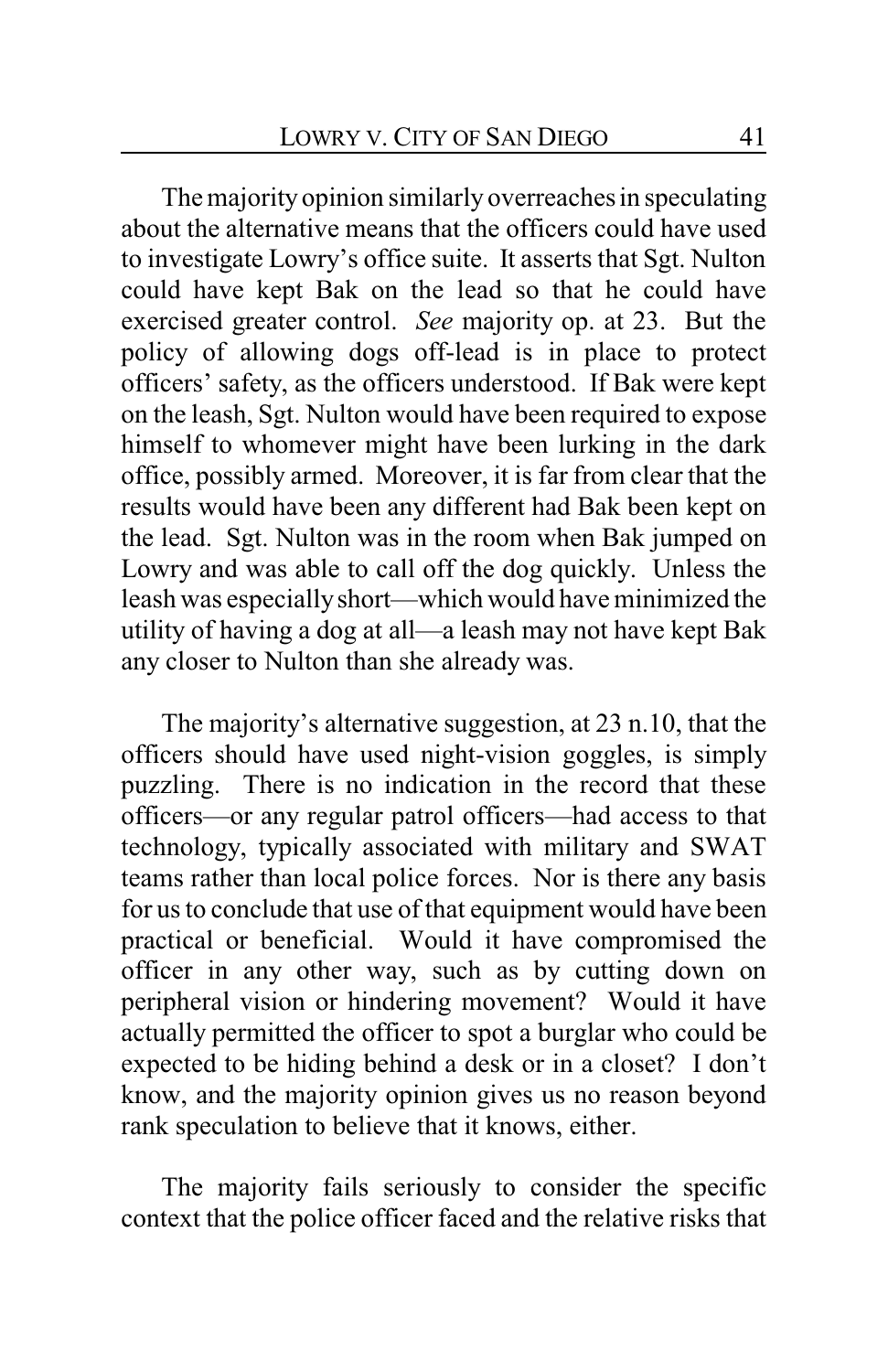he had to balance when he decided to release and follow the dog. Context matters. The majority opinion notes, at 23, for instance, that the San Diego police department's manual requires an officer to keep a police dog on a lead during a residential search, "unless the handler can reasonably determine there are no residents or animals in the home." That makes sense, because in a home the likelihood of encountering an innocent bystander who might be found and injured by the dog is obvious.

The officer involved in this case was not at a home, however. He was at a dark commercial building, late at night, where there had been no response to multiple shouted warnings. That is where he made the decision to release and follow the service dog, and that was not a location where an innocent bystander was likely to be found. It was possible that nobody was in the building, but in that case releasing the dog posed no risk of harm because there would not have been anyone to find. The risk of injury from releasing the dog mattered only if there was someone else in the building, and the likelihood of someone else in the building being unable to respond to warning shouts (or the loud burglar alarm) because she was passed out on a couch could not have seemed, from the officer's perspective, very great. None of that matters to the majority, though. The San Diego police department appreciates that there is a difference between a residence and a commercial building, but the majority opinion does not.

## *C. The degree of force used was commensurate with the City's interest*

On the last step of the excessive force inquiry, we weigh the degree of force used against the government's interest in using force. *Glenn*, 673 F.3d at 871. The discussion above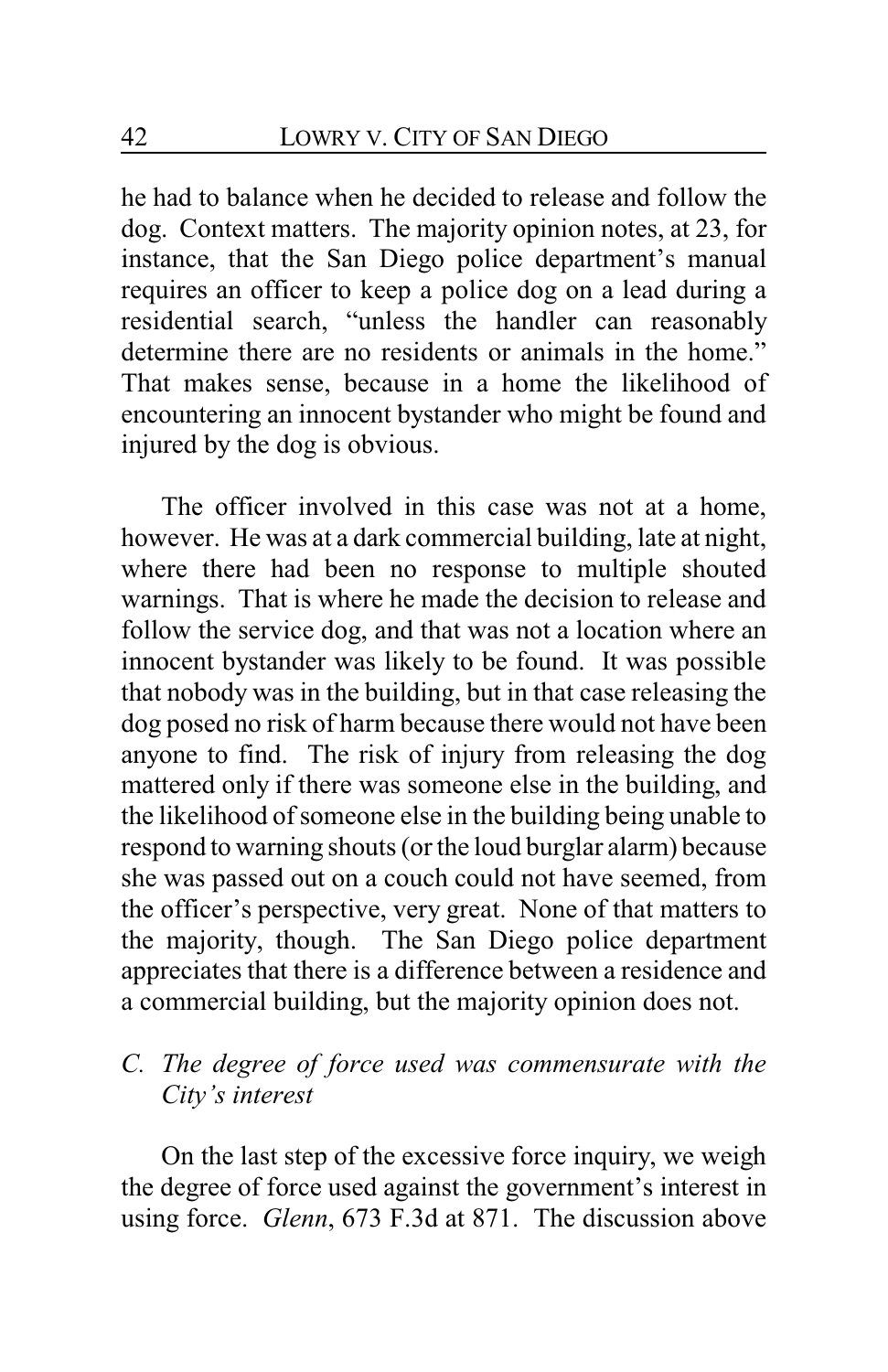makes clear that the force used here was not severe, and the police had a compelling interest in acting to protect themselves against foreseeable danger in an uncertain situation.

### **III. There are no material disputes of fact**

The majority opinion acknowledges, at 28, that the objective reasonableness of an officer's actions in the excessive force context is a "pure question of law" once "the relevant set of facts" has been determined, quoting from *Scott v. Harris*, 550 U.S. 372, 381 n. 8 (2007). It asserts that there are questions of fact here that preclude summary judgment, but it does not identify what they are. In reality, they don't exist. Summary judgment for the officers was appropriate and should be affirmed.

In her briefing, Lowry pointed to several purported factual disputes that she argued should preclude summary judgment: whether the door to her suite was open, whether the suite was dark, and whether the officers provided her with warning prior to entering the suite. If these facts were in dispute, summary judgment might be inappropriate. An open door could be the difference between an overreaction to a false alarm and a reasonable response to an apparent break-in. The illumination in the office is relevant to the officers' need to protect themselves from a potential ambush. And we have explicitly held that whether a warning was provided is one of the factors to be considered. *See Nelson*, 685 F.3d at 882.

However, these facts are not in dispute, as Lowry presented no admissible evidence on her behalf. The district court excluded Lowry's testimony that the door to her office suite was closed because it was not "firsthand": she did not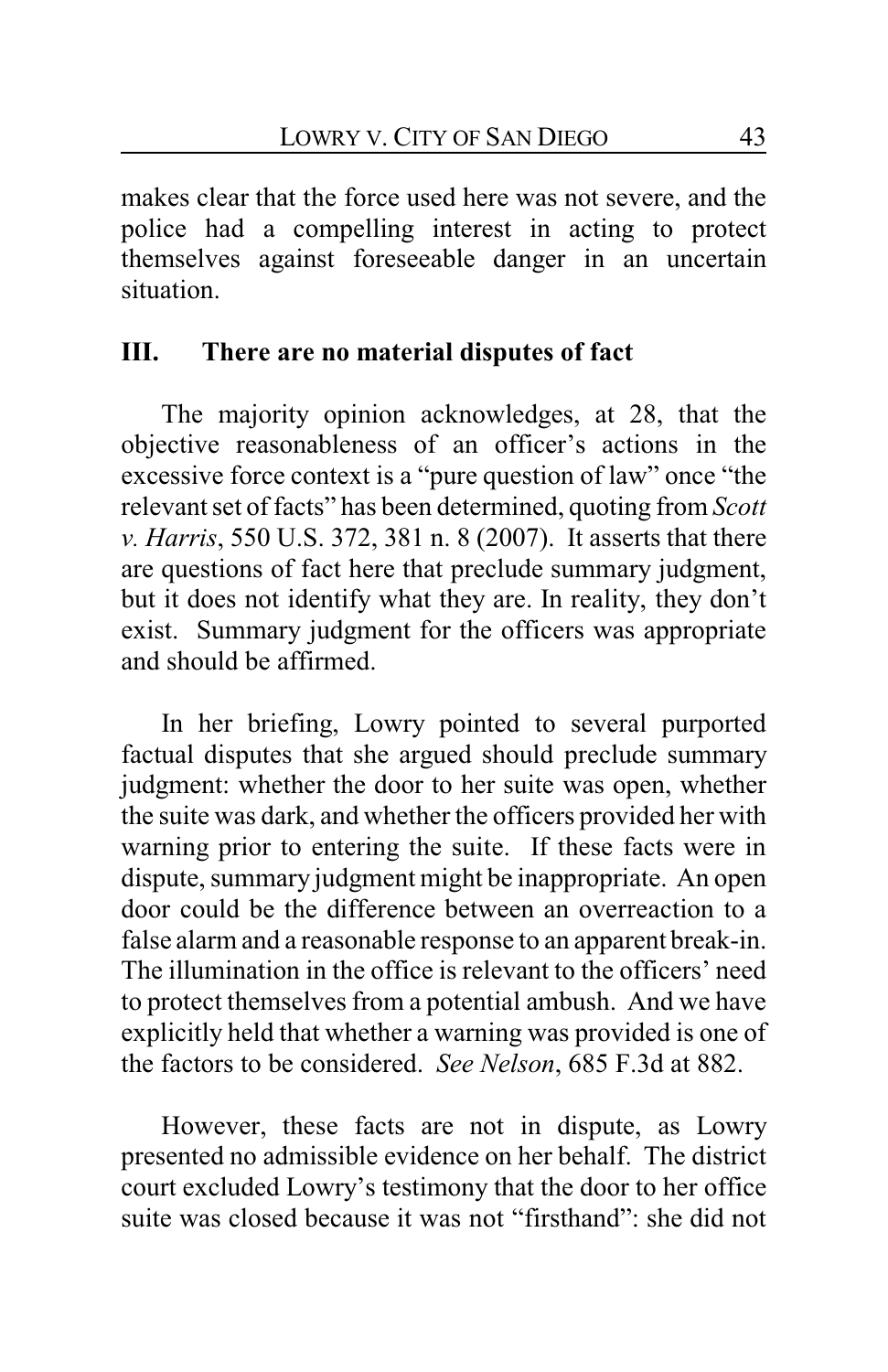state that she had actually closed the door but rather relied on a belief that it always closed automatically. Similarly, the district court concluded that her testimony as to the level of illumination in the suite was "entirely speculative."**<sup>6</sup>** Finally, it concluded that Lowry lacked the proper foundation to testify as to whether Sergeant Nulton had issued a warning prior to releasing Bak, as she was asleep at the time the warning was given.

The district court's evidentiary rulings made in the summary judgment context are reviewed for abuse of discretion and can only be reversed if "both 'manifestly erroneous and prejudicial.'" *Bias v. Moynihan*, 508 F.3d 1212, 1224 (9th Cir. 2007) (internal citation omitted). Since "[g]enerally, a witness must have 'personal knowledge of the matter' to which she testifies," *Bemis v. Edwards*, 45 F.3d 1369, 1373 (9th Cir. 1995) (quoting Fed. R. Evid. 602), it was not manifestly erroneous to conclude that Lowry had no personal knowledge of events that she did not in fact witness. Therefore, we must uphold the district court's conclusions that the door was open, the suite dark, and the warning given.

Without any admissible evidence to suggest that the doors to the office suite were closed, the suite illuminated, or a warning not provided, viewing the facts in the light most favorable to Lowry does not change the analysis above. The majority contends, at 29, that a jury might draw different "inferences" from the facts, but it does not actually say what different factual finding might be made—that the door was not open, that the room was not dark, or that warnings had not

<sup>&</sup>lt;sup>6</sup> In fact, Lowry herself testified in her deposition that it was "dark" in the suite when she went to sleep, and that there were no lights or computer screens illuminating the room.